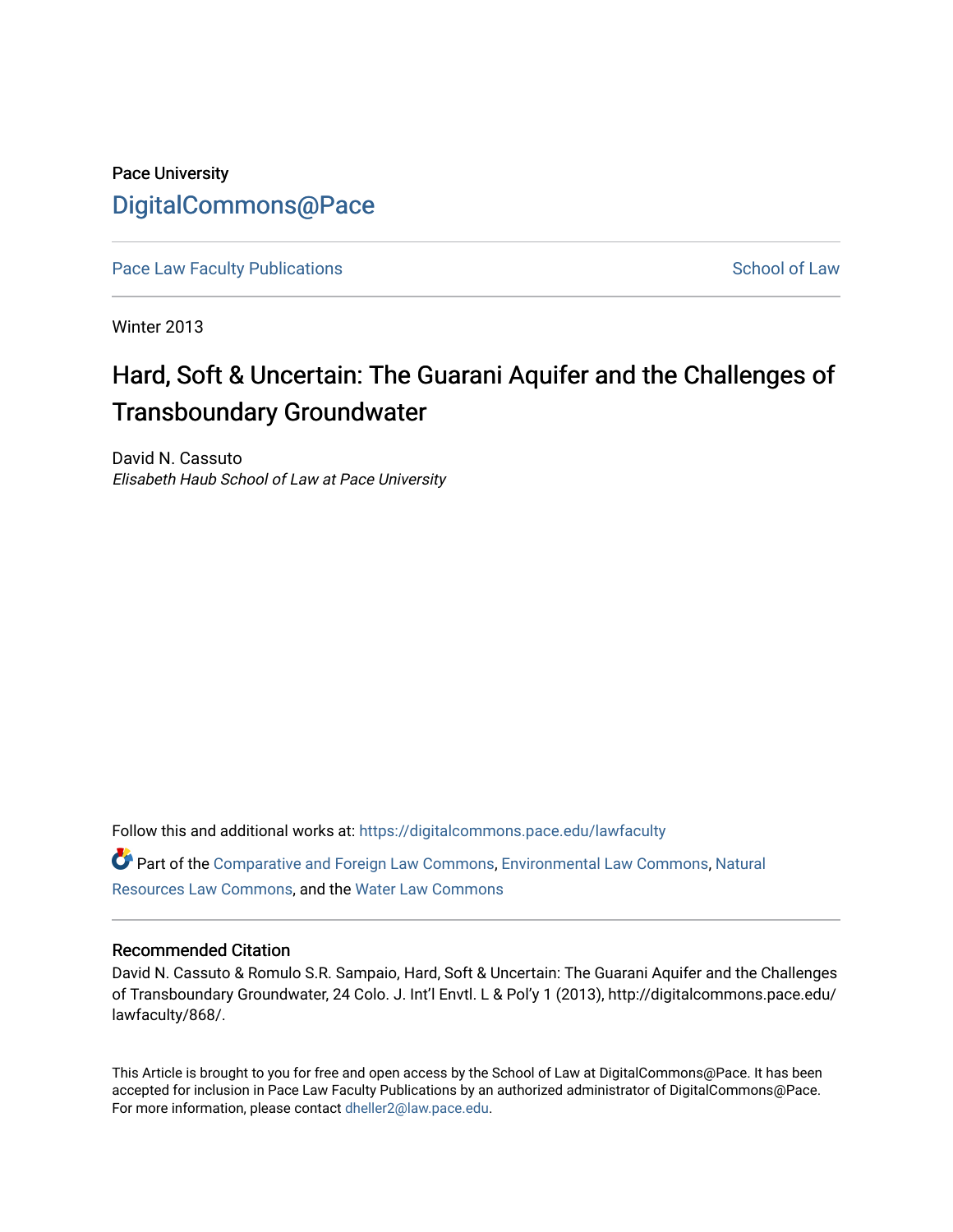# **Articles**

# **Hard, Soft & Uncertain: The Guarani Aquifer and the Challenges of Transboundary Groundwater**

## **David N. Cassuto & Romulo S.R. Sampaio**

### ABSTRACT

This Article begins with an overview of the ecology of the Guarani Aquifer region before turning to the legal and ecological problems it faces. Because the majority of the Guarani Aquifer underlies Brazil (with the rest residing below Argentina, Paraguay, and Uruguay), the laws and policies of Brazil have a significant managerial impact. Consequently, the Brazilian legal regime forms the focus of the first Part of the Article. The Article then analyzes the international transboundary framework before turning to the recently enacted Agreement on the Guarani Aquifer. This Agreement, signed but not yet ratified by four countries, represents a major step forward in transnational cooperation. However, its language is so broad that it elides some of the principal management challenges facing this and all transboundary aquifers. The Article then looks at the legal and policy issues that local environmental problems and climate change present for the management of the aquifer and recommends a management and dispute resolution strategy based on the notion of "equitable apportionment."

The complexity and environmental importance of the region, as well as the looming threats presented by climate change, make the need for accurate and detailed scientific and technical information urgent and

 $\overline{a}$ 

Professor of Law, Pace Law School; Class of 1946 Distinguished Visiting Professor of Environmental Studies, Williams College; Visiting Professor, Federal University of Bahia, Brazil; Director, Brazil-American Institute for Law & Environment (BAILE). E-mail: dcassuto@law.pace.edu.

Academic Coordinator of the Research Program on Law & the Environment and Professor-Researcher, FGV Law School in Rio de Janeiro, Brazil; Director, Brazil-American Institute for Law & Environment (BAILE). E-mail: romulo.sampaio@fgv.br.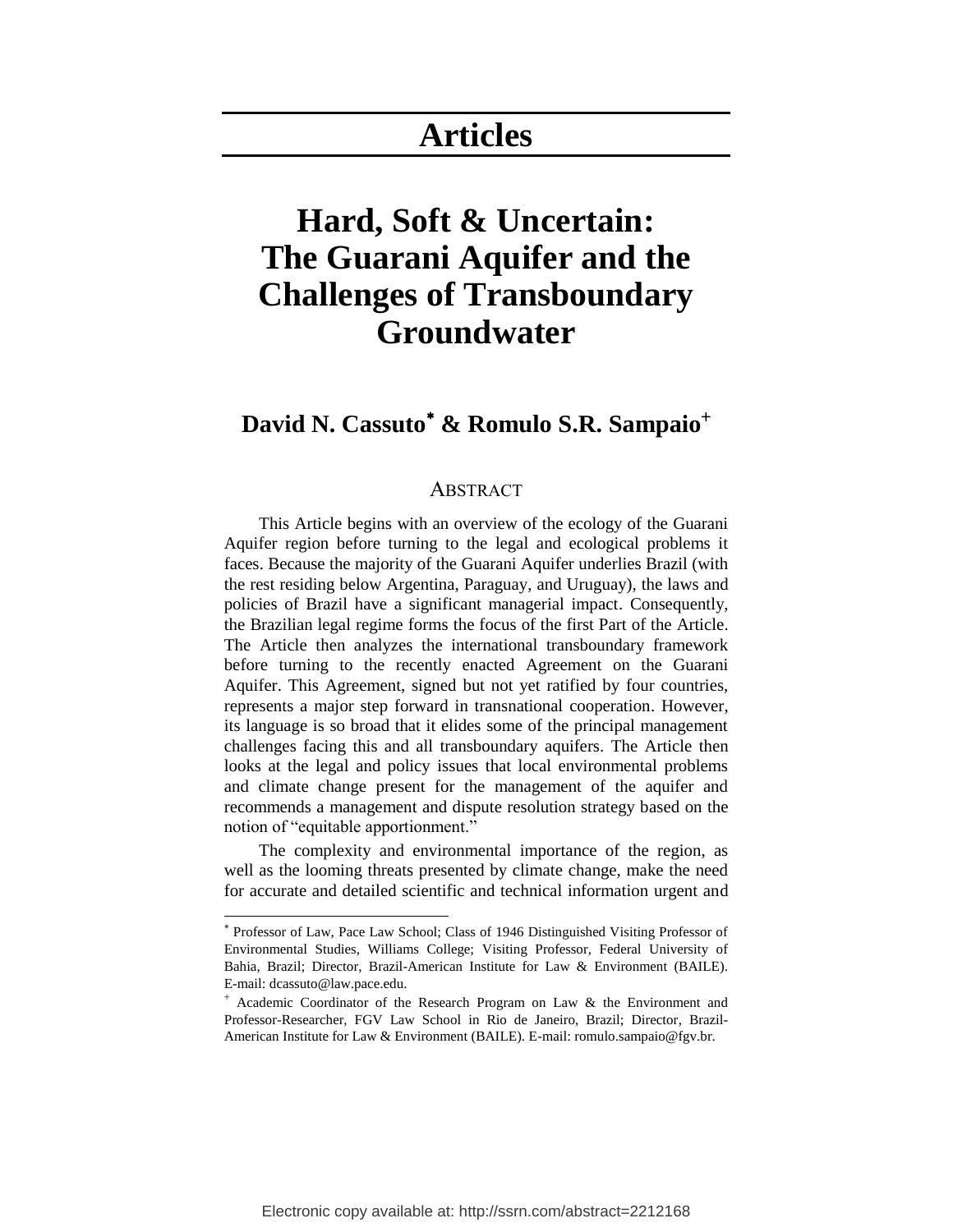crucial. Yet, relying on such information to manage such a complex natural resource also presents risks. Too often, the role of uncertainty in risk assessment and in legal and managerial decisions gets reduced or ignored.

Lessening uncertainty requires reducing asymmetric information. The recent international agreement regarding the Guarani represents a significant (albeit preliminary) step forward in this regard. Increasing knowledge over the regulated resource demands categorizing "hard" and "soft" uncertainties. In addition, the regulatory framework must acknowledge the unitary nature of the aquifer while yet remaining sensitive to differing national and local priorities. This Article reviews the endogenous and exogenous challenges facing the Guarani Aquifer System. It looks particularly at those within and arising from Brazil. It then offers an international dispute resolution framework, drawn from the United States' doctrine of equitable apportionment, and offers some proposed amendments to the multilateral agreement for managing the Guarani.

### ACKNOWLEDGEMENTS

The authors gratefully acknowledge the invaluable research work provided by Carolina Gueiros, Brazilian attorney and Pace Law LL.M. (2012), Stephen Iannacone (Pace J.D. 2011), Joseph Edgar (Pace J.D./Yale M.E.M. 2012), Sarah Saville (Pace J.D. 2012) & Jessica Witmer (Pace J.D. expected 2013).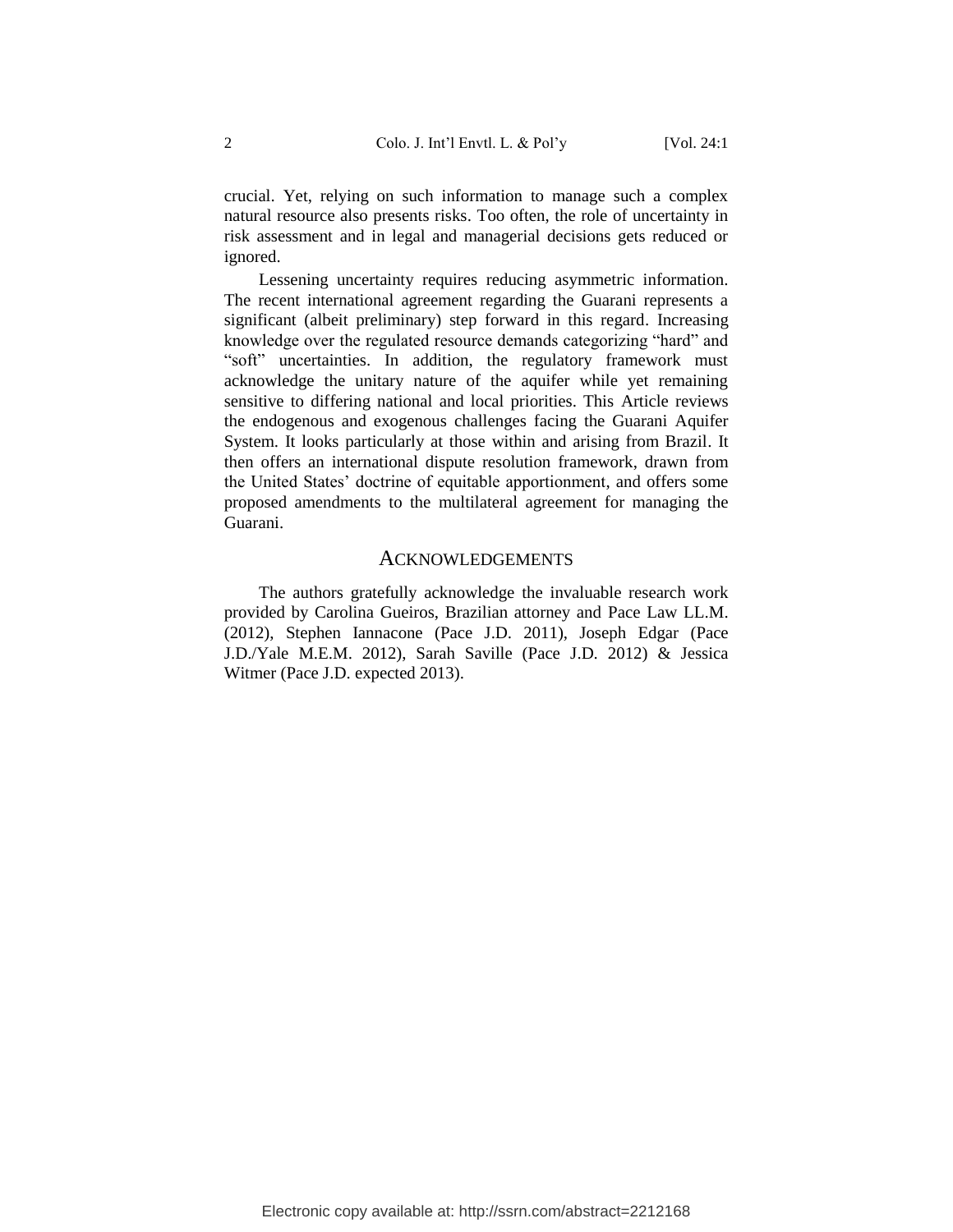## TABLE OF CONTENTS

| II. OVERVIEW OF REGIONAL ECOLOGY AND ENDOGENOUS AND         |  |
|-------------------------------------------------------------|--|
|                                                             |  |
|                                                             |  |
| B. Endogenous and Exogenous Challenges Facing Policy        |  |
|                                                             |  |
|                                                             |  |
|                                                             |  |
| III. BRAZILIAN LAWS AND POLICIES REGARDING THE GAS  12      |  |
| A. Brazilian Legal Approaches to Endogenous Issues  14      |  |
| B. The Brazilian Legal Approach to Exogenous Issues23       |  |
| IV. INTERNATIONAL GROUNDWATER LAW AS APPLIED TO THE GAS  25 |  |
|                                                             |  |
| B. Managing for Uncertainty Under the Current Legal         |  |
|                                                             |  |
| 1. Using Existing Laws to Manage for Uncertainty30          |  |
|                                                             |  |
| V. INCORPORATING THE EQUITABLE APPORTIONMENT DOCTRINE       |  |
| INTO THE ACORDO AND CREATING A SOUND MANAGEMENT             |  |
|                                                             |  |
|                                                             |  |
| B. A Viable Dispute Resolution Mechanism: The ICJ is the    |  |
| Proper Site for Adjudicating Disputes in the GAS36          |  |
|                                                             |  |
|                                                             |  |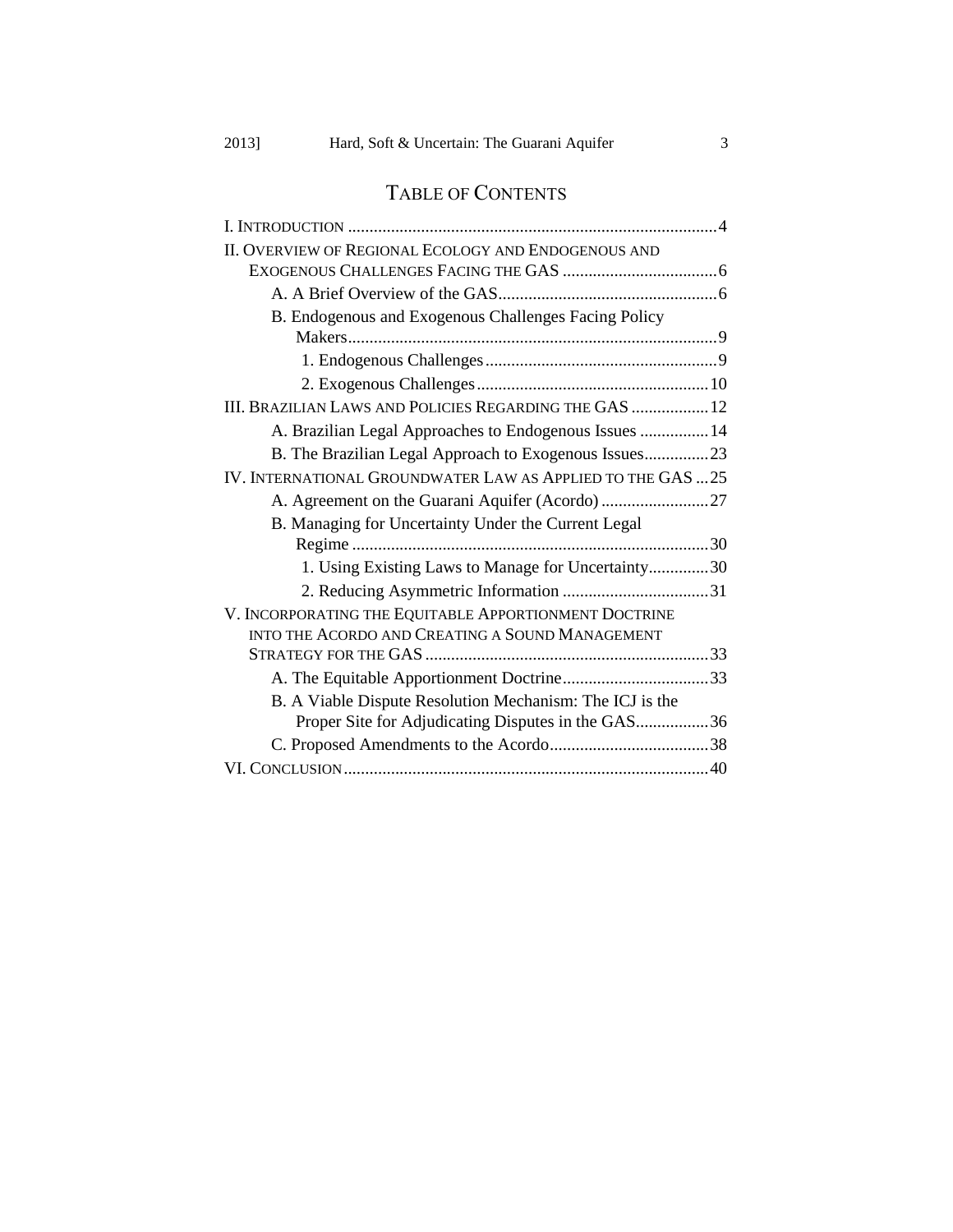### I. INTRODUCTION

<span id="page-4-1"></span><span id="page-4-0"></span>The Guarani Aquifer System ("GAS" or "Guarani") is a recently discovered, unfathomably large underground water system underlying Brazil, Paraguay, Uruguay, and Argentina.<sup>1</sup> Its proper management, particularly in the coming era of climate change and concomitant water shortages, looms increasingly vital, both to the oversitting nations and to the world at  $large.<sup>2</sup>$  Nevertheless, transboundary groundwater management has received relatively little attention in international law until recently.<sup>3</sup> Furthermore, despite the recent publication of Draft Articles on the Management of Transboundary Aquifers by the International Law Committee of the United Nations, $4$  transboundary groundwater law remains very much in flux. In addition, the recently signed agreement ("Acordo") between the four countries that overlie the Guarani<sup>5</sup> offers progress but no real solutions to the aquifer's management dilemmas.

<span id="page-4-2"></span>This Article situates the managerial challenges facing the GAS within the larger challenges arising from multilateral and multifarious use regimes as well as by an unstable and rapidly changing environment.

2*.* David N. Cassuto & Romulo S.R. Sampaio, *Keeping It Legal: Transboundary Management Challenges Facing Brazil and the Guarani*, 36 WATER INT'L 661 (2011) (building upon many ideas first laid out in this piece, which was written for a special issue of Water International treating transboundary groundwater).

3*. See* Rep. of the Int'l Law Comm'n, 66th sess, *Draft Articles on the Law of Transboundary Aquifers*, U.N. Doc. A/63/10; U.N. GAOR, 63d Sess., Supp. No. 10, (2008) [hereinafter *Draft Articles*]; Gabriel Eckstein & Yoram Eckstein, *A Hydrogeological Approach to Transboundary Ground Water Resources and International Law*, 19 AM. U. INT'L L. REV. 201, 222 (2003); Owen McIntyre, *Fragmentation in International Water Resources Law: Reconciling the International Law Commission´s 2008 Draft Articles on Transboundary Aquifers with the 1997 UN Watercourses Convention*, *in* PROCEEDINGS OF THE ISARM2010 INTERNATIONAL CONFERENCE: TRANSBOUNDARY AQUIFERS: CHALLENGES AND NEW DIRECTIONS (Dec. 6– 8, 2010).

4*. Draft Articles*, *supra* not[e 3.](#page-4-1)

5*. Acordo sobre o Aquífero Garani* [Agreement on the Guarani Aquifer], Aug. 2, 2010, Arg.-Braz.-Para.-Uru., Ministério Das Relações Exteriores [Brazilian Ministry of Foreign Affairs] [hereinafter Acordo].

<sup>1.</sup> The GAS is estimated to contain 37,000 km<sup>3</sup> of freshwater. OFFICE FOR SUSTAINABLE DEV. AND ENV'T OF THE ORG. OF AM. STATES, WATER PROJECT SER. NO. 77, GUARANI AQUIFER SYSTEM: ENVIRONMENTAL PROTECTION AND SUSTAINABLE DEVELOPMENT OF THE GUARANI AQUIFER SYSTEM (Oct. 2005), *available at*  www.oas.org/dsd/Events/english/Documents/OSDE\_7Guarani.pdf. There is about 37,600,000 km<sup>3</sup> of freshwater on Earth. *How much water is there on, in, and above Earth?*, U.S. GEOLOGICAL SURV., http://ga.water.usgs.gov/edu/earthhowmuch.html (last visited Oct. 19, 2012).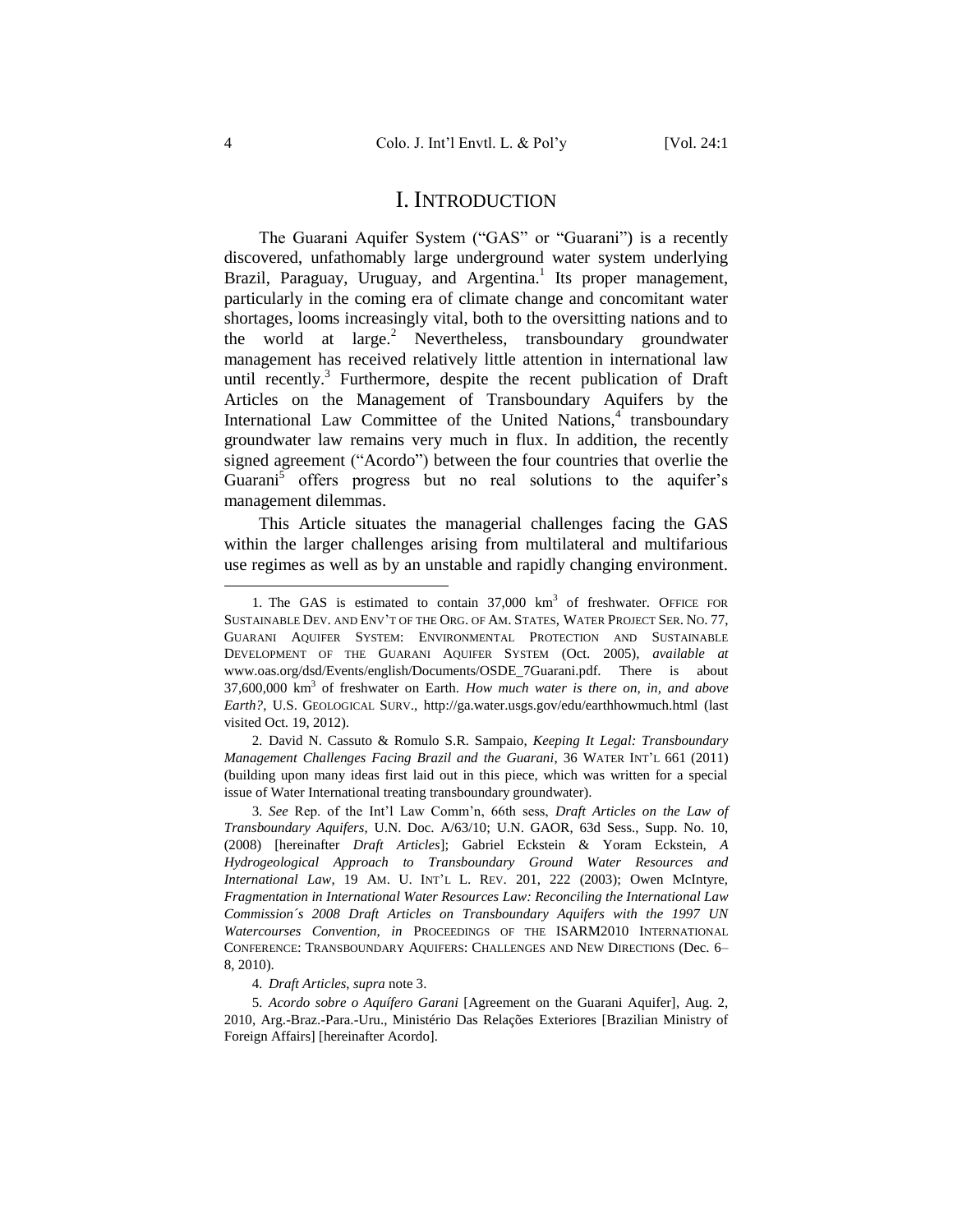<span id="page-5-0"></span>It argues that no multilateral agreement can succeed (for the Guarani or any other transboundary groundwater resource) until domestic laws are harmonized both among themselves and with ecological realities. The Article categorizes domestic and multilateral policy challenges in light of various endogenous and exogenous threats and proposes a management and conflict resolution strategy. That proposed strategy builds on an international methodology already in existence<sup>6</sup> that is itself based on the U.S. experience of equitable apportionment. The approach offered herein suggests a framework that will provide increased jurisdictional heft and enforceability to the Acordo. However, the strategy proffered here is not specific to the GAS. It is adaptable to other transboundary aquifer regimes with multilateral management agreements as well. Unfortunately, only two such agreements currently exist (including the Acordo) despite the fact that there are at least 270 known transboundary aquifers.<sup>7</sup>

Part II of this Article describes the regional ecology of the GAS and the endogenous and exogenous challenges it faces. It explains how these dilemmas arise from the inability of regulatory regimes to adjust to the cycle of hard and soft uncertainties. Part III looks at the Brazilian legal system as it relates to groundwater. Brazil overlies eighty percent of the GAS and is consequently the most influential of the four overlying nations. Yet, Brazil has a basic conflict within its water laws that impedes transboundary groundwater management.

In Part IV, the international legal challenges presented by transboundary groundwater are examined in light of how they relate to the GAS. Part IV examines the Acordo, a multilateral agreement signed (but not yet ratified) by the four overlying countries and argues that, while the Acordo represents laudable progress, it is not yet sufficient to the task at hand. In addition to the aforementioned problems of domestic disharmony (which make effective multilateral management impossible), the Acordo lacks an effective enforcement mechanism and dispute resolution procedure. Part V proposes language to amend the Acordo to incorporate principles of equitable apportionment (drawn from U.S.

<sup>6</sup>*. See* Stephen C. McCaffrey, *Sovereignty and Cooperative Management of Shared Water Resources in a Time of Shrinking Availability: The Role of International Law* at 114, *in* PROCEEDINGS OF THE ISARM2010 INTERNATIONAL CONFERENCE: TRANSBOUNDARY AQUIFERS: CHALLENGES AND NEW DIRECTIONS (Dec. 6–8, 2010).

<sup>7</sup>*.* Gabriel Eckstein, *Hydraulic Harmony or Water Whimsy? Guarani Aquifer Countries Sign Agreement*, INT'L WATER L. PROJECT BLOG (Aug. 5, 2010, 11:08 PM), http://www.internationalwaterlaw.org/blog/2010/08/05/hydraulic-harmony-or-waterwhimsy-guarani-aquifer-countries-sign-agreement/ (suggesting that there are only two such agreements currently in existence).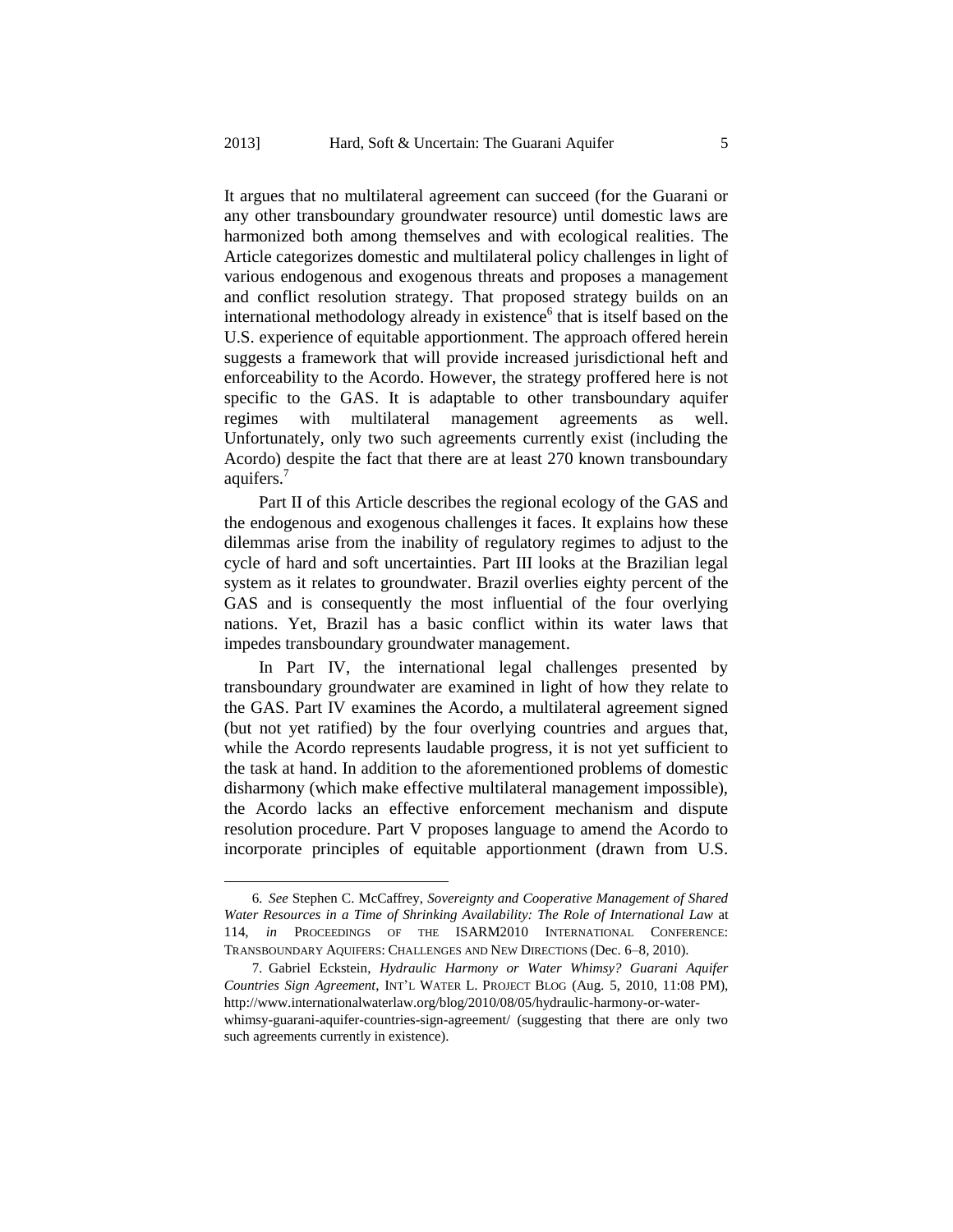water law) and to grant jurisdiction to the International Court of Justice ("ICJ") to resolve disputes that arise among the signatory countries.

# <span id="page-6-0"></span>II. OVERVIEW OF REGIONAL ECOLOGY AND ENDOGENOUS AND EXOGENOUS CHALLENGES FACING THE GAS

### <span id="page-6-3"></span>*A. A Brief Overview of the GAS*

<span id="page-6-1"></span>The GAS—the world's largest aquifer—underlies Brazil, Paraguay, Uruguay, and Argentina, constituting a continuous geological formation shared by the four countries.<sup>8</sup> It was discovered just recently, in 1996,<sup>9</sup> and is named after the indigenous nation that carries the same name and has inhabited the region for centuries. The Guarani contains 30 trillion cubic meters of water, 1.2 million square kilometers, and comprises one of the most important eco-regions in the world.<sup>10</sup> It is integrally connected through overland rivers (the Parana and the Paraguay) with the Pantanal, the largest wetland in the world, which is located in Bolivia, Paraguay, and Brazil.<sup>11</sup> The GAS recharge zones are primarily located in Brazil and Paraguay, and the discharge zones are in Argentina and Uruguay.<sup>12</sup> The aquifer's annual recharge rate is estimated at forty-five to fifty-five cubic kilometers of water, which represents less than 0.2 percent of the freshwater storage.<sup>13</sup> The health of the GAS and the issues created by its transboundary overlap present a complex management

<span id="page-6-2"></span><sup>8</sup>*.* Maria Lúcia Navarro Lins Brzezinski, *Regulating Transboundary Groundwater: Big Challenges for Brazil*, at 1, *in* PROCEEDINGS OF THE ISARM2010 INTERNATIONAL CONFERENCE: TRANSBOUNDARY AQUIFERS: CHALLENGES AND NEW DIRECTIONS (DEC. 6– 8, 2010).

<sup>9</sup>*. Id.*

<sup>10</sup>*.* INSTITUTO SOCIOAMBIENTAL, ALMANAQUE BRASIL SOCIOAMBIENTAL [BRAZIL SOCIO-ENVIRONMENTAL ALAMANC] (Beto Ricardo & Maura Campanili eds., 2008).

<sup>11</sup>*. Id.* at 297.

<sup>12</sup>*. See* EDUARDO USUNOFF, WEB-BASED INFORMATION FOR INTEGRATED WATER RESOURCES MANAGEMENT, OF A MULTI-NATIONAL AQUIFER: THE GLOBAL ENVIRONMENT FACILITY PROJECT ON THE GUARANÍ AQUIFER, *available at* http://s162n22.fau.edu/wis3/presentations/30\_Usunoff\_paper.pdf.

<sup>13</sup>*.* Gerhard Schmidt & Fernando Larroza, *Pedro Juan Caballero –– Ponta Porã: A Groundwater Transboundary Situation between Paraguay and Brasil*, at 1, *in*  PROCEEDINGS OF THE ISARM2010 INTERNATIONAL CONFERENCE: TRANSBOUNDARY AQUIFERS: CHALLENGES AND NEW DIRECTIONS (Dec. 6–8, 2010).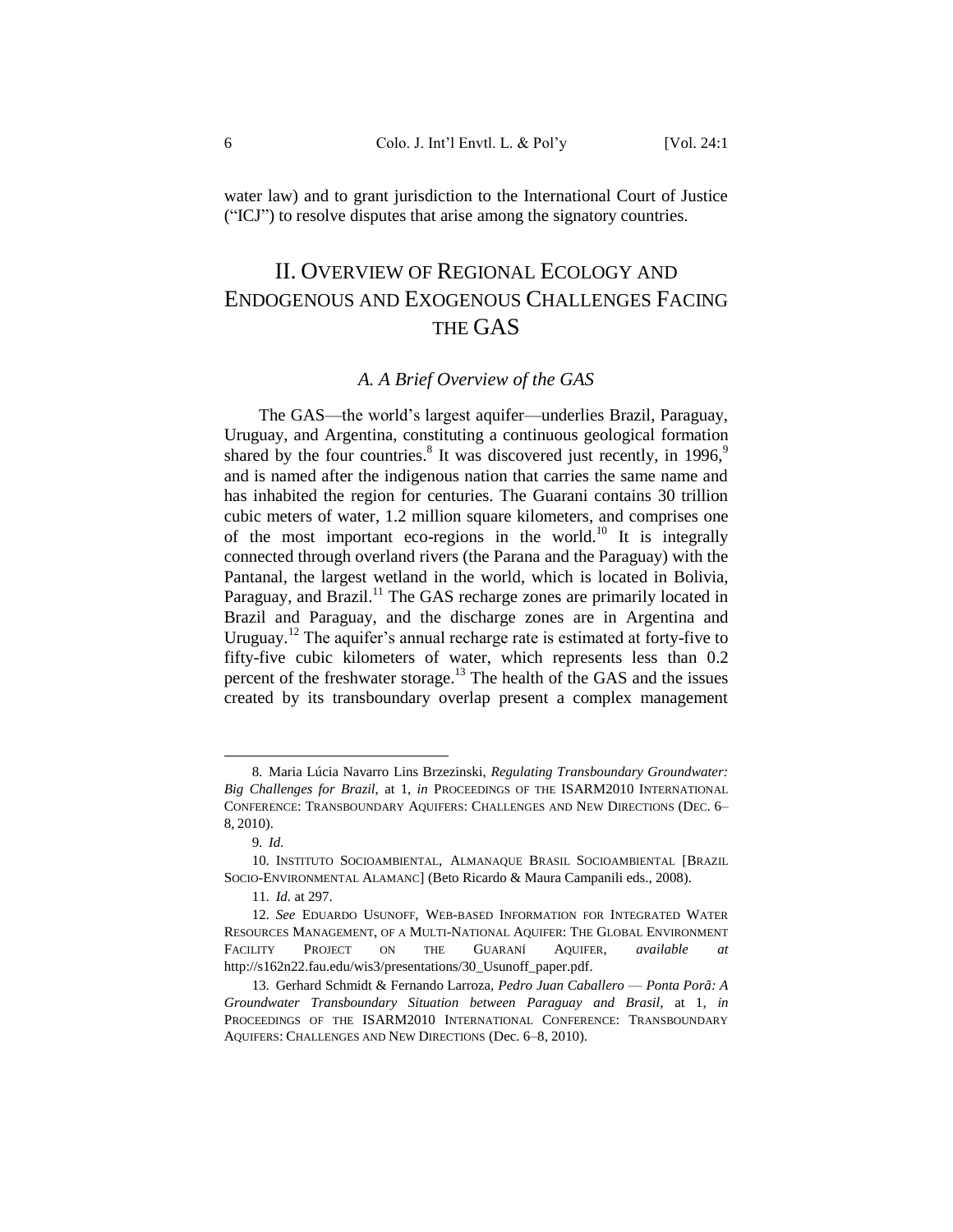dilemma, particularly in light of the absence of precise technical and scientific information related to underground water.

<span id="page-7-1"></span>Annual extraction levels of the Guarani currently hover around 1.04 billion cubic meters per year, well within recharge levels of the aquifer as a whole and approximately 0.003 percent of the estimated 30 trillion cubic meters of water contained within it. $14$  At current levels of exploitation, the GAS could offer its four overlying nations fresh water for over 2,000 years.<sup>15</sup> Although impressive at first glance, this statistic should not undermine the importance of integrated management policies among the overlying nations, especially in light of the exponential increase in pressure on groundwater resources worldwide.<sup>16</sup>

<span id="page-7-0"></span>Economics play a significant role in determining how the Guarani will be utilized. Since there are sufficient alternative surface water sources at present, it is generally not cost-effective to use water from the aquifer for irrigation or other heavily consumptive uses. However, as climate change shifts the amount and availability of other water, those economics could and likely will change.<sup>17</sup>

 $\overline{a}$ 

<sup>14</sup>*.* WORLD BANK, REP. NO. ICR00001198, IMPLEMENTATION COMPLETION AND RESULTS REPORT ON A GRANT TO ARGENTINA, BRAZIL, PARAGUAY AND URUGUAY FOR THE ENVIRONMENTAL PROTECTION AND SUSTAINABLE DEVELOPMENT OF THE GUARANI AQUIFER SYSTEM PROJECT (July 31, 2009), *available at* http://documents.worldbank.org/curated/en/2009/07/10952015/latin-america-caribbeanregion-environmental-protection-sustainable-development-guarani-aquifer-systemproject.

<sup>15</sup>*.* L. Amore & U. Tröger*, Transboundary Guarani Aquifer System and Groundwater Management Mechanisms*, at 2, *in* PROCEEDINGS OF THE ISARM2010 INTERNATIONAL CONFERENCE: TRANSBOUNDARY AQUIFERS: CHALLENGES AND NEW DIRECTIONS (Dec. 6–8, 2010) ("The static water reserves were calculated as higher than 29,551 km<sup>3</sup> (4,000 km<sup>3</sup>  $\pm$ ), but the deep recharge in 1.4 km<sup>3</sup>/ano, indicating the occurrence of mining water in confined areas. The exploitable volumes were calculated in 2,014 km<sup>3</sup> ( $\pm$  270 km<sup>3</sup>), or 6% of SAG reserves, considering the maximum drawdown of water levels by pumping as 400 m. If current exploitation was maintained at 1.04  $km<sup>3</sup>/ano$ , through the 1,800 wells that reach the SAG (a total of 8,000 known wells in the region), available reserves could be exploited by more than 2,000 years at current patterns of consumption.").

<sup>16</sup>*.* UNESCO, WATER: A SHARED RESPONSIBILITY: THE UNITED NATIONS WORLD WATER DEVELOPMENT REPORT 2 (2006), *available at* http://unesdoc.unesco.org/images/0014/001454/145405E.pdf.

<sup>17</sup>*.* There are already signs of stress on surface water supplies. For example, Merin Lake, which is bordered by both Uruguay and Brazil, supplies water for much of Uruguay's rice production. Brazil withdraws significant amounts for irrigation as well. *See* MVOTMA, *Segunda Comunicacioun Nacional al Conferencia de las Partes en la Convencion Marco de las Nacional Unidas sobre el Cambio Climatico, Unidad del Cambio Climatico* 226–27 (2004), *available at*  http://www.cambioclimatico.gub.uy//index.php?option=com\_search&Itemid=5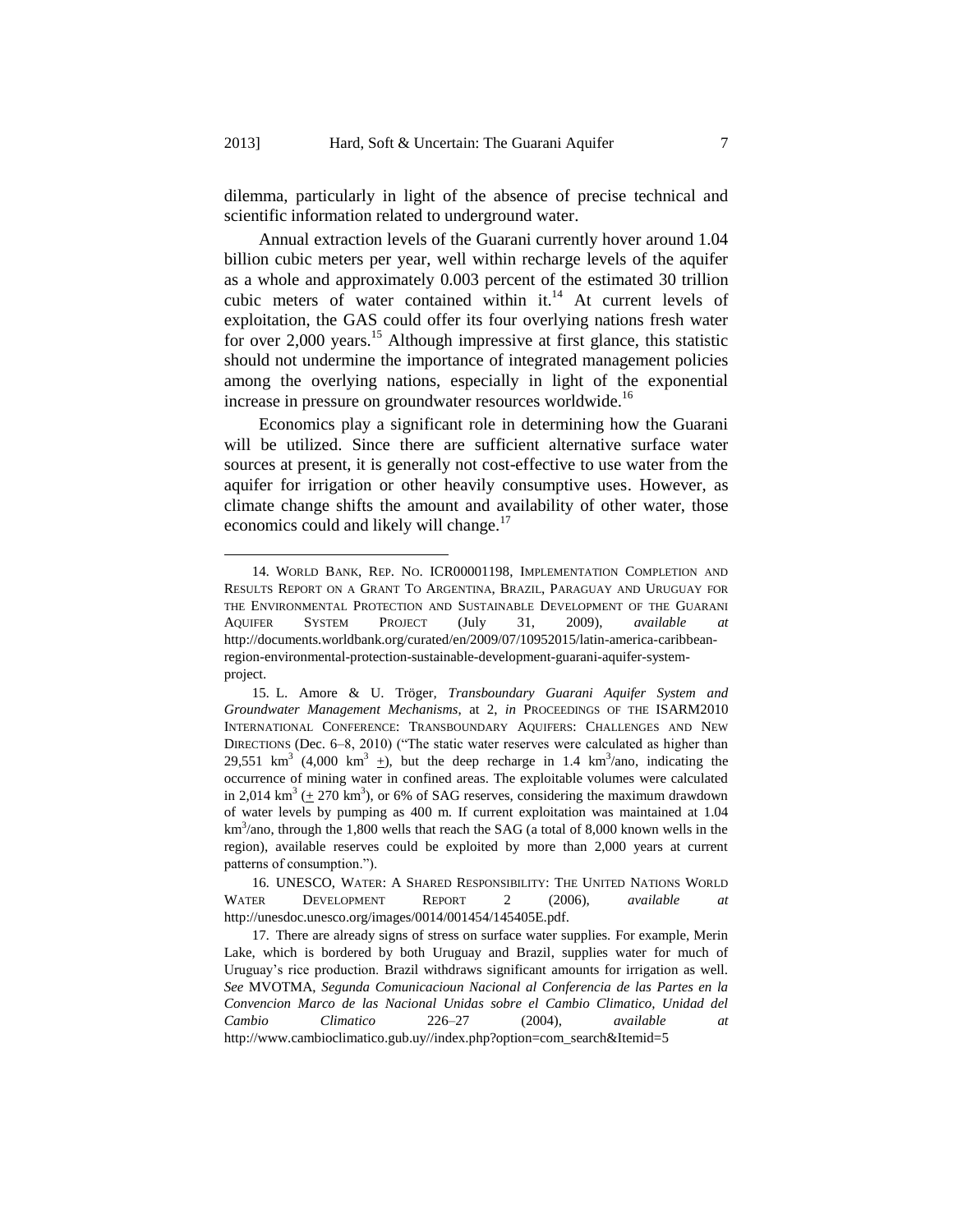Uses of the Guarani's waters vary by region. The majority goes into public water supplies, but significant amounts also go toward agricultural and industrial use and to recreation (primarily thermal tourism).<sup>18</sup> Among the four overlying nations, Brazil relies most heavily on the Guarani. This is due to the country's size and demographics and to the fact that it overlies the majority of the aquifer. Brazil's extraction accounts for eighty-seven percent of the water withdrawn from the aquifer,<sup>19</sup> with the state of São Paulo exerting the greatest pressure.<sup>20</sup>

The regional ecology, as well as the complex socioeconomic framework, presents an array of managerial challenges. Social and economic pressures are influenced and, in some circumstances, fueled by regional and local zoning policies. From national zoning polices to local land-use choices, social needs and economic demands need to be factored into the GAS's governance. In addition, the transboundary nature of the Guarani adds another layer of complexity. Figure 1 below illustrates the geographical reach of the GAS and offers an indication of some of the socioeconomic pressures and management dilemmas that it faces. For example, the portion of Brazil that overlies the aquifer includes the most industrialized and agriculturally intense areas of the country.

<sup>&</sup>amp;searchword=Segunda+comunicacion&searchphrase=any&ordering=newest (suggesting that as a result, demands for water from the lake are stressing the regional ecosystem, the most likely candidate for an alternative source is the Guarani).

<sup>18</sup>*.* Amore & Tröger, *supra* not[e 15,](#page-7-0) at 3 ("In general, the main use of the waters of GAS is for public supply (66%). The industrial use (refrigerators, sugar/alcohol plants, etc.) reaches 16%, while in the countryside it is only 5%. Recreational uses in thermal areas have reached 13%, and 100% of the water in Argentina are intended for tourist use. In Paraguay and Uruguay more than 90% of GAS water is used to supply urban areas.").

<sup>19</sup>*. Id*.

<sup>20</sup>*.* Schmidt & Larroza, *supra* note [13,](#page-6-2) at 2 ("Both in terms of population and groundwater production Brasil has a dominating role in the SAG [Guarani Aquifer System – *Sistema Acuífero Guarani*] region: 87% of the SAG population of 92 million inhabitants live on the Brasilian territory, and about 93% of the recent groundwater production (1040 million  $m^3$  in 2007) happens in Brasil, mainly in the federal state of São Paulo."). Along with the state of São Paulo, another seven Brazilian states overly the Guarani Aquifer: Rio Grande do Sul, Santa Catarina, Paraná, Mato Grosso, Mato Grosso do Sul, Goiás and Minas Gerais.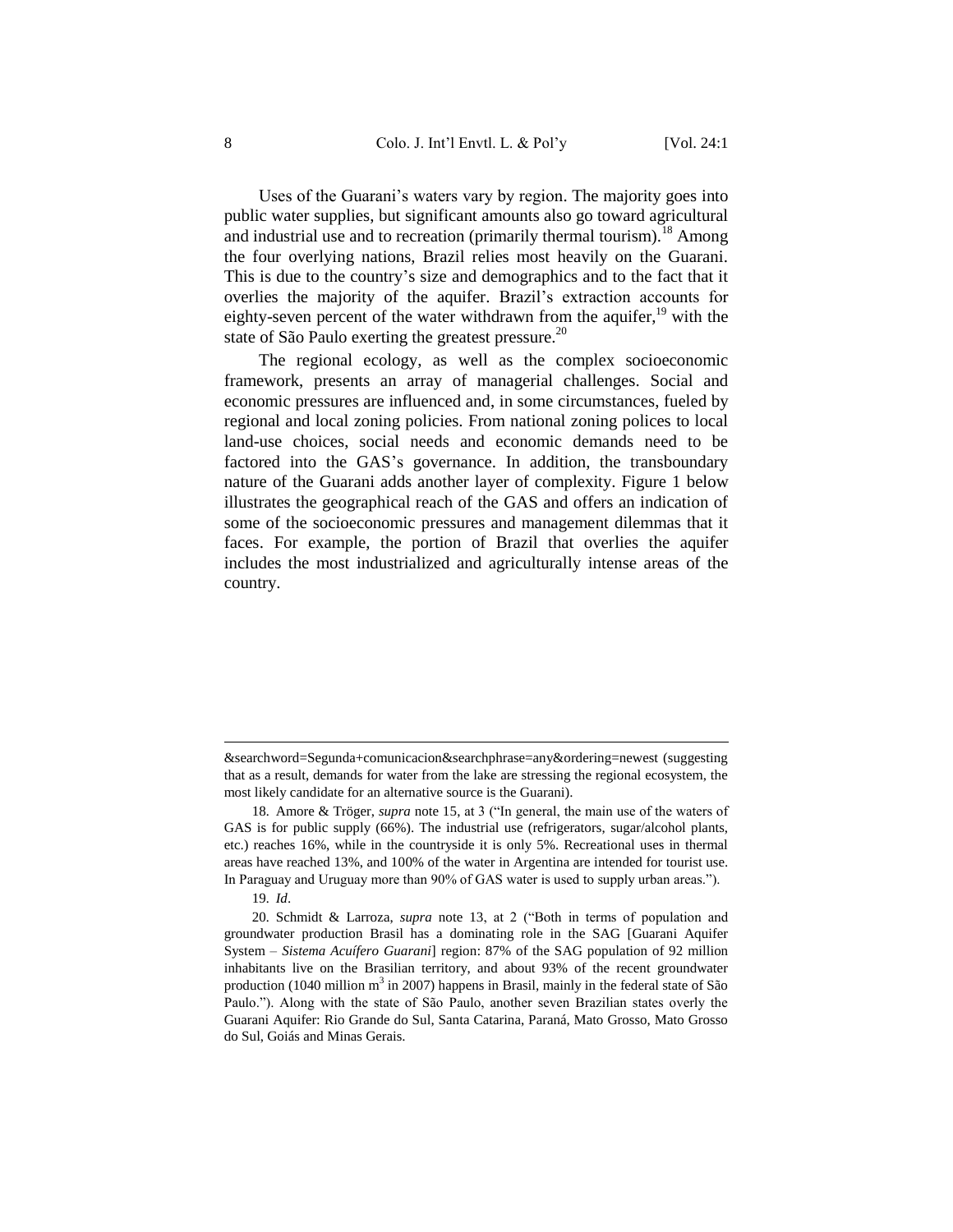

Figure 1. Map of the Guarani Aquifer<sup>21</sup>

In the Parts to follow, we explore the regional ecology and regional legal instruments applicable to the GAS. We begin, however, with an analysis of the Brazilian legal framework.

### <span id="page-9-0"></span>*B. Endogenous and Exogenous Challenges Facing Policy Makers*

<span id="page-9-1"></span>We identify two types of challenges facing sound policymaking for the Guarani: endogenous and exogenous challenges.

### *1. Endogenous Challenges*

 $\overline{a}$ 

Endogenous challenges are those inherent to the hydrology of the aquifer. Hydrology is by nature a complex science. When dealing with an aquifer as large and varied as the Guarani, as well as a dearth of

<sup>21.</sup> Aquífero Guarani, WIKIPEDIA, http://pt.wikipedia.org/wiki/Aqu%C3%ADfero\_ Guarani (last visited Nov. 18, 2012).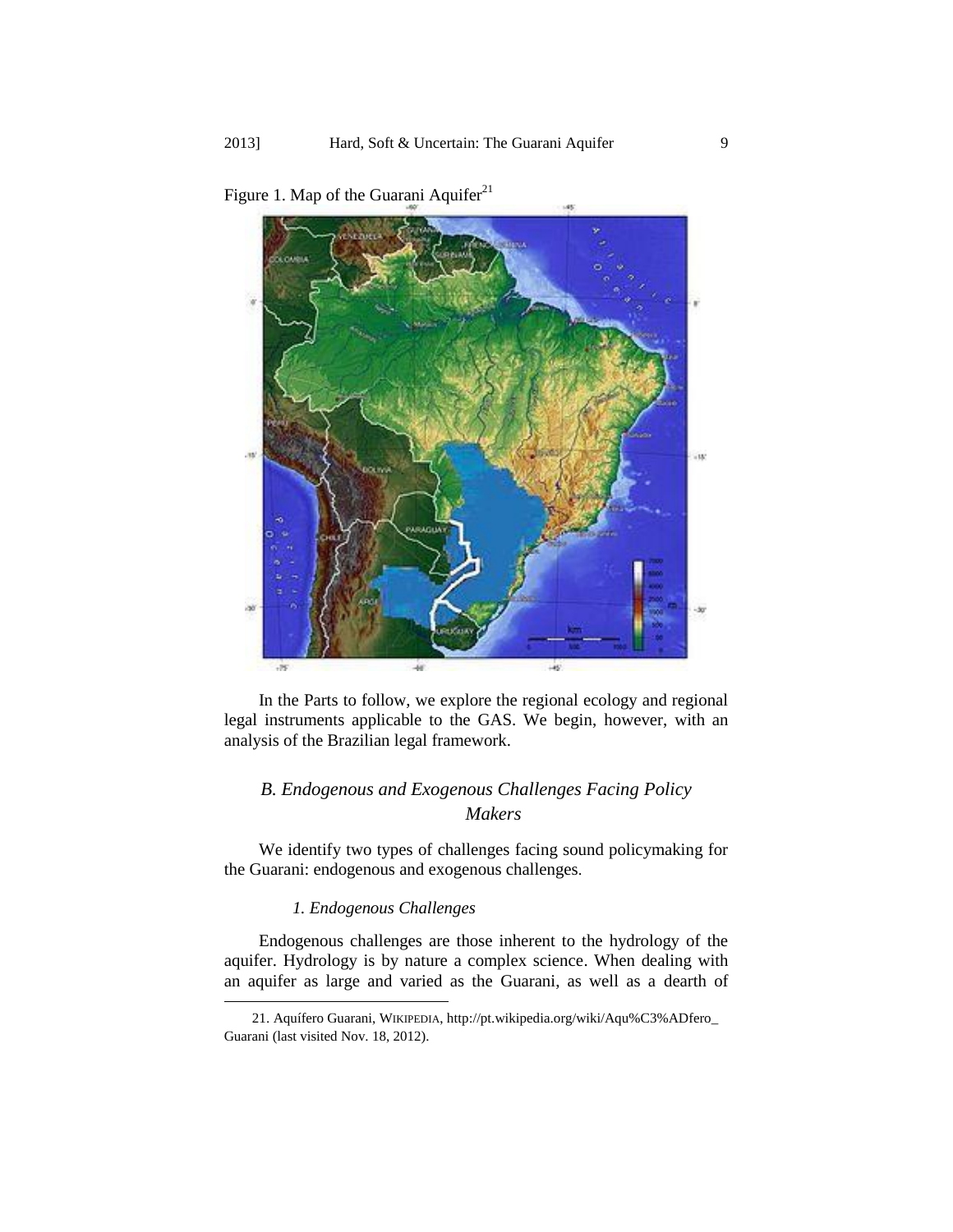<span id="page-10-2"></span><span id="page-10-1"></span>precise and consolidated scientific information regarding groundwater resources,<sup>22</sup> hydrology becomes more complicated still. That complexity, coupled with the enormous geographical scale of the GAS, raises problems of soft uncertainty. Soft uncertainty arises "where [a] precise outcome cannot be predicted but a probability distribution can be specified  $\ldots$  . . ...<sup>223</sup> For example, the hydrology of the region, while not completely mapped, is a knowable unknown. The obstacles are, for the most part, knowable and their potential impacts and benefits calculable. That soft uncertainty has implications not only for instrumental managerial policies like the jurisdictional debate highlighted below,<sup>24</sup> but also for groundwater policies that aim to balance development pressures with the ecological health of the region.<sup>25</sup> Naturally, as the science of hydrology advances, more information will become available and the concomitant uncertainty will abate.

Ironically, as more is learned about the GAS, new uncertainties replace those just resolved. It is a never-ending cycle. Thus, neither endogenous challenges nor soft uncertainties will ever disappear. A sound management policy acknowledges and allows for this reality.

#### *2. Exogenous Challenges*

<span id="page-10-0"></span>The other types of challenges facing the Guarani are exogenous. Exogenous challenges derive from external phenomena. The uncertainties generated by exogenous forces are often "hard." Hard uncertainty occurs "where one does not even know the parameters of the outcomes."<sup>26</sup> Indeed, it is not even possible to know the nature of the

<sup>22</sup>*.* P.C. Villar, *Moving Toward Managing the Guarani Aquifer: The Brazilian Case*, at 1, *in* PROCEEDINGS OF THE ISARM2010 INTERNATIONAL CONFERENCE: TRANSBOUNDARY AQUIFERS: CHALLENGES AND NEW DIRECTIONS (Dec. 6–8, 2010) (noting that the complexity of the GAS "increases as groundwater depends on science to reveal its characteristics and the risks it runs. Such characteristic hinders its political and social appeal, since its importance and the emergency of the impacts are not perceivable to laymen. If on one hand the lack of technical information hinders the creation of a policy for this resource, on the other, the lack of social understanding of the theme makes the practical legitimation of a possible aquifer legislation more difficult.").

<sup>23</sup>*.* Aaron Wildavsky, *The Political Economy of Efficiency: Cost-Benefit Analysis, Systems Analysis, and Program Budgeting*, 26 PUB. ADMIN. REV. 292, 296 (1966).

<sup>24</sup>*. See infra* Part III.A, note 51 and accompanying text.

<sup>25</sup>*. See* Amore & Tröger*, supra* note [15,](#page-7-0) at 3 (highlighting some of the risks imposed by development pressures: "In general, main concentrated threats on water quality of the SAG are related to risk of manmade contamination in the outcrop zones. Regarding water availability greater risks are interference between wells and mining waters from areas under intensive use."); *see also* Cassuto & Sampaio, *supra* note 2.

<sup>26</sup>*.* Wildavsky, *supra* not[e 23,](#page-10-1) at 296.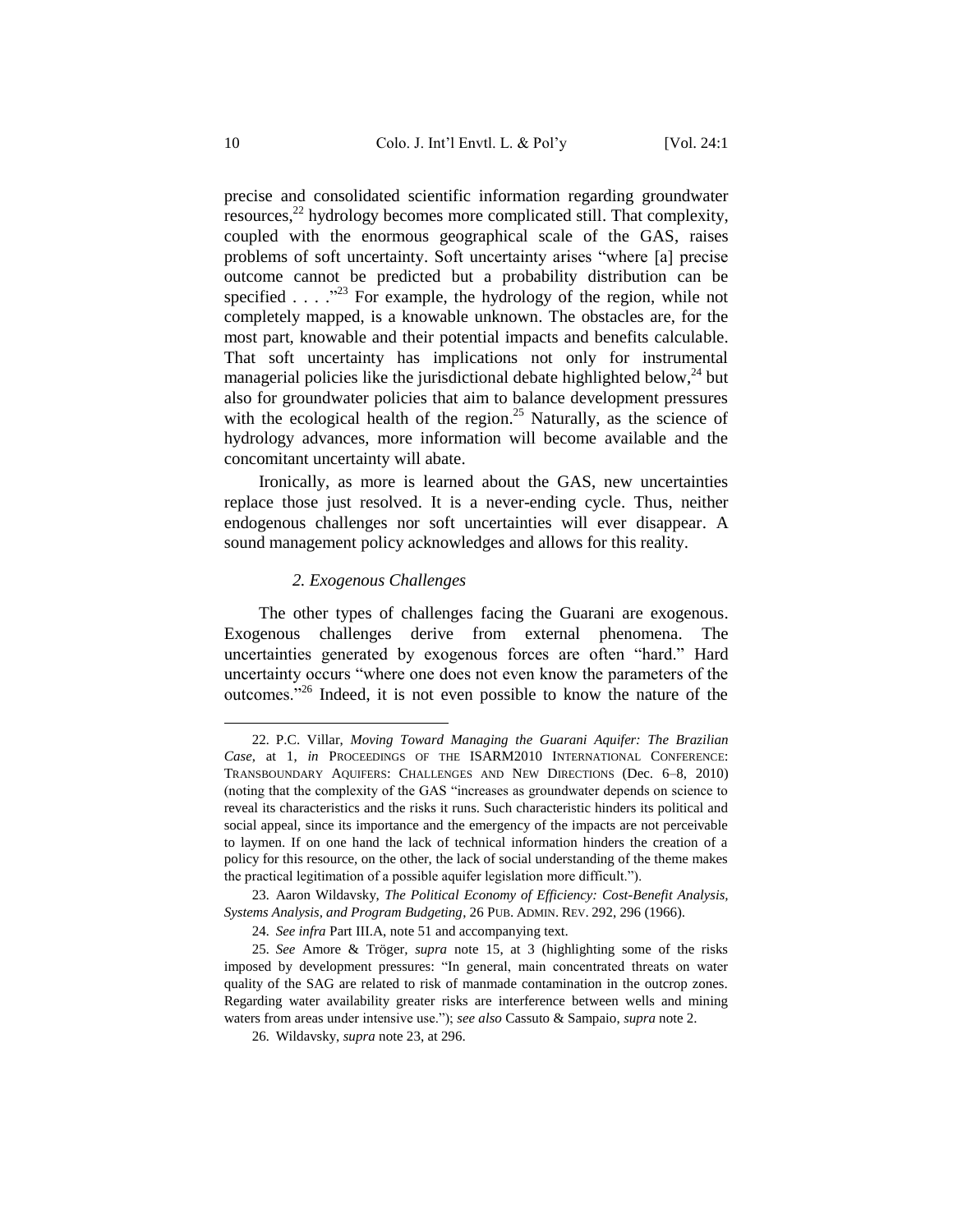risk. For example, climate change presents a problem of hard uncertainty.<sup>27</sup> The dimensions of the threat are not yet measurable and the impacts remain mostly unknown.<sup>28</sup> Therefore, the character of these "unknown unknowns" prevents policy makers from determining the scope of the risks and makes it impossible to formulate precise managerial strategies. A precautionary approach is therefore both prudent and necessary, although it too creates uncertainties and managerial challenges.<sup>29</sup> As a practical matter, soft uncertainty lends itself to cost-benefit analysis and other risk assessment methods. Hard

 $\overline{a}$ 

The precautionary principle might seem to call for stringent regulation of genetic engineering on the theory that this technology contains at least some risk of causing ecological harm. But such regulation would also create risks of adverse effects, simply because genetic engineering holds out a prospect of producing ecological and health benefits. The precautionary principle would seem both to require and to forbid stringent regulation of genetic engineering. The same can be said for many activities . . . such as nuclear power and non-

therapeutic cloning, simply because risks are on all sides of the situation.

Cass R. Sunstein, *Probability Neglect: Emotions, Worst Cases, and Law*, 11 YALE L.J. 61, 93 (2002).

However, environmentalist opposition to things like GMOs finds support in a statistical risk distribution methodology called a "power law," which is used to measure risk in complex systems (i.e. systems made up of multiple interactive systems). Under a power law analysis, freak outcomes weigh heavily in the analysis as for example, when one is measuring the likelihood of floods. So, for example, if one is graphing the average birth weight of a puppy, one would not expect gross deviations from the mean. On the other hand, if one were tracking hurricanes, there is the potential for radical deviation. Extreme events are more likely in complex systems. For a useful discussion of power laws, see MANFRED SCHROEDER, FRACTALS, CHAOS, POWER LAWS: MINUTES FROM AN INFINITE PARADISE 103–119 (1991).

<sup>27</sup>*.* Eric A. Posner & Cass R. Sunstein, *Climate Change Justice*, 96 GEO. L.J. 1565, 1590 (2008).

<sup>28</sup>*. See* Magdalena A.K. Muir, *Managing Transboundary Aquifers for Climate Change: Challenges and Opportunities*, *in* PROCEEDINGS OF THE ISARM2010 INTERNATIONAL CONFERENCE: TRANSBOUNDARY AQUIFERS: CHALLENGES AND NEW DIRECTIONS (Dec. 6–8, 2010) ("Some key climate impacts for water quantity and quality are saline intrusion and contamination of aquifers. Changes in seasonal and annual precipitation, flooding, temperature and extreme weather events also affect the recharge and discharge of aquifers, and could lead to contamination of aquifers even where there is no water scarcity. Last, climate impacts for aquifers may be greater for coastal aquifers, or in arid and semi-arid regions, such as the Mediterranean, Middle East and northern Africa.").

<sup>29</sup>*. See* David Magnus, *Risk Management Versus the Precautionary Principle: Agnotology as a Strategy in the Debate over Genetically Engineered Organisms*, *in*  AGNOTOLOGY: THE MAKING AND UNMAKING OF IGNORANCE 251–53 (Robert N. Proctor & Londa Schiebinger eds. 2008); Cass Sunstein critiques the Precautionary Principle by arguing that it leads to regulatory paralysis: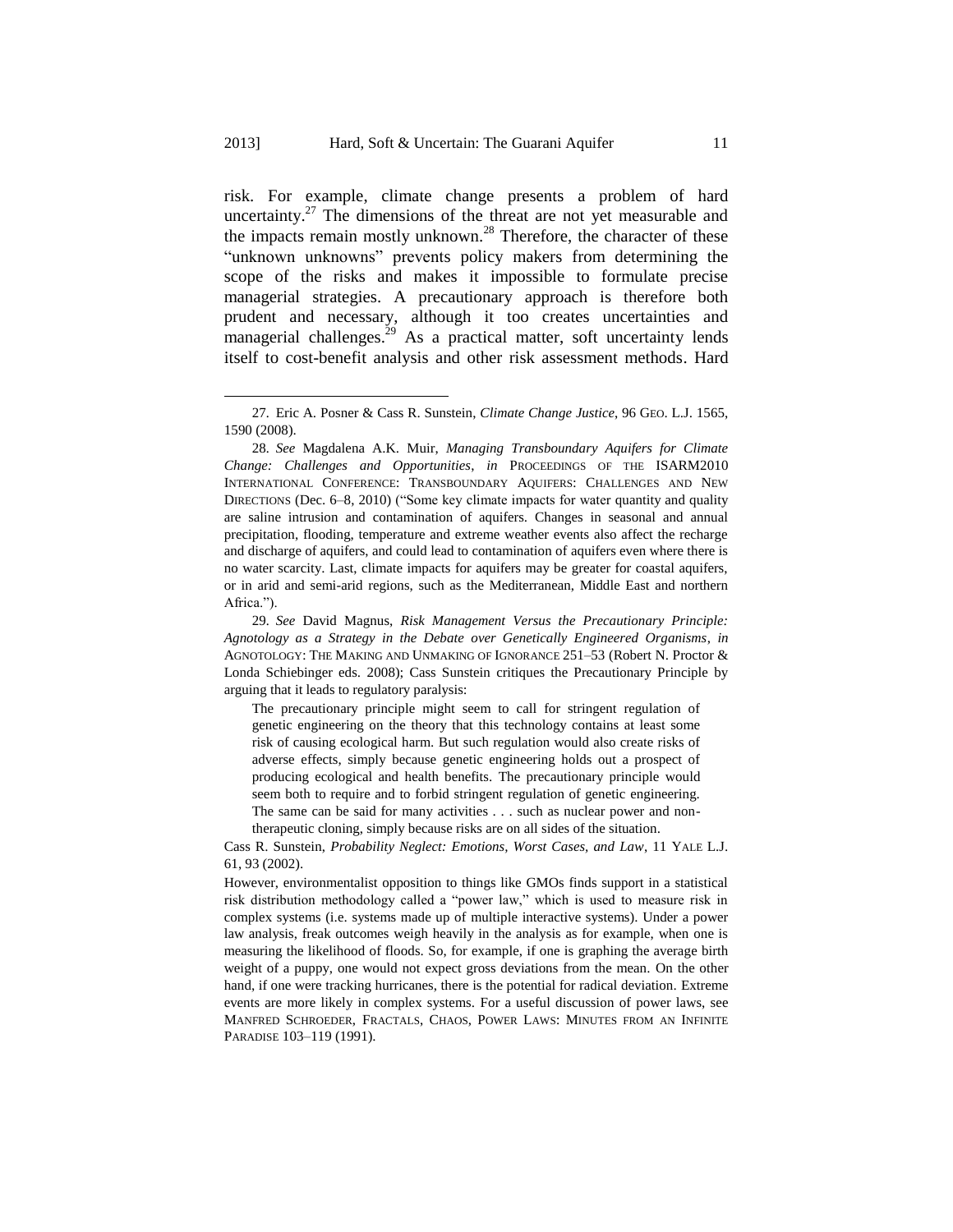uncertainty, by contrast, cannot be quantified and thus cannot be contrasted or its risks accurately described.<sup>30</sup>

Managing for hard uncertainty involves acknowledging that much of what is not known is unknown. This means that the regulatory state must be able to adapt to emergent challenges. The goal would be to bring the unknown unknowns of hard uncertainty into the realm of the known unknowns (soft uncertainty). From there, it becomes possible to shift uses and policies to address and to adapt to the new information. In this way, hard uncertainty converts to soft uncertainty, which then can move into the realm of the known. So, the desired progression is from unknown unknown to known unknown to known known. Once complete, the cycle begins anew.

### <span id="page-12-0"></span>III. BRAZILIAN LAWS AND POLICIES REGARDING THE **GAS**

This Part focuses on Brazilian laws and policies regarding the GAS for several reasons. First, as noted *supra*, the largest portion of the aquifer underlies Brazilian territory (61.65 percent of the total area of the aquifer versus 20.98 percent under Argentina, 8.05 percent under Paraguay and 3.32 percent under Uruguay),<sup>31</sup> thus making Brazilian management practices potentially more influential. In addition, of the 92 million people living in the Guarani Aquifer region, 80 million of them live in Brazil—forty-three percent of that country's population. Furthermore, the GAS spans eight Brazilian states (Rio Grande do Sul, Santa Catarina, Paraná, São Paulo, Mato Grosso, Mato Grosso do Sul, Goiás and Minas Gerais) and more than 500 municipalities.

As discussed below, Brazilian law is not clear on the managerial hierarchy concerning transboundary groundwater even among and amidst the various Brazilian states. This uncertainty will have a significant impact on the implementation of the recently signed (but not yet ratified) international agreement, the Acordo.<sup>32</sup> This impact is due in part to the fact that the Acordo acknowledges the authority of each overlying nation to manage that portion of the aquifer over which it sits.<sup>33</sup> As a result, Brazil's management practices will have a

 $\overline{a}$ 

<sup>30</sup>*.* Soft uncertainty arises "where [a] precise outcome cannot be predicted but a probability distribution can be specified." Hard uncertainty occurs "where one does not even know the parameters of the outcomes." Wildavsky, *supra* note [23,](#page-10-1) at 296.

<sup>31</sup>*.* Brzezinski, *supra* not[e 8,](#page-6-3) at 2.

<sup>32</sup>*. See* Acordo, *supra* note [5.](#page-4-2) 

<sup>33</sup>*. See id.* art. II.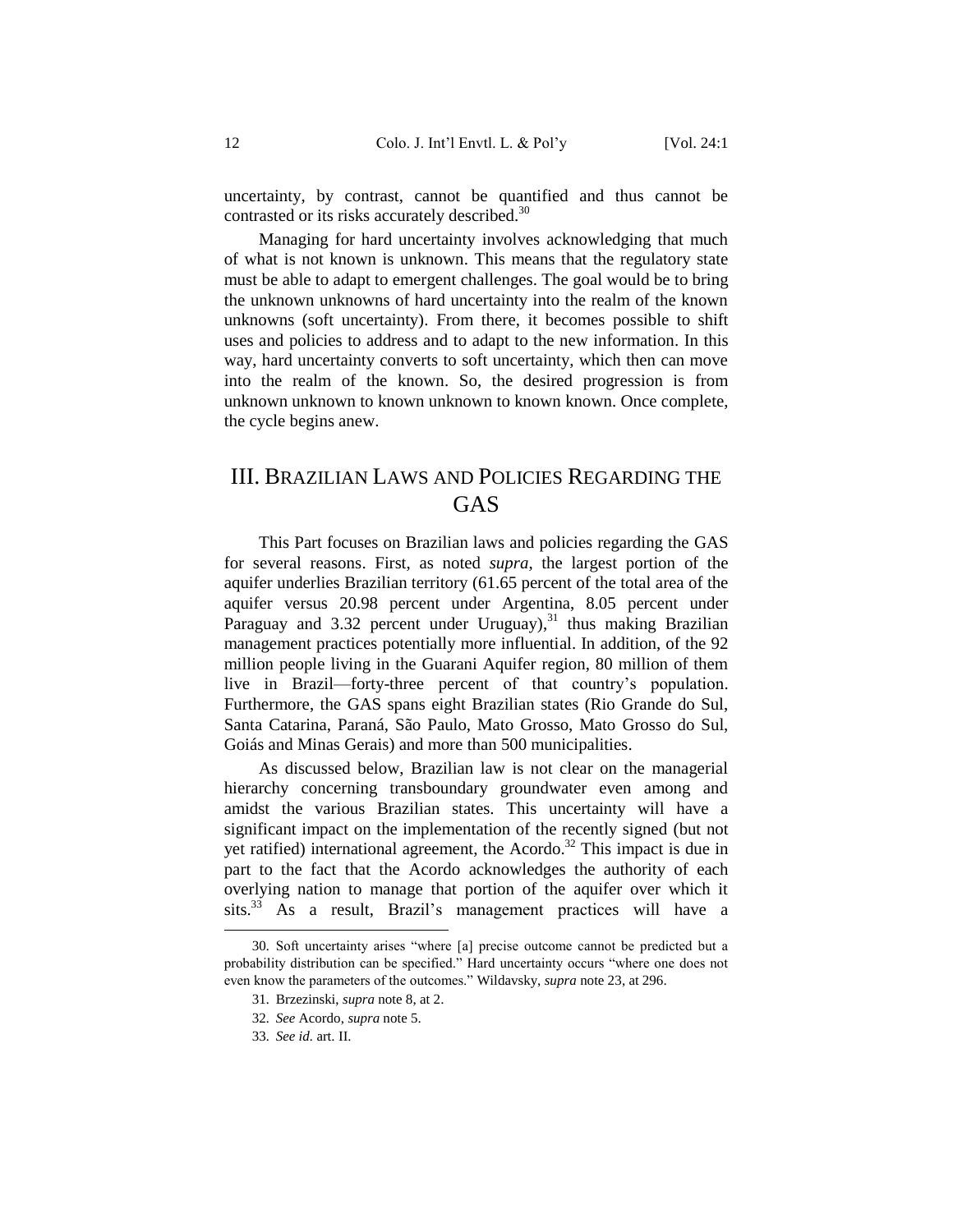proportionally larger impact on the aquifer's health and resilience. Consequently, Brazil's responsibility to implement sound water management practices is proportionally larger as well.<sup>34</sup>

Second, the scope of Brazil's activities requires different, yet integrated management strategies. Even within one single activity, water needs and impacts can vary as it does in agribusiness, where intense crop use can lead to considerable drawdown in one region, whereas industrial livestock production in another region might lead to groundwater contamination. $35$  The GAS is thus vulnerable to a wide range of activities and policies, some of which do not even necessarily implicate the aquifer directly.<sup>36</sup> For example, an indirect but highly significant impact on the GAS comes from land-use law. Brazilian municipalities enjoy significant legal and managerial authority over zoning. These local land-use choices, all of which affect drawdown, recharge, and contamination, pose their own set of challenges for groundwater management.<sup>37</sup>

Third, from a practical perspective, the background and expertise of the authors<sup>38</sup> permits us far more insight into the international and Brazilian legal frameworks for transboundary groundwater management. Nonetheless, we acknowledge that a truly comprehensive analysis of the GAS must include a similar treatment of Paraguay, Uruguay, and Argentina. Our hope is that this Article can contribute to this important endeavor.

<sup>34</sup>*.* Villar, *supra* note [22](#page-10-2) (highlighting Brazilian responsibility regarding the Guarani Aquifer in light of the fact "the biggest part of the aquifer is located in Brazilian soil").

<sup>35</sup>*. See* Amore & Tröger*, supra* note [15](#page-7-0) (referring to some of the threats faced by the Guarani Aquifer).

<sup>36</sup>*.* WORLD BANK, *supra* not[e 14.](#page-7-1)

<sup>37</sup>*.* H.S.V. Totin et. al., *Climate and Land Use Change Impacts on Groundwater Quality in the Beninese Coastal Basin of the Transboundary Aquifer System Benin-Nigeria-Togo*, *in* PROCEEDINGS OF THE ISARM2010 INTERNATIONAL CONFERENCE: TRANSBOUNDARY AQUIFERS: CHALLENGES AND NEW DIRECTIONS (Dec. 6–8, 2010) (stressing that "land use and land cover (LULC) changes are one of the main human induced activities altering the groundwater system").

<sup>38</sup>*. See Staff*, *Brazil-American Institute for Law and Environment*, PACE LAW, http://www.pace.edu/school-of-law/centers-and-special-programs/institutes/brazilamerican-institute-law-and-environment-baile/staff-3 (last visited Dec. 27, 2012).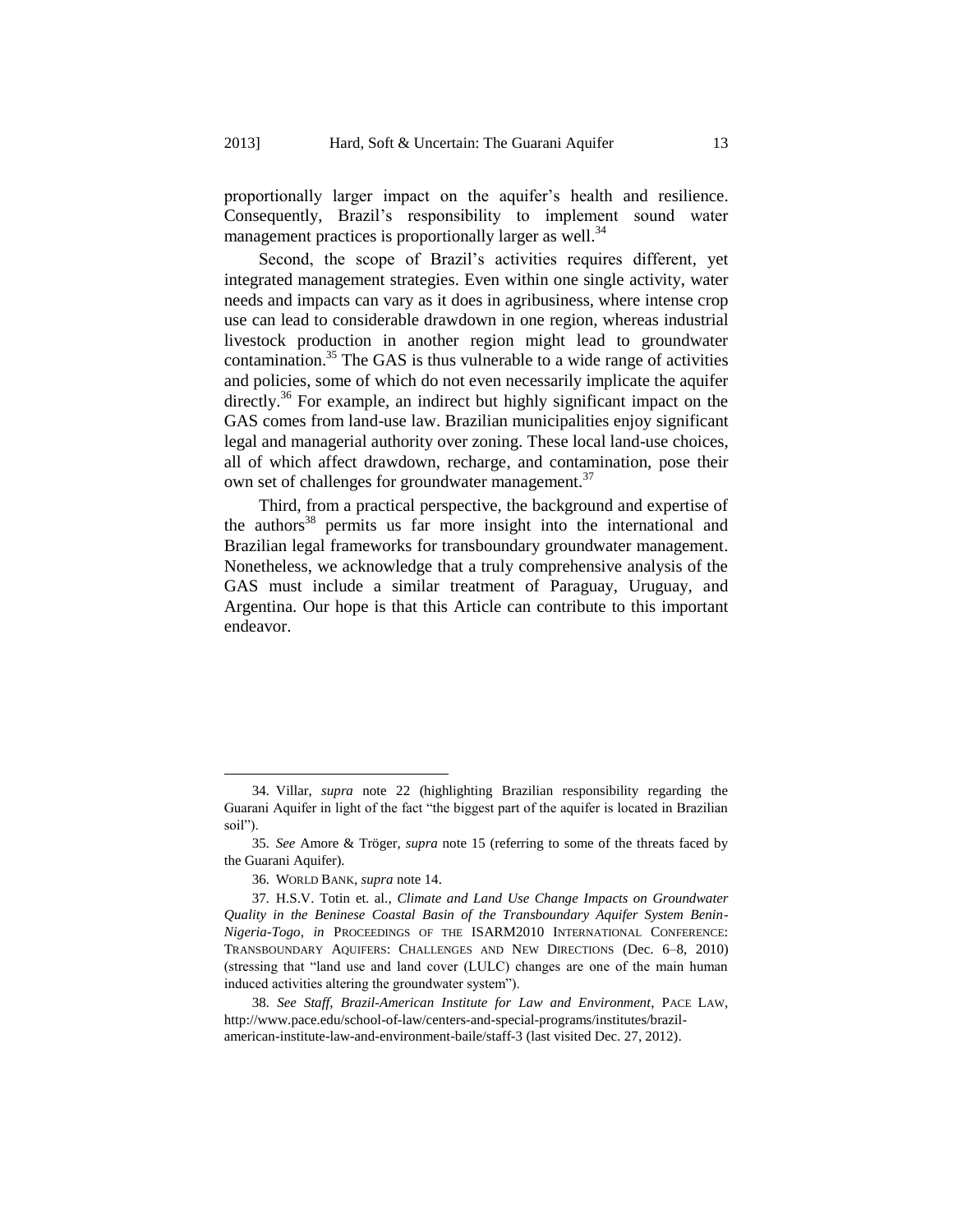#### *A. Brazilian Legal Approaches to Endogenous Issues*

<span id="page-14-0"></span>Brazilian environmental law is well-developed and highly complex. It includes a constitutional provision dedicated to the environment $39$  and many other federal, state, and municipal statutes and regulations, all of which intertwine to form a holistic legal regime. This Subpart examines existing laws and policies in order to identify likely sources of endogenous and exogenous challenges for the GAS.

<span id="page-14-2"></span>Historically, Brazilian legislators have paid very little attention to groundwater.<sup>40</sup> Consequently, the legal framework for dealing with groundwater issues is of comparatively recent vintage. However, growing pressure over access to and protection of this scarce resource is now forcing policy makers to address the regulatory gaps and inconsistencies between surface and groundwater management.<sup>41</sup>

<span id="page-14-1"></span>The 1988 Federal Constitution and the 1997 National Water Policy Act established a new paradigm in Brazilian water law. Prior to 1988, private ownership over water resources was permissible.<sup>42</sup> The 1988 Constitution declared that the environment is an asset of common use and essential to a healthy quality of life. This principle includes water. $43$ Following from this idea of the environment as a public good, under Brazilian law, no one owns water and all have equal and unfettered access to it.<sup>44</sup> Codifying statutes on the nature of water as a public good soon followed. For example, Article 99 of the 2002 Brazilian Civil Code states that rivers and oceans are public assets and Article 1 of the National Water Policy Act declares that water lies within the public domain.<sup>45</sup> This constitutional and statutory combination places water firmly within the legal category of public assets of common use.

l

Law\_No.\_9,433\_(1997).pdf.

<sup>39</sup>*.* CONSTITUIÇÃO FEDERAL [C.F.] [CONSTITUTION] art. 225 (Braz.).

<sup>40</sup>*.* Antonio H. Benjamin & Cláudia L. Marques, *The Water Giant Awakes: An Overview of Water Law in Brazil*, 83 TEX. L. REV. 2185, 2205–06 (2005).

<sup>41</sup>*. See id.*

<sup>42</sup>*.* CID TOMANIK POMPEU, DIREITO DE ÁGUAS NO BRASIL 41–45 (2006).

<sup>43</sup>*.* VLADIMIR PASSOS, DE FREITAS ÁGUAS: ASPECTOS JURÍDICOS E AMBIENTAIS 17– 18 (JURUÁ, CURITIBA 2002).

<sup>44</sup>*.* Brazilian law construes equal access according to the principle of isonomy, which allows for differing capacities, needs, and uses to dictate water management and allocation policies. *See* National Water Management Policy Act, Lei No. 9.433, de 8 janeiro de 1997, DIÁRIO OFICIAL DA UNIÃO [D.O.U.] de 09.01.1997 (Braz.), *available at*  http://www.oas.org/usde/environmentlaw/waterlaw/documents/Brazil-

<sup>45</sup>*. See* CÓDIGO CIVIL [C.C.] art. 99 (2002) (Braz.); *see also* National Water Management Policy Act, Lei No. 9.433, de 8 janeiro de 1997, art. 1, DIÁRIO OFICIAL DA UNIÃO [D.O.U.] de 09.01.1997 (Braz.), *available at*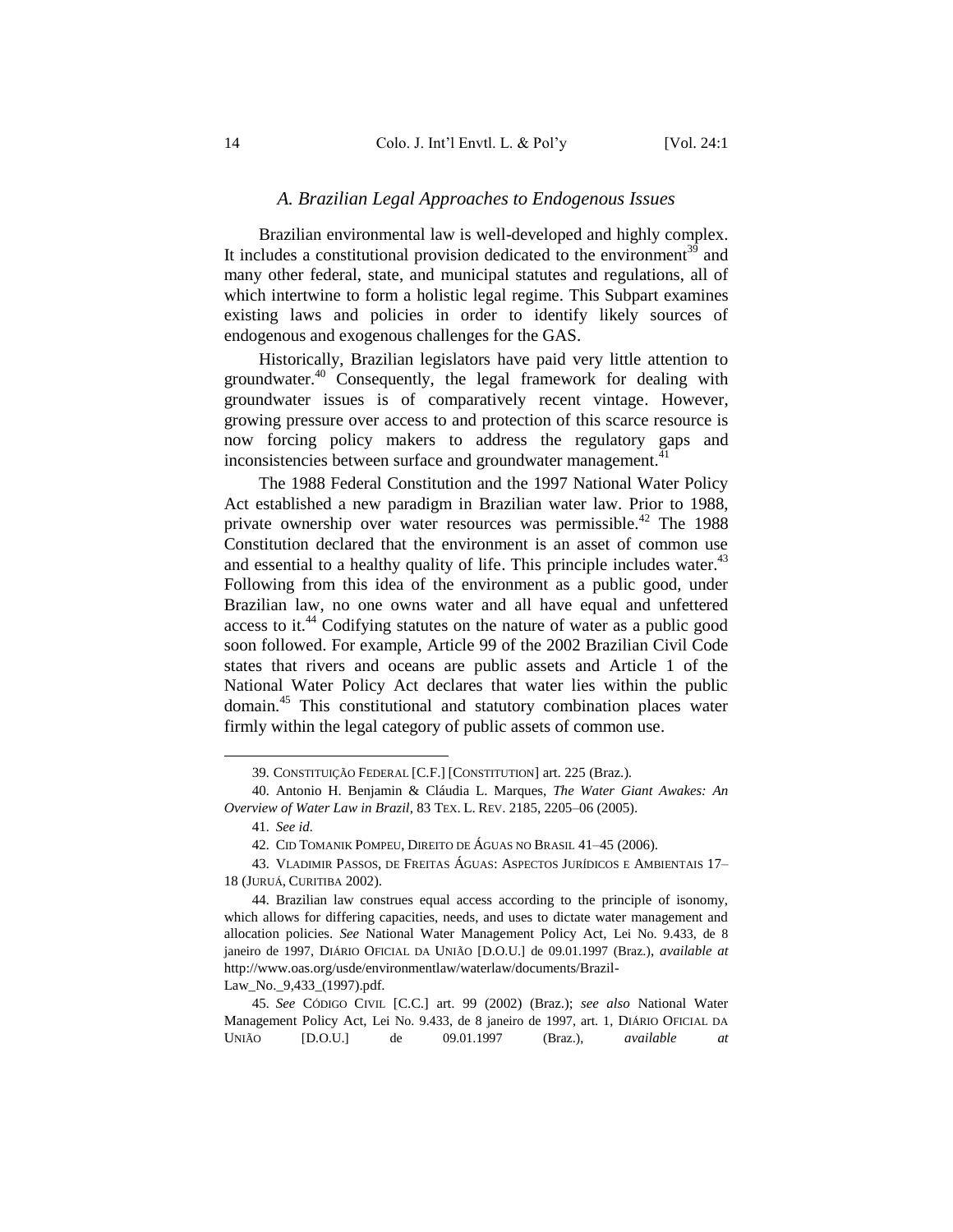However, the aforementioned statutory shift from private to public ownership of water focused primarily on surface water. The discussion of groundwater in the 1988 Constitution confined itself to jurisdictional issues regarding the scope and nature of the respective managerial authority of the federal and state governments. This division of authority has generated considerable confusion and conflicting interpretations. Article 20, Section III of the 1988 Constitution tasks the federal government with managing lakes, rivers, and watercourses on lands within its domain that wash more than one state and that serve as boundaries with other countries.<sup>46</sup> It also extends jurisdiction over beaches and the territorial sea.<sup>47</sup> It does not, however, confer any explicit authority over groundwater. By contrast, Article 26 entrusts states with managing groundwater.<sup>48</sup> This bifurcated authority creates a serious problem for aquifers such as the Guarani that underlie multiple states and extend beyond national jurisdiction.<sup>49</sup> Since groundwater resources (i.e. the Guarani) can be transboundary, it is not clear whether transboundary groundwater would fall under state or federal control.

<span id="page-15-0"></span>To settle this problem, several lawmakers proposed a constitutional amendment. The amendment seeks to resolve the inherent conflict arising from designating transboundary resources as the province of the federal government while placing control over groundwater resources within state control. The amendment explicitly grants federal jurisdiction over transboundary water, regardless of whether it is surface or ground.<sup>50</sup> Federal control seems the proper and logical solution because of the need for a central authority and unifying regulatory regime. As things currently stand, it is not clear that the Brazilian federal government has the authority to manage the Guarani nor the ability to bind individual states to commitments made under the 2010 Acordo between the four countries. $51$ 

http://www.oas.org/usde/environmentlaw/waterlaw/documents/Brazil-

Law No. 9,433 (1997).pdf.

<sup>46</sup>*.* CONSTITUIÇÃO FEDERAL [C.F.] [CONSTITUTION] art. 20, § III (Braz.).

<sup>47</sup>*. Id.* 

<sup>48</sup>*. Id.* art. 26.

<sup>49</sup>*.* This is not an uncommon problem. The U.S. often has separate regimes for groundwater and surface water, leading to considerable confusion and legal disarray.

<sup>50</sup>*. See* S. Rep. No. 1.283, DE 2010 (Aug. 4, 2010) (Braz.), *available at*  http://www.senado.gov.br/atividade/materia/getPDF.asp?t=82128&tp=1 [hereinafter Brazilian Senate Report].

<sup>51</sup>*.* Villar, *supra* note [22,](#page-10-2) at 3 ("Presently, the legal groundwater guardianship is performed almost exclusively by the states and with extremely different implementation levels, even when the same aquifer is shared.").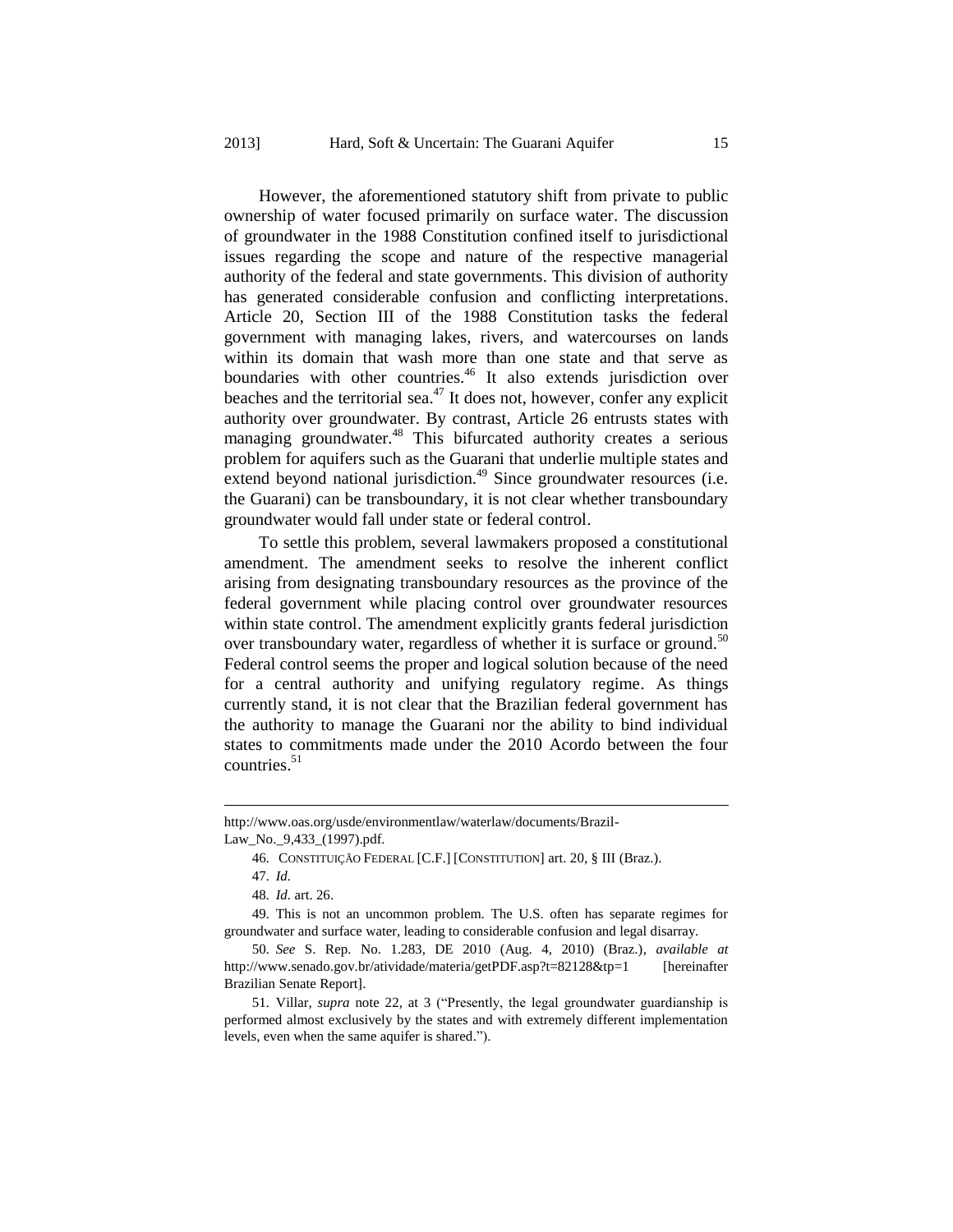The alternative—entrusting individual states, each with differing priorities and management strategies, with controlling a shared resource of multilateral and international significance—creates irreconcilable federalist tension and jeopardizes international agreements and treaties. Rather than amend the Constitution, some judges and scholars argue that the concept of watercourses in Article 20 should be broadly construed to include groundwater that serves as boundaries with other countries and/or wash more than one state.<sup>52</sup> However, this interpretation does not enjoy widespread acceptance not least because it seems to flout the plain language of the Constitution.

The existing text of Article 20 of the Brazilian Constitution states as follows:

The following are property of the Union: 3. the lakes, rivers and any watercourses in lands within its domain or that wash more than one state, that serve as boundaries with other countries or that extend into foreign territory or proceed therefrom, as well as bank lands and river beaches:<sup>53</sup>

Article 26, which deals with assets falling under state jurisdiction, states:

The property of the states includes: 1. surface or subterranean waters, flowing, emerging or in deposit, with the exception, in this case, of those resulting from work carried out by the Union, as provided by  $law \dots$ <sup>54</sup>

Read together, the plain language of the two articles makes clear that surface water and groundwater have distinct management regimes and that groundwater pertains to the states. However, neither provision directly addresses the issue of transboundary groundwater. From this language and accompanying lack of guidance arises the jurisdictional conflict over groundwater management.

<sup>52</sup>*.* CONSTITUIÇÃO FEDERAL [C.F.] [CONSTITUTION] art. 20 (Braz.). CID TOMANIK POMPEU, supra not[e 42,](#page-14-1) at 55-58 (presenting the conflicting views about State jurisdiction over groundwater that serves as boundaries with other countries and/or wash more than one state in arts. 20 and 26 and of the Brazilian Constitution).

<sup>53</sup>*.* For an unofficial English version of the 1988 Brazilian Constitution, see *República Federativa de Brasil/ Federative Republic of Brazil Constitución Política de 1988, con reformas de 1996, em inglês 1988 Constitution, with 1996 reforms in english*, POLITICAL DATABASE OF THE AMERICAS, GEORGETOWN UNIV., http://pdba.georgetown.edu/Constitutions/Brazil/english96.html#mozTocId30141 (last visited May 3, 2011).

<sup>54</sup>*. Id*.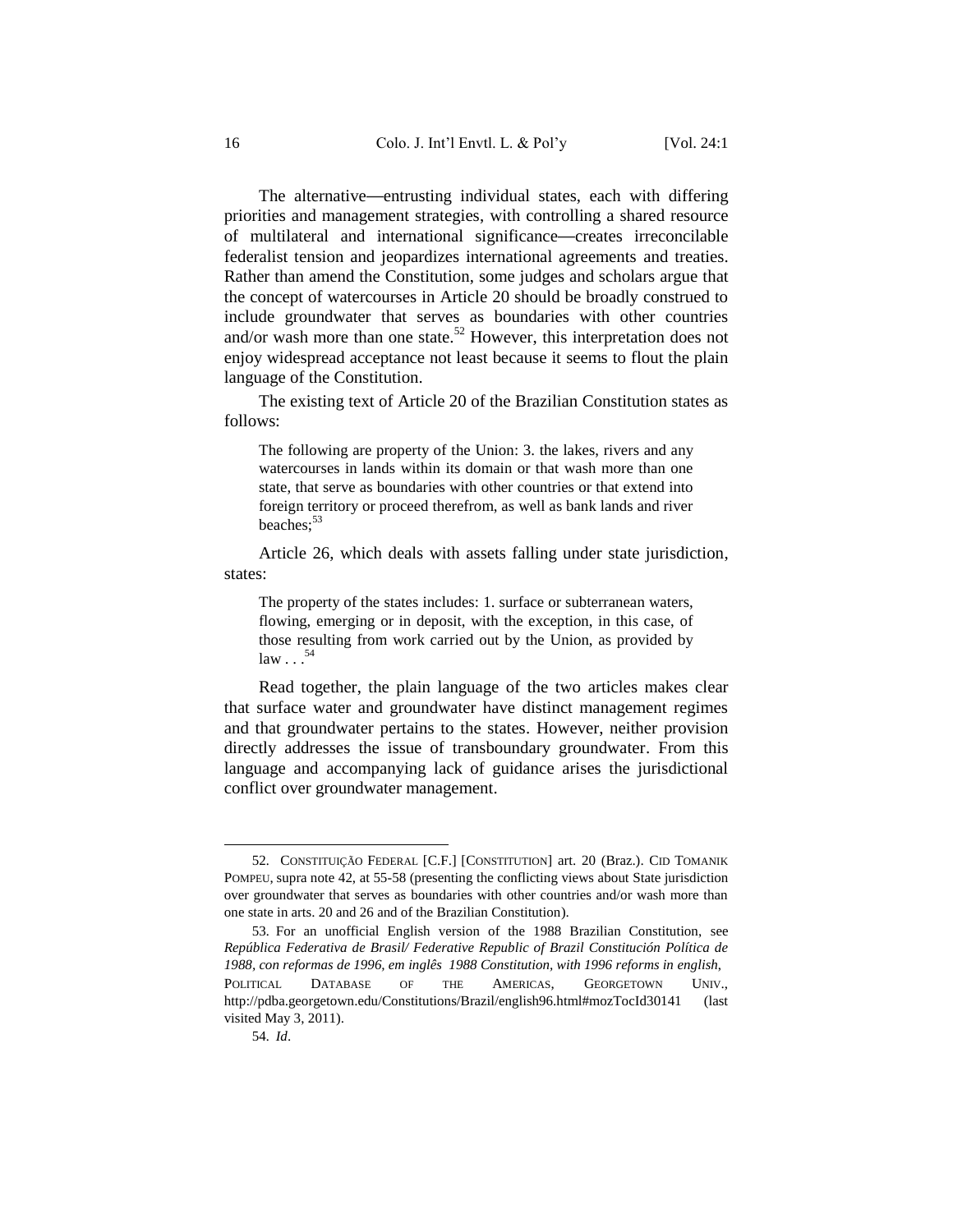The proposed amendment would change Article 26 to read:

The following are property of the Union: 3. the lakes, surface and groundwater, including those in aquifers, rivers and any watercourses in lands within its domain or that wash more than one state, that serve as boundaries with other countries or that extend into foreign territory or proceed therefrom, as well as bank lands and river beaches;<sup>55</sup>

As amended, the Constitution would confer jurisdiction over the groundwater resources shared by more than one state to the federal government.

Unfortunately, the proposed amendment stands little chance of success. The sponsoring Senator had argued that the ambiguity over state and federal jurisdiction arose from a drafting error, which the proposed amendment would remedy.<sup>56</sup> Ten years after the amendment was proposed, however, another report maintained that there was no error.<sup>57</sup> The report's author, Senator Kátia Abreu, maintained that control over groundwater was intentionally left with the individual states because the legislature had intended to create a decentralized management structure similar to the 1997 Water Policy Act.<sup>58</sup> Under this view, allocating control over groundwater to the federal government would violate both the statute and the intended meaning of the Constitution.

However, the logic of Senator Abreu's report does not withstand serious scrutiny. A decentralized management approach only makes sense when the resource in question is not shared multinationally. It would be impossible for the federal government to conduct a coherent foreign policy if transboundary negotiations were carried on by various states whose interests may not align and which might take different positions with respect to the management of the resource. In addition, the Constitution does not propound a decentralized approach for every situation, as demonstrated by the provision allocating control over transboundary surface waters to the federal government.

Clearly, there is no philosophical issue at stake here. Rather, this is an instance of conflicting provisions and only one logical resolution. Multistate control over transboundary resources cannot possibly succeed. A centralized regulatory regime is the only alternative. Nevertheless, despite the urgency of the issue and the clear path to resolution, the

 $\overline{a}$ 

<sup>55</sup>*. See* Brazilian Senate Report, *supra* note [50.](#page-15-0)

<sup>56</sup>*. See id*.

<sup>57</sup>*. See id*.

<sup>58</sup>*. See id*.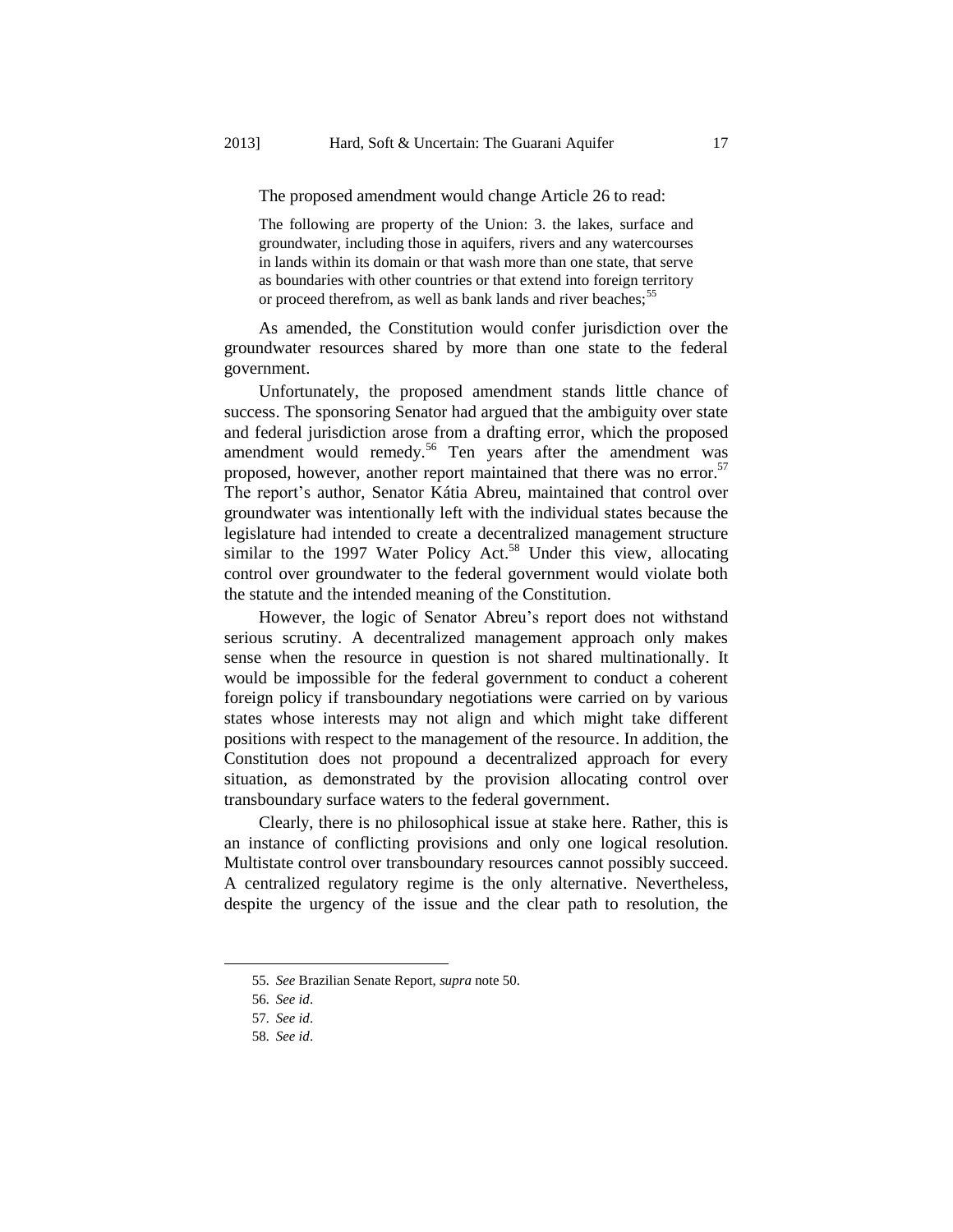proposed amendment was tabled in August 2010 with no further action currently contemplated.<sup>59</sup>

Meanwhile, the legislature has enacted a different set of regulations to close the gap between the groundwater and surface water management regimes. In 2001, the National Water Resources Council ("CNRH") enacted a series of resolutions aimed at integrating ground and surface water management.<sup>60</sup> They include Resolutions  $9/2000$ ,  $15/2001$ , 22/2002, 48/2005, 76/2007, 91/2008, 107/2010, and 126/2011.<sup>61</sup>

Resolution 9/2000 created a Committee tasked with integrating groundwater into the 1997 Water Policy Act and resolving compatibility issues between surface and groundwater laws and policies.<sup>62</sup> Resolution 15/2001 acknowledges those jurisdictional challenges and some of the exogenous threats facing underground water and creates a general regulatory framework that takes into account the peculiarities of groundwater. $63$  Resolution 22/2002 deals specifically with the need to rely on scientific information about the hydrology of aquifers and requires that National Resource Plans contain such information.<sup>64</sup> It constitutes an important regulatory step forward to address endogenous and exogenous challenges facing groundwater in Brazil. Resolution 48/2005 regulates the costs for the use of the water embedded in the 1997 Water Policy Act.<sup>65</sup> Resolution 76/2007 further strengthens the groundwater regulatory apparatus by creating a general framework covering extraction of mineral and thermal waters found in underground water deposits.<sup>66</sup> Resolution  $91/2008$  extends the different categories created by the 1997 Water Act based on preponderant use of the resources to cover groundwater.<sup>67</sup> Prior to Resolution 91/2008, those categories existed only for surface water. Groundwater had been subject

<sup>59</sup>*.* For an updated status of the proposed constitutional amendment, see *PROPOSTA DE EMENDA À CONSTITUIÇÃO, Nº 43 de 2000* [*Proposed Constitutional Amendment no. 43 of 2000*], SENADO FEDERAL [BRAZILIAN SENATE], http://www.senado.gov.br/atividade/materia/detalhes.asp?p\_cod\_mate=45833 (last visited Sept. 24, 2012).

<sup>60</sup>*.* Benjamín & Marques, *supra* not[e 40,](#page-14-2) at 2213.

<sup>61</sup>*. See Resoluções* [*Resolutions*], CONSELHO NACIONAL DE RECURSOS HÍDRICOS [BRAZILIAN NATIONAL WATER RESOURCES COUNCIL], http://www.cnrh.gov.br/sitio/index.php?option=com\_content&view=article&id=14 (last visited Sept. 24, 2012).

<sup>62</sup>*.* Resolução No. 9, de 21 de Junho de 2000 (Braz.).

<sup>63</sup>*.* Resolução No. 15, de 11 de Janeiro de 2001 (Braz.).

<sup>64</sup>*.* Resolução No. 22, de 24 de Maio de 2002 (Braz.).

<sup>65</sup>*.* Resolução No. 48, de 21 de Março de 2005 (Braz.).

<sup>66</sup>*.* Resolução No. 76, de 16 de Outubro de 2007 (Braz.).

<sup>67</sup>*.* Resolução No. 91, de 5 de Novembro de 2008 (Braz.).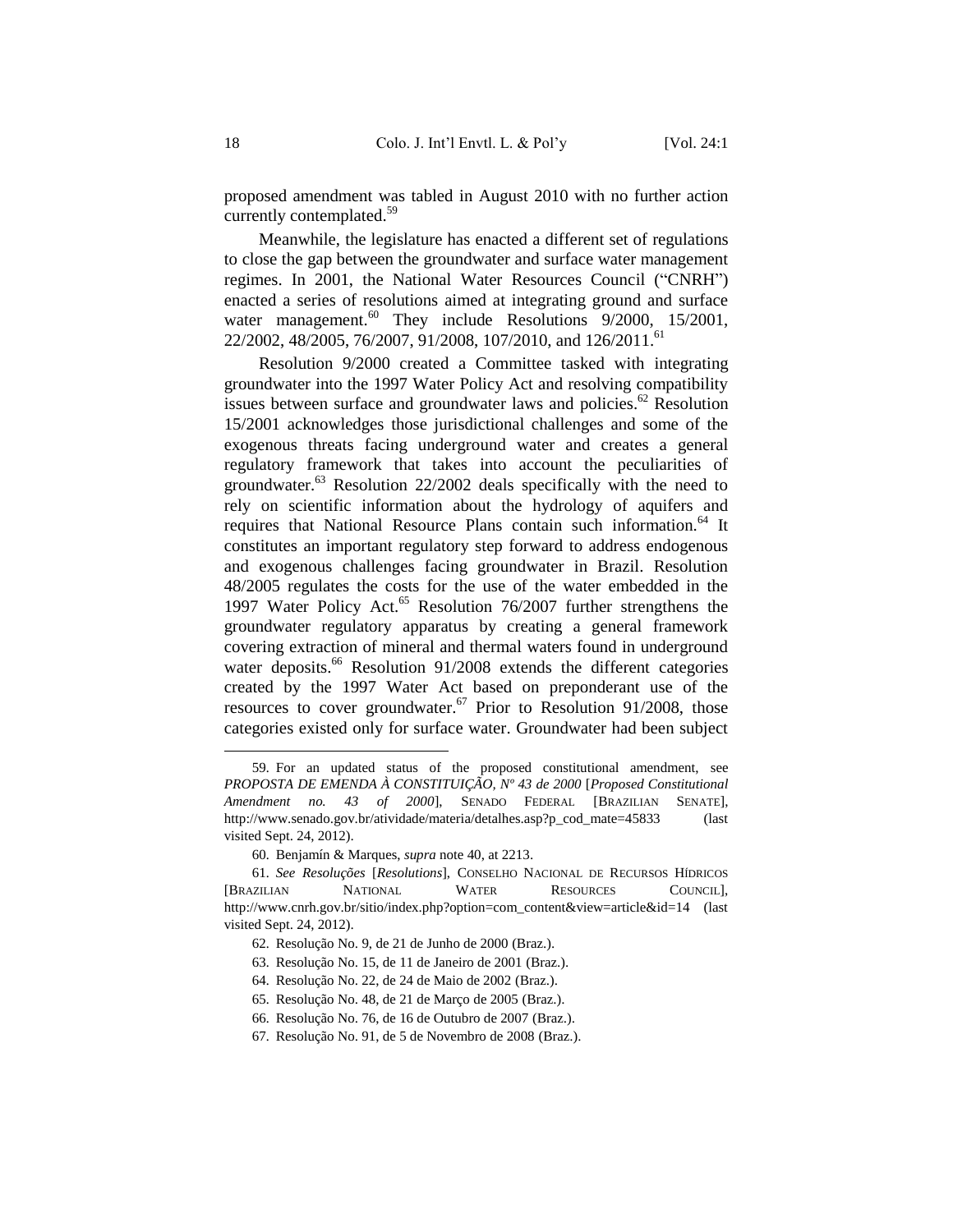to a specific plan, called the National Groundwater Plan, which was then integrated into the National Water Plan, approved by Resolution 99/2009. Resolution 107/2010 instituted criteria to be adopted for the planning, implementation, and operation of the Groundwater Integrated Qualitative and Quantitative Monitoring National Network.<sup>68</sup> Finally, Resolution 126/2011 creates a national registry of surface and groundwater users. It is an important step toward inventorying the demands over water resources and for providing reliable data for an efficient management policy.<sup>69</sup>

In addition to the aforementioned regulation from the CNRH, the National Environmental Council ("CONAMA")<sup>70</sup> also promulgated water quality standards in 2005 (Resolution  $357/2005$ )<sup>71</sup> and groundwater quality standards in 2008 (Resolution 396/2008).<sup>72</sup>

This extensive list of resolutions forms a useful framework for groundwater regulation. However, it does not correct the ongoing inability to integrate water policies with land use, climate change, and other environmental policies with direct impact on water management strategies. A more robust legal framework—one that relies less on regulation and more on statutes—is needed, particularly in light of the jurisdictional conflicts highlighted above.

The need for integration has become particularly urgent as a result of ballooning demand for water by agribusiness. Yet, Senator Abreu (author of the report criticizing the proposed amendment) is one of the strongest congressional voices on behalf of agribusiness. She also serves as the President of the Brazilian National Agriculture Confederation, an

 $\overline{a}$ 

<sup>68</sup>*.* Resolução No. 99, de 26 de Março de 2009 (Braz.); Resolução No. 107, de 13 de Abril de 2010 (Braz.).

<sup>69</sup>*.* Resolução No. 126, de 29 de Junho de 2011 (Braz.).

<sup>70</sup>*. See generally* Luiz Fernando Henry Sant´Anna, *General Overview of Brazilian Environmental Law*, 15-SPG INT´L L. PRACTICUM 22, 22 (Spring 2002) ("The main objective of CONAMA, which is the National Council for the Environment, is to deliberate, within the scope of its competence, about rules and standards that are essential to public health and safety and that are compatible with an ecologically balanced environment, and to support, study, and propose to the Ministry of the Environment . . . governmental policy relating to the environment and natural resources.").

<sup>71</sup>*.* Resolução Conama No. 357, de 17 de Março de 2005, DIÁRIO OFICIAL DA UNIÃO [D.O.U.] de 18.3.2005 (Braz.), *available at*  http://www.mma.gov.br/port/conama/legiabre.cfm?codlegi=459.

<sup>72</sup>*.* Resolução Conama No. 396, de 3 de Abril de 2008, DIÁRIO OFICIAL DA UNIÃO [D.O.U.] de 3.4.2008 (Braz.), *available at*  http://www.mma.gov.br/port/conama/legiabre.cfm?codlegi=562.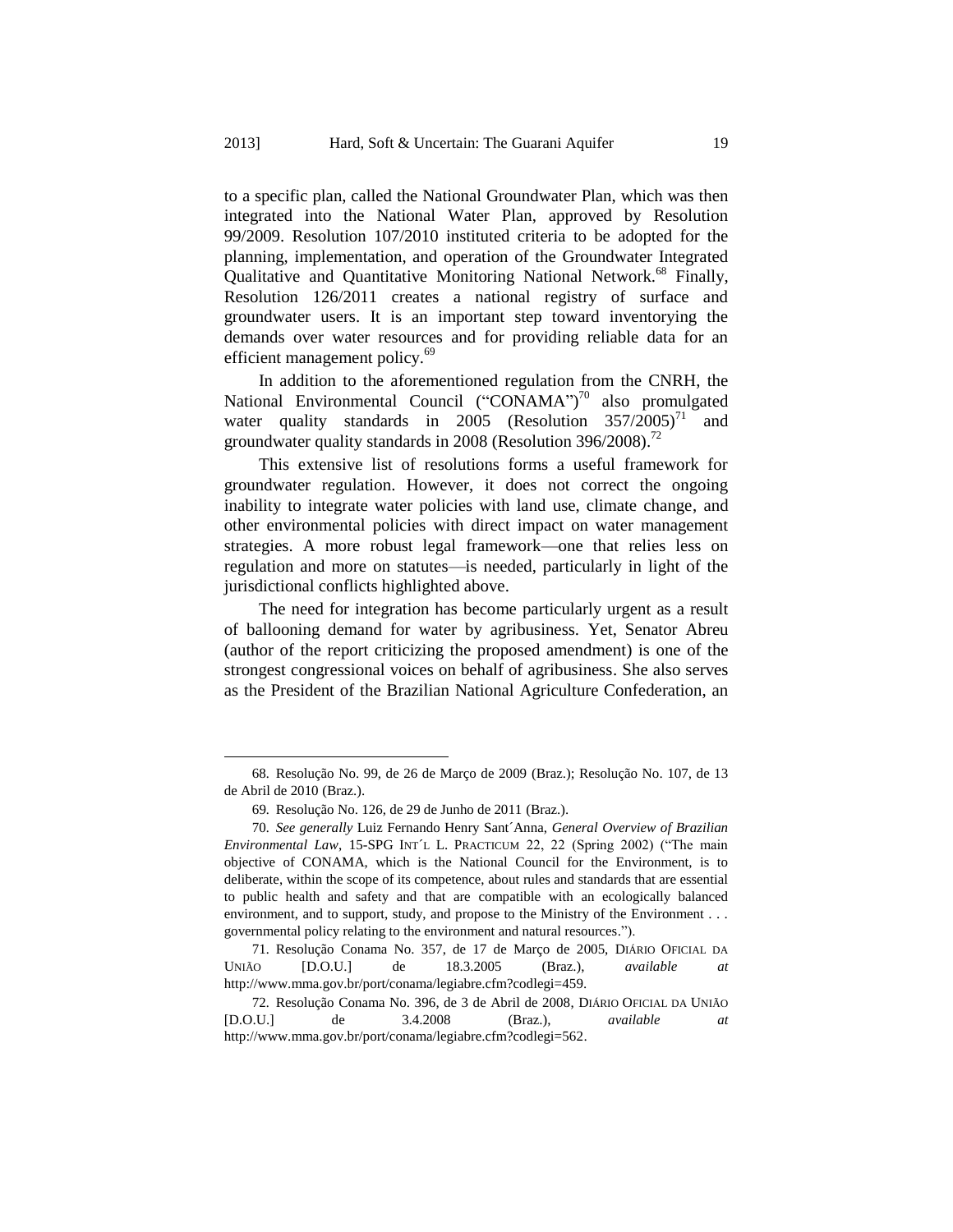entity representing the interests of agribusiness.<sup>73</sup> While the stated reasons for opposing the amendment defy logic, one might reasonably assume that agribusiness views state regulators as potentially friendlier and more receptive to their needs and objectives, and thus more likely to create a more business-friendly regulatory regime. After all, state regulators work in the respective state capitals, while federal regulators tend to be farther away—both physically and philosophically. Thus, it is not surprising that attempts to allocate more control over groundwater to the federal government have met with fierce resistance from well-funded interest groups.

Amidst this constitutional uncertainty over groundwater jurisdiction, states overlying the Guarani have been attempting to control  $\frac{1}{2}$  access and promote conservation.<sup>74</sup> For instance, the state of São Paulo, the main consumer of water from the Guarani, created the State Water Resources Council ("CERH-SP") to regulate and protect the State's water resources.<sup>75</sup> It established restricted zones for the perforation of tubular wells in the city of Ribeirão Preto, one of the major consumers within São Paulo, in order to shield the Guarani from contamination.<sup>76</sup> São Paulo also enacted a set of groundwater policies aimed at dealing with the socioeconomic pressures arising from the region's high level of urbanization and industrial and agricultural activities.<sup>77</sup> Given the importance of São Paulo—both economically and socially—a regulatory framework addressing groundwater (São Paulo's groundwater comes mainly from the GAS) is somewhat reassuring. Nevertheless, as

<sup>73</sup>*. See Sobre o Sistema CAN*, NAT'L AGRIC. CONFEDERATION, http://www.canaldoprodutor.com.br/sobre-sistema-cna/quem-e-quem (last visited Sept. 24, 2012).

<sup>74</sup>*. See generally* Villar, *supra* note [22](#page-10-2) ("The absence of a specific federal law on groundwater, the state domain of the aquifers regardless of their geographic limits, and the municipal competency to manage the use and occupation of the soil generated a great lack of articulation and freedom between the three levels of power: Union, States and Municipalities.").

<sup>75</sup>*. See São Paulo State Water Resources Council*, SIGRH, http://www.sigrh.sp.gov.br/cgibin/sigrh\_carrega.exe?f=/index/index.html&lwgactw=616. 6685986030287 (last visited Sept. 24, 2012).

<sup>76</sup>*. See* São Paulo State Water Resources Council, Deliberation n. 65 (Sept. 4, 2006), *available at* http://www.sigrh.sp.gov.br/cgibin/sigrh\_home\_colegiado.exe?COLEGIADO=CRH&TM A= DELIBERACAO&lwgactw=503582.

<sup>77</sup>*.* Lei No. 6.134, de 2 de Junho de 1988 (Braz.), *available at*  http://www.cetesb.sp.gov.br/licenciamentoo/legislacao/estadual/leis/1988\_Lei\_Est\_6134. pdf; São Paulo State Decree n. 32,955 (June 2, 1988), *available at*  http://www.al.sp.gov.br/repositorio/legislacao/decreto/1991/decreto%20n.32.955,%20de %2007.02.1991.htm.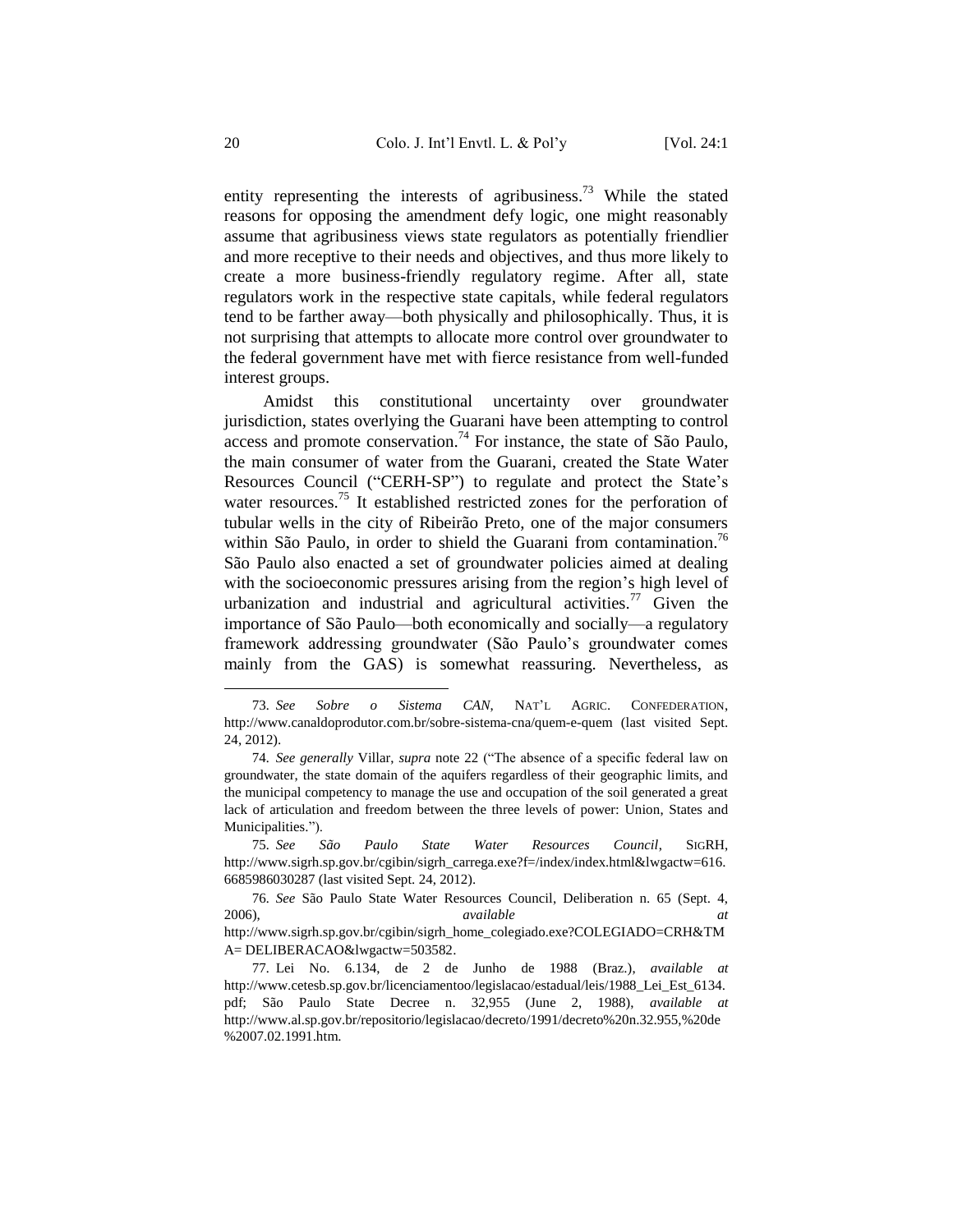previously noted, a state regulatory regime cannot possibly manage a transboundary groundwater resource effectively. Consequently, the GAS remains imperiled.

<span id="page-21-0"></span>Another example of a brewing conflict stemming from the use of the aquifer lies in the state of Mato Grosso do Sul, where the passage of Resolution 8 in July 2009 empowers the state's Environmental Authority to require permits for property owners seeking to operate wells on their land.<sup>78</sup> However, as the agency begins rationing permits to prevent groundwater overdraft, property owners whose title predates the 1988 Constitution could potentially file takings claims.<sup>79</sup> Their argument would be that they owned the water prior to 1988 and the state took it without offering compensation. The argument against compensating those whose water rights were expropriated arises from Article 8 of the Water Code.<sup>80</sup> Article 8 states that water can be privately held but that ownership is conditioned on the waters not being declared assets of common use. Because the 1988 Constitution, Article 99 of the 2002 Civil Code, ${}^{81}$  and the 1997 Water Policy Act<sup>82</sup> all declare water to fall under the category of common use, any claims for compensation seem dubious. 83

In addition to the already troublesome jurisdictional problem over groundwater resources, power over land-use policies is divided among federal, state, and municipal authorities, with the majority of power going to municipalities. Article 30, Sections I and II of the Brazilian Constitution empower municipalities to legislate over matters of local

<sup>78</sup>*.* Resolução Semac No. 08, de 6 de Julho de 2009, arts. 1 & 2, DIÁRIO OFICIAL DO ESTADO DE MATO GROSSO DO SUL de 7.7.2009 (Braz.), *available at*  http://www.imasul.ms.gov.br/controle/ShowFile.php?id=111055.

<sup>79</sup>*.* For a more detailed discussion regarding groundwater and the issue of takings in Brazil, see generally David N. Cassuto & Rômulo S. R. Sampaio, *Water Law in the United States and Brazil –– Climate Change & Two Approaches to Emerging Water Poverty*, 35 WM. ENVTL. L. & POL'Y REV. 371, 397–400 (2011).

<sup>80</sup>*. See* Decreto No. 24.643, de 10 Julho de 1934, arts. 139-144, DIÁRIO OFICIAL DA UNIÃO [D.O.U.] de 10.7.1934 (Braz.), *available at*  http://www.planalto.gov.br/ccivil\_03/decreto/D24643.htm.

<sup>81</sup>*. See* Lei No. 10.406, de 10 de Janeiro de 2002, arts. 98, 99, DIÁRIO OFICIAL DA UNIÃO [D.O.U.] de 1.11.2002 (Braz.), *available at* http://www.planalto.gov.br/ccivil\_03/Leis/2002/L10406.htm.

<sup>82</sup>*.* National Water Management Policy Act, Lei No. 9.433, de 8 janeiro de 1997, art. 1, DIÁRIO OFICIAL DA UNIÃO [D.O.U.] de 09.1.1997 (Braz.), *available at*  http://www.planalto.gov.br/ccivil\_03/Leis/L9433.htm.

<sup>83</sup>*. See* Cassuto & Sampaio, *supra* note [79,](#page-21-0) at 399; *see also* CONSTITUIÇÃO FEDERAL [C.F.] [CONSTITUTION] art. 225 (Braz.).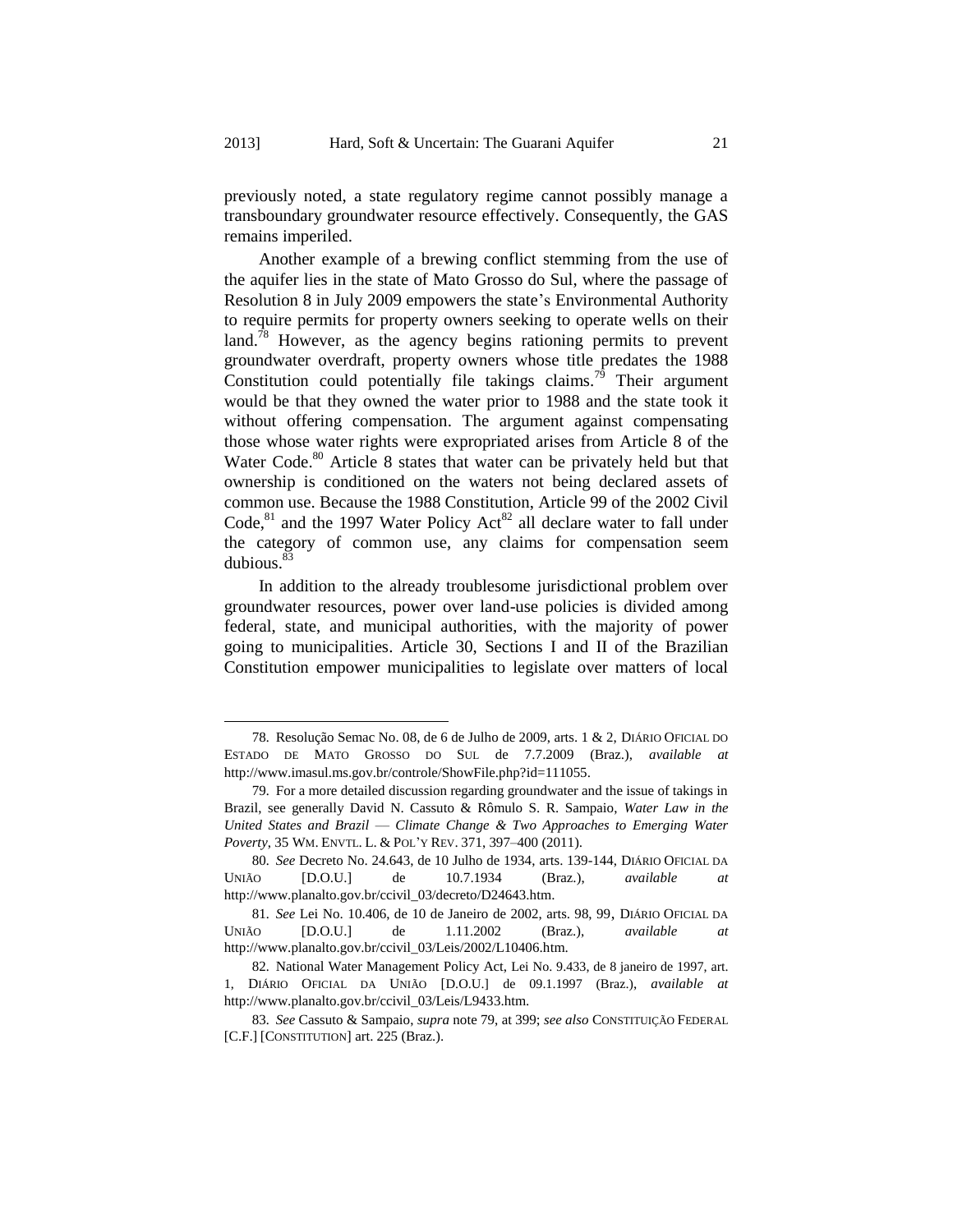impact.<sup>84</sup> The above-stated example of the city of Ribeirão Preto is one such instance. Land-use policies must take into account the potential negative impacts on overall management policies for the conservation and sustainable use of the GAS. 85

Absent a centralized regulatory regime, however, local water and land-use management initiatives, well-intentioned though they may be, cannot succeed. They can cause interstate and intrastate conflicts, and their resolution may then generate new conflicts with other state or local management policies. Meanwhile, there exists no congruity with the national position with respect to international cooperation. Not only does this impede cooperative federalism and international diplomacy, it makes it all but impossible to ascertain best practices for maintaining and sustaining the resource while safeguarding the health and preservation of local inhabitants and ecosystems.

It bears stressing that a centralized management system for transboundary groundwater does not foreclose individual states from participating in the regulatory process.<sup>86</sup> Local input regarding proper use and management is crucial to any effective management regime. In addition, subterranean hydrology is becoming increasingly sophisticated. Some experts suggest that the impacts of certain uses of transboundary groundwater resources can be entirely localized. $87$  For example, if a portion of the Guarani is all but entirely bounded by impermeable rock such that local drawdowns or contamination do not impact the larger aquifer, it makes little sense to allocate the management of that portion of the aquifer to federal control. In such circumstances, state and local authorities should retain managerial authority in cooperation with the federal regime. This synergistic approach is particularly important given the abundance of soft and hard uncertainty presented by groundwater

<sup>84</sup>*. See* CONSTITUIÇÃO FEDERAL [C.F.] [CONSTITUTION] (Braz.).

<sup>85</sup>*. See* Amore & Tröger*, supra* note [15,](#page-7-0) at 3 ("[T]he combination of increased water use, lack of adequate sanitation and amendment of land use can lead to a rapid modification of the current situation and the emergence of new critical areas.").

<sup>86</sup>*. See id.* (noting that "users and local communities must be engaged on rational use, as well as national governments, state and local authorities should strengthen the management and protection measures of groundwater in order to prevent emerging conflicts").

<sup>87</sup>*. See id*. (discussing a study of the Guarani Aquifer System which demonstrated that "[i]nternally, each area presents special characteristics of flows, naturally slow through the rock pores and fissures. In the transition between the northern and southern areas, the groundwater flow is limited by the occurrence of deep tectonic movement . . .").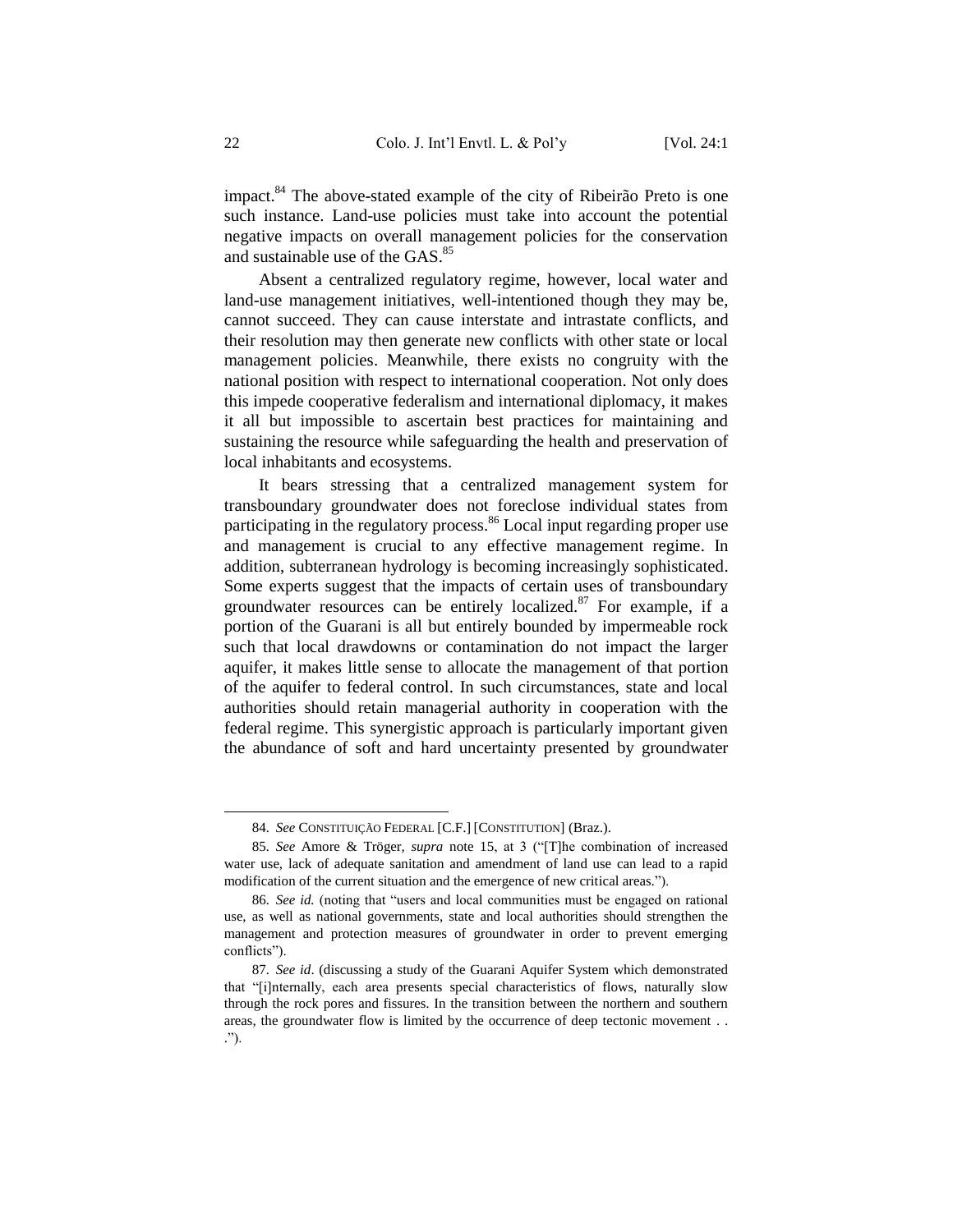<span id="page-23-0"></span>management.<sup>88</sup> The next Subpart looks at the exogenous challenges presented by climate change.

### *B. The Brazilian Legal Approach to Exogenous Issues*

Exogenous issues are, by definition, unknown. However, the causes are sometimes identifiable. Climate change offers an example of an identifiable source of exogenous challenges of particular relevance to groundwater management and water availability in general. Long periods of drought are becoming more frequent, even in humid states in the south of the country such as Paraná and Rio Grande do Sul.<sup>89</sup> A major project aimed at diverting water from the San Francisco River to the arid northeast region of Brazil offers another example of how water management policies in a country known for its water abundance must now focus on avoiding water shortages.<sup>90</sup> In addition, the ongoing controversy over the construction of the Belo Monte Dam in the state of Pará is fueled in part by the fact that the increasing and worsening cycles of drought in the Amazon make hydropower increasingly unfeasible.<sup>91</sup>

According to the Intergovernmental Panel on Climate Change, there is "*high confidence*" that northeastern Brazil "will suffer a decrease in water resources due to climate change."<sup>92</sup> The report projects significant adverse impacts on agriculture, water supply, energy production, and health. While dry regions will become drier, there will also be changes in rainfall patterns and runoff in traditionally humid zones. This will impact water availability and quality and present challenges to infrastructure.<sup>93</sup> According to a World Bank report, climate changes are expected to cause higher levels of evapotranspiration in the Guarani Aquifer region that will affect both aquifer use levels and recharge rates.<sup>94</sup> The long-term

<span id="page-23-1"></span><sup>88</sup>*.* As we have argued elsewhere, this synergistic approach is vital to any functional water law regime. *See* Cassuto & Sampaio, *supra* not[e 79,](#page-21-0) at 376–78.

<sup>89</sup>*. See, e.g.*, Carlos Caminada & Carla Simoes, *Brazil Drought Threatens 10 Million Tons of Corn, Soy,* BLOOMBERG (Jan. 7, 2009), http://www.bloomberg.com/apps/news?pid=21070001&sid=a7Ks4iGegt8o.

<sup>90</sup>*. See generally* Cassuto & Sampaio, *supra* note [79,](#page-21-0) at 405 (providing a general assessment of the overall impacts of climate change in Brazil).

<sup>91</sup>*. See* David N. Cassuto, *Belo Monte: The Legal Waters Continue to Roil*, JURIST (Dec. 9, 2011), http://jurist.org/forum/2011/12/david-cassuto-brazil-dam.php.

<sup>92</sup>*.* INTERGOVERNMENTAL PANEL ON CLIMATE CHANGE, CLIMATE CHANGE 2007: IMPACTS, ADAPTATION AND VULNERABILITY 175 (2008) (emphasis added).

<sup>93</sup>*.* Noah D. Hall et al., *Climate Change and Freshwater Resources*, WTR NAT. RESOURCES & ENVIRONMENT 30, 34–35 (2008).

<sup>94</sup>*. See* WORLD BANK, *supra* note [14;](#page-7-1) *see also* COOLEY ET AL., PACIFIC INSTITUTE & UNEP, UNDERSTANDING AND REDUCING THE RISKS OF CLIMATE CHANGE FOR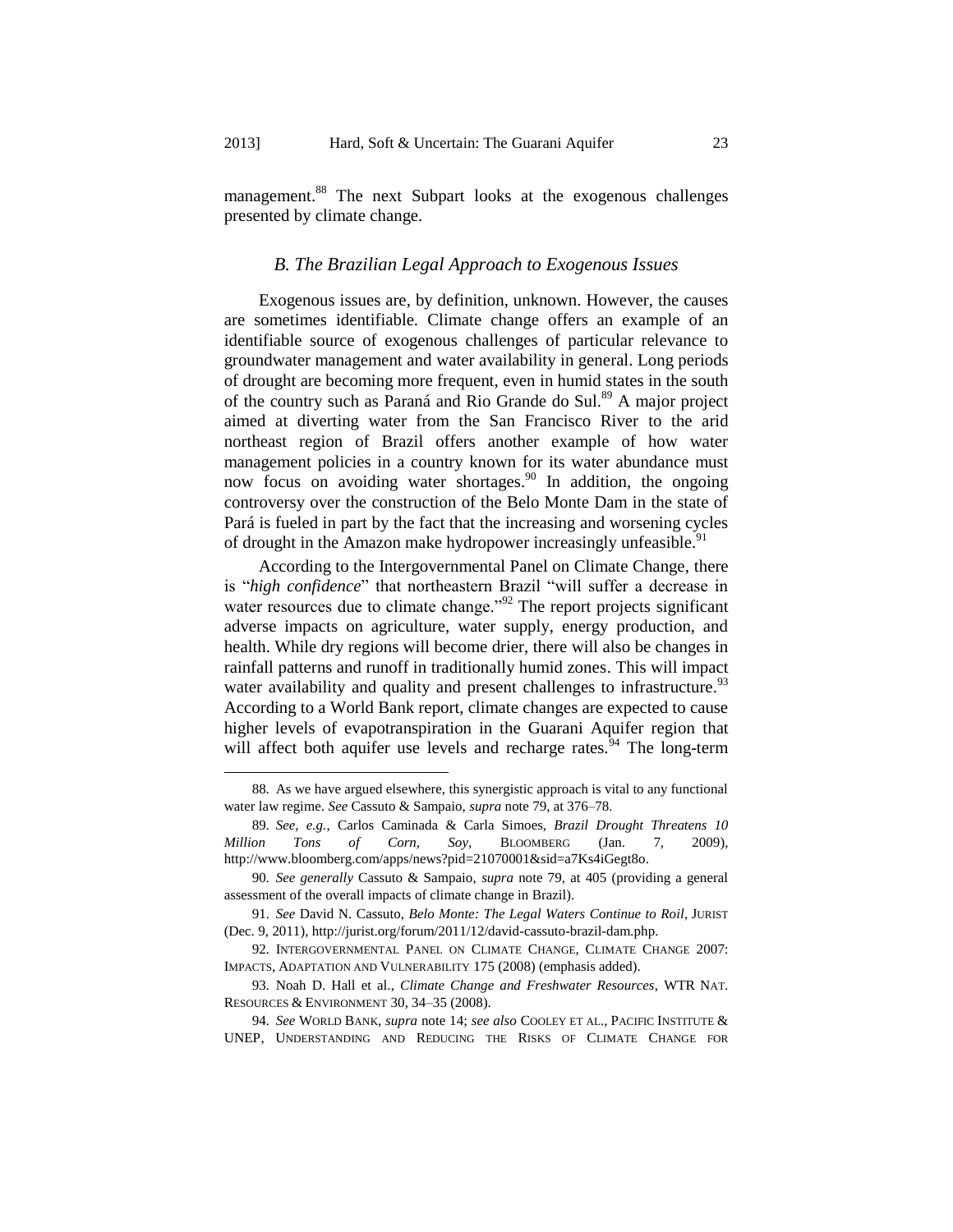implications of this and other climatic shifts are likely to be significant and ongoing even as their full dimensions are unknown.

Brazil implemented a national climate change policy, the National Climate Change Policy Act ("NCCPA"), at the end of 2009 that highlights the need to manage natural resources in light of the risks posed by climate change.<sup>95</sup> However, the policy offers guidelines rather than any clear plan of action. Specific regulatory measures were left to the executive branch to enact and were also delegated to states and municipalities. In 2010, the first step on regulating the NCCPA was conceived. Decree n. 7,390 of 9 December 2010 was enacted with the purpose of regulating the NCCPA.<sup>96</sup> While the Decree provided more specific guidance on the implementation aspects of the NCCPA, it remains quite broad and lacks concrete enforceable rules.<sup>97</sup>

Incorporating the guidelines of the NCCPA and regulations into existing water law presents significant challenges. The principles embedded in the 1997 National Water Policy Act demonstrate an emerging awareness that water management must adapt to modern environmental realities, including climate change.<sup>98</sup> Together with the 2009 NCCPA, principles such as the precautionary approach, intergenerational equity, multiple use, and risk assessment now infuse the Brazilian water regime. However, enforcement remains a significant issue for Brazil as well as for the other three countries overlying the GAS.<sup>99</sup> In addition, there is an inherent challenge to managing for unknown threats, especially when it involves acting counter to public opinion and/or powerful political and business interests.

It is hard to imagine a politician easily convincing her constituents to support her vote to oppose a program that will bring immediate and identifiable benefits because she believes it will increase vulnerability to

 $\overline{a}$ 

TRANSBOUNDARY WATERS 13 (Dec. 2009), *available at* http://www.pacinst.org/reports/transboundary\_waters/transboundary\_water\_and\_climate\_ report.pdf.

<sup>95</sup>*. See* Lei No. 12.187, de 29 de Dezembro de 2009, arts. 4, 5, DIÁRIO OFICIAL DA UNIÃO [D.O.U.] de 30.12.2009 (Braz.), *available at*  http://www.planalto.gov.br/ccvil\_03/\_Ato2007-2010/2009/Lei/L12187.htm.

<sup>96</sup>*.* Decreto No. 7,343 de 9 de Dezembro de 2010, art. 1 (Braz.), *available at*  http://www.planalto.gov.br/ccivil\_03/\_Ato2007-2010/2010/Decreto/D7390.htm.

<sup>97</sup>*. See id.*

<sup>98</sup>*.* Hall et al., *supra* not[e 93,](#page-23-1) at 34; *see also* Cassuto & Sampaio, *supra* not[e 79,](#page-21-0) at 410.

<sup>99</sup>*.* LESLEY MCALLISTER, MAKING LAW MATTER: ENVIRONMENTAL PROTECTION AND LEGAL INSTITUTIONS IN BRAZIL 178–85 (2008); Cassuto & Sampaio, *supra* not[e 79,](#page-21-0) at 411.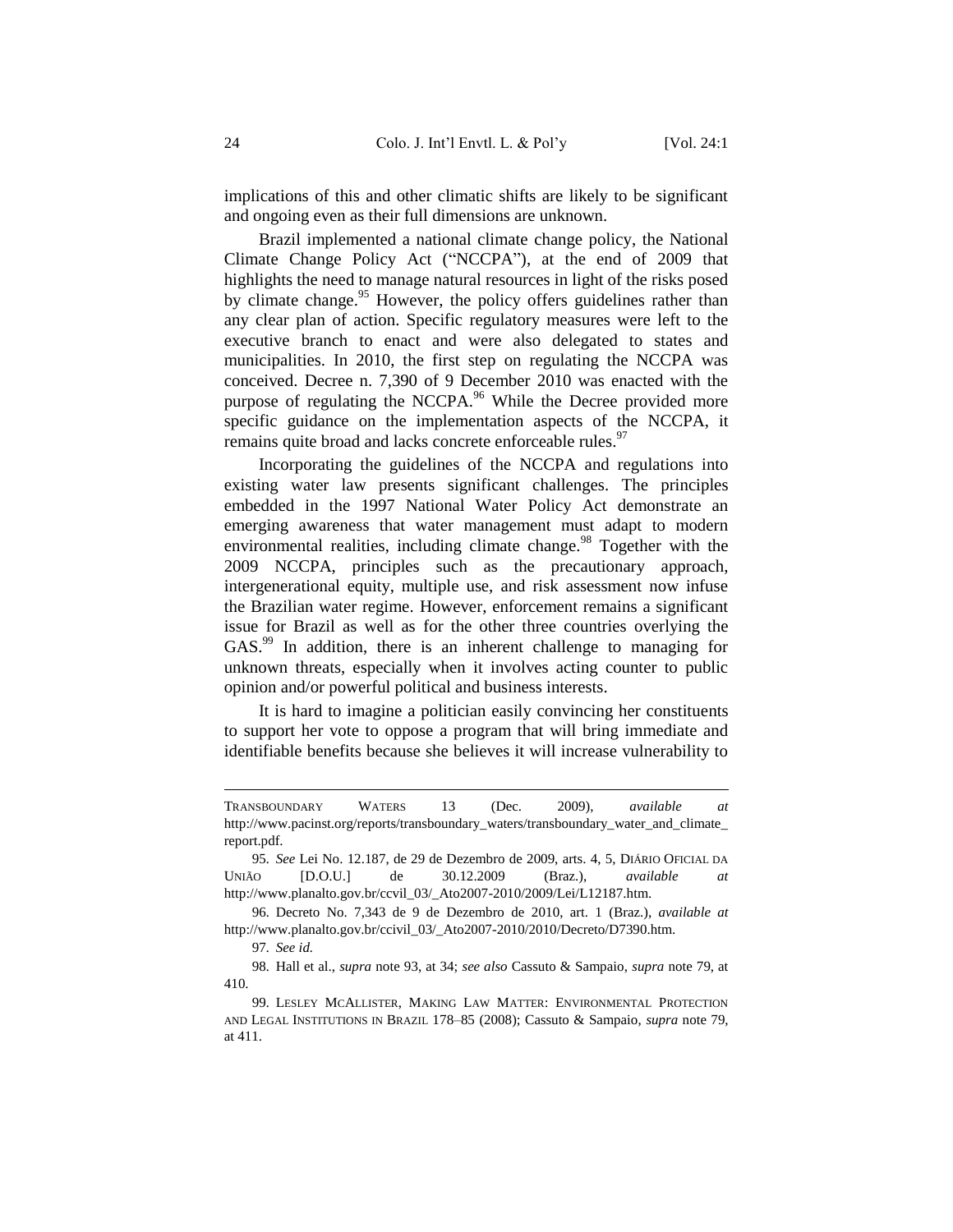an as yet unidentified threat that may manifest at some unknown time. Clearly, too much caution can cause societal paralysis. However, too little caution leaves a society unprepared and unable to respond to emergent challenges.<sup>100</sup> The ideal regulatory state offers sufficient predictability to enable regulated entities to understand the parameters under which they must operate while retaining the flexibility to adapt to new and unanticipated challenges arising from a dynamic environment.<sup>101</sup>

<span id="page-25-1"></span>The task now facing Brazil involves fashioning an independent regulatory apparatus that can withstand campaigns to manipulate public opinion and undermine sound policymaking. Sound water policymaking in a world in the midst of climate change requires implementing the principles and guidelines already in place despite the pressures created by large-scale development projects that continue to fail to account for the new water-scarce reality. It also involves constructing a regulatory state capable of adjusting to unanticipated shifts in the status quo.

### <span id="page-25-0"></span>IV. INTERNATIONAL GROUNDWATER LAW AS APPLIED TO THE GAS

Further complicating the challenges discussed above is the international dimension of managing the GAS. There exists a general legal framework for managing transboundary groundwater resources. Moreover, there is a set of multilateral agreements of particular relevance to the GAS. They serve as model international law for issues involving shared water resources. This framework, however, lacks the means through which to manage the endogenous and exogenous challenges facing the aquifer. This Part analyzes that framework and explains why it is inadequate to the task at hand.

 $\overline{a}$ 

<sup>100</sup>*.* For more information on the pros and cons of the precautionary principle, see Noah M. Sachs, *Rescuing the Strong Precautionary Principle from Its Critics*, U. ILL. L. REV. 1285, 1325 (2011); David A. Dana, *A Behavioral Economic Defense to the Precautionary Principle*, 97 NW. U. L. REV. 1315, 1317–18 (2003); Frank B. Cross, *Paradoxical Perils of the Precautionary Principle*, 53 WASH. & LEE L. REV. 851, 851 (1996).

<sup>101</sup>*. See* David N. Cassuto, *The Law of Words: Standing, Environment & Other Contested Terms*, 28 HARV. ENVT'L L. REV. 79 (2004) [hereinafter Cassuto, *The Law of Words*] ("As the [social] system adapts, it gains complexity, enabling it to better cope with future perturbations. A static environment/system relationship would mean that communication as well as systemic evolution would stagnate. Stability depends on the system's ability to reproduce and function both despite and because of ongoing environmental disturbance.").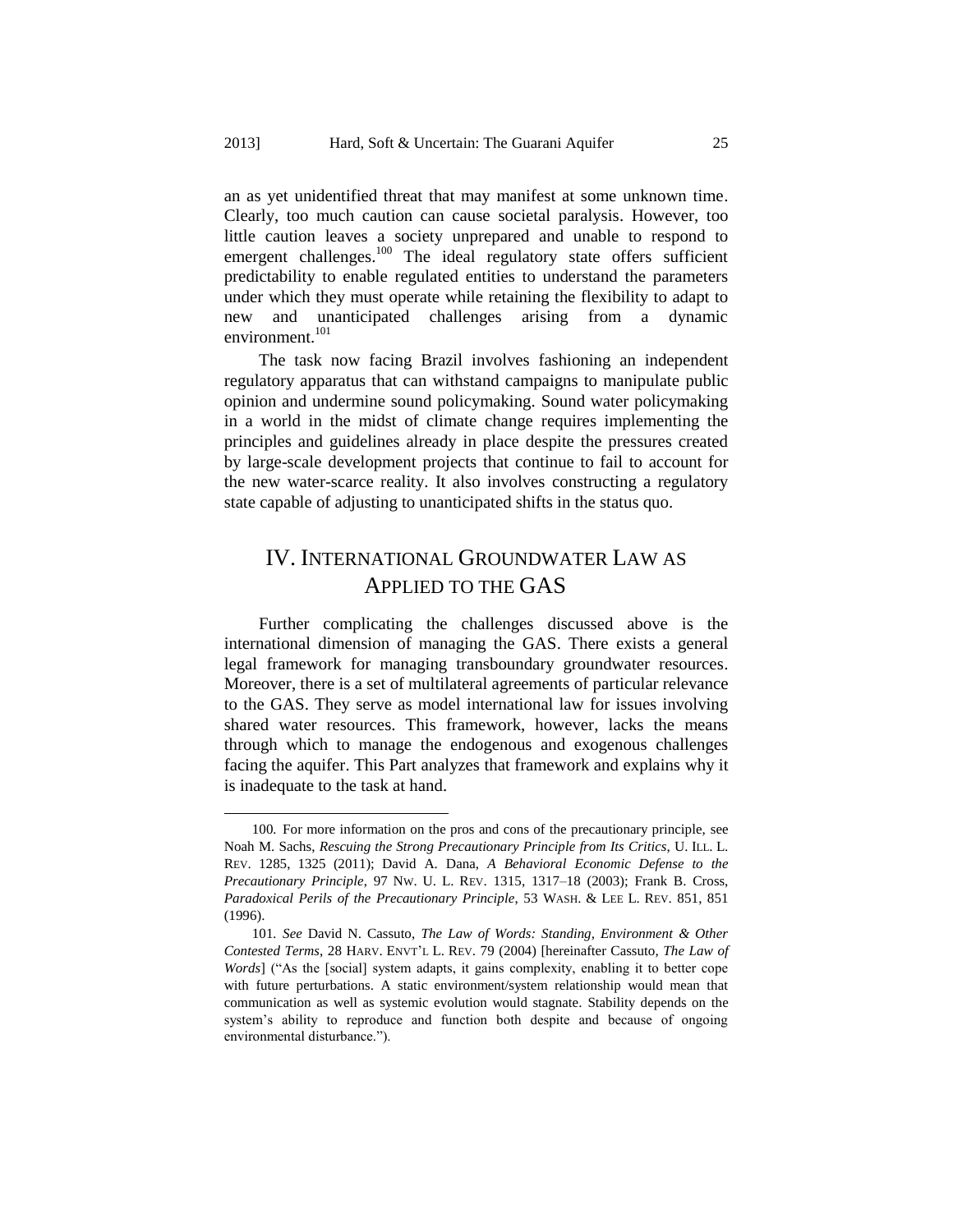The international legal framework for groundwater is constantly evolving. In general, international laws regarding groundwater build on existing rules for surface water. They include the 1966 Helsinki Rules on the Uses of the Waters of International Rivers,<sup>102</sup> which were adopted by the International Law Association and laid out foundational principles for transboundary water issues.<sup>103</sup> This agreement was followed by the 1997 United Nations Convention on Nonnavigational Uses of Watercourses,<sup>104</sup> which led to the 2004 Berlin Rules on Water Resources.<sup>105</sup>

International groundwater law also encompasses the 1986 Seoul Rules on International Groundwaters<sup>106</sup> and the 1994 United Nations International Law Commission Resolution on Confined Transboundary Groundwater.<sup>107</sup> Further, in 2008, the United Nations General Assembly agreed upon a resolution of principles specifically for transboundary aquifers.<sup>108</sup>

International agreements specifically dealing with the Guarani Aquifer include the 1969 Treaty on the La Plata Basin.<sup>109</sup> This treaty provides the foundation upon which the Guarani Aquifer Environmental Protection and Sustainable Development Project<sup>110</sup> was construed. All the aforementioned multilateral agreements laid the foundation for the Acordo.<sup>111</sup>

<sup>102</sup>*.* Int'l Law Assoc., Fifty-Second Conference, Helsinki, Finland, *Helsinki Rules on the Uses of Waters of International Rivers* (1966).

<sup>103</sup>*.* Benjamín & Marques, *supra* not[e 40,](#page-14-2) at 2220–21.

<sup>104</sup>*.* U.N. Convention on the Law of the Non-Navigational Uses of International Watercourses, May 21, 1997, 36 I.L.M. 700 (1997).

<sup>105</sup>*.* The Berlin Rules on Water Resources, Aug. 21, 2004, 71 I.L.A. 337, 385 (2004).

<sup>106</sup>*.* Int'l Law Assoc., Sixty-Second Conference, Seoul, S. Korea, *Seoul Rules on International Groundwaters* (1986).

<sup>107</sup>*.* U.N. Rep. of the Int'l Law Comm'n, 46th Sess., May 2–July 22, 1994, U.N. Doc. A/49/10 (1994), *reprinted in* 2 Y.B. Int'l L. Comm'n 135 (1994).

<sup>108</sup>*.* G.A. Res. 63/124, U.N. Doc. A/RES/63/124 (Jan. 15, 2009).

<sup>109</sup>*.* Benjamín & Marques, *supra* not[e 40,](#page-14-2) at 2228–31.

<sup>110</sup>*.* ORG. OF AM. STATES OFFICE FOR SUSTAINABLE DEV. & ENV'T, GUARANI AQUIFER SYSTEM (Oct. 2005), *available at* http://www.oas.org/dsd/Events/english/Documents/OSDE\_7Guarani.pdf.

<sup>111</sup>*.* Acordo, *supra* note [5](#page-4-2) (citing the Treaty of La Plata River Basin and the Environmental Protection and Sustainable Development Project as consideration for the agreement).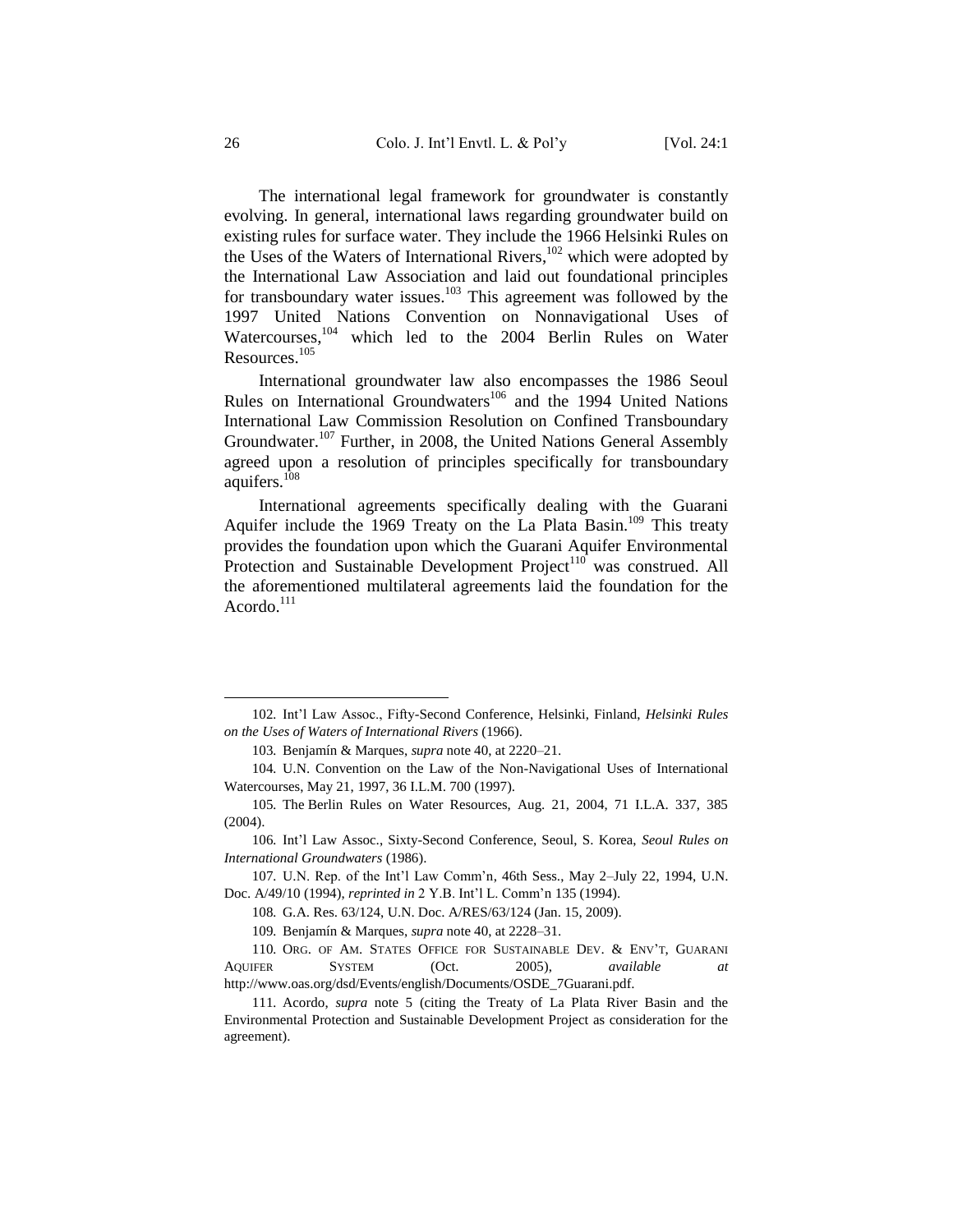#### *A. Agreement on the Guarani Aquifer (Acordo)*

<span id="page-27-0"></span>The Acordo outlines basic principles adopted by the four signatory countries and, if ratified, will represent a step forward for the aquifer's multilateral management while still respecting domestic autonomy. It adopts many of the principles enumerated in the United Nations International Law Commission ("ILC") Draft Articles on the Law of Transboundary Aquifers.<sup>112</sup> Even as it emphasizes national sovereignty,  $113$  the Acordo also obliges signatories to manage the aquifer in accordance with governing principles of international law.<sup>114</sup> This includes the obligation to not cause harm to another party or to the environment.<sup>115</sup> It also imposes multilateral obligations, including protecting and conserving the aquifer in a manner ensuring multiple, rational, sustainable, and equitable uses.<sup>116</sup>

Though imperfect, the Acordo represents a significant achievement in the field of international water law. To date, only a handful of international groundwater management agreements exist despite the existence of at least 270 transboundary aquifers, which provide water to millions of people.<sup>117</sup> Because the Guarani, like all transboundary water resources, falls under multiple national jurisdictions and because the policies of the respective nations concerning overdraft and pollution impact the rest of the aquifer, the management strategies of the four countries overlying the GAS must be harmonized in order to function effectively. That strategy can derive from principles of reasonable and equitable use<sup>118</sup> for allocation policies, as well as principles of no

 $\overline{a}$ 

Law\_No.\_9,433\_(1997).pdf.

<sup>112</sup>*. Draft Articles*, *supra* note [3](#page-4-1) (precepts embraced by the Acordo include: no significant harm, sovereignty of the aquifer state, cooperation, and the regular exchange of information); *see also* Bryan A. Green, *The Guarani Aquifer & International Groundwater Law: Advancing Towards a Legal Framework for the Management of a Transboundary Aquifer*, 13 U. DENV. WATER L. REV. 361, 384–85 (2010).

<sup>113</sup>*.* Acordo, *supra* note [5,](#page-4-2) art. 2; *see also Draft Articles*, *supra* note [3,](#page-4-1) art. 3 (declaring that each overlying state has sovereignty over the part of the portion of the transboundary aquifer located in its territory).

<sup>114</sup>*.* Acordo, *supra* not[e 5,](#page-4-2) art. 2.

<sup>115.</sup> *Id.* art. 3.

<sup>116</sup>*. Id.* art. 4. It is worth noting that the aforementioned objectives are aligned with the ones found in the 1997 Brazilian National Water Management Policy Act. *See*  National Water Management Policy Act, Lei No. 9.433, art. 1, de 8 janeiro de 1997, DIÁRIO OFICIAL DA UNIÃO [D.O.U.] de 09.01.1997 (Braz.), *available at*  http://www.oas.org/usde/environmentlaw/waterlaw/documents/Brazil-

<sup>117</sup>*.* Benjamín & Marques, *supra* not[e 40,](#page-14-2) at 2211–12.

<sup>118</sup>*.* Acordo, *supra* note 5, arts. 3–4.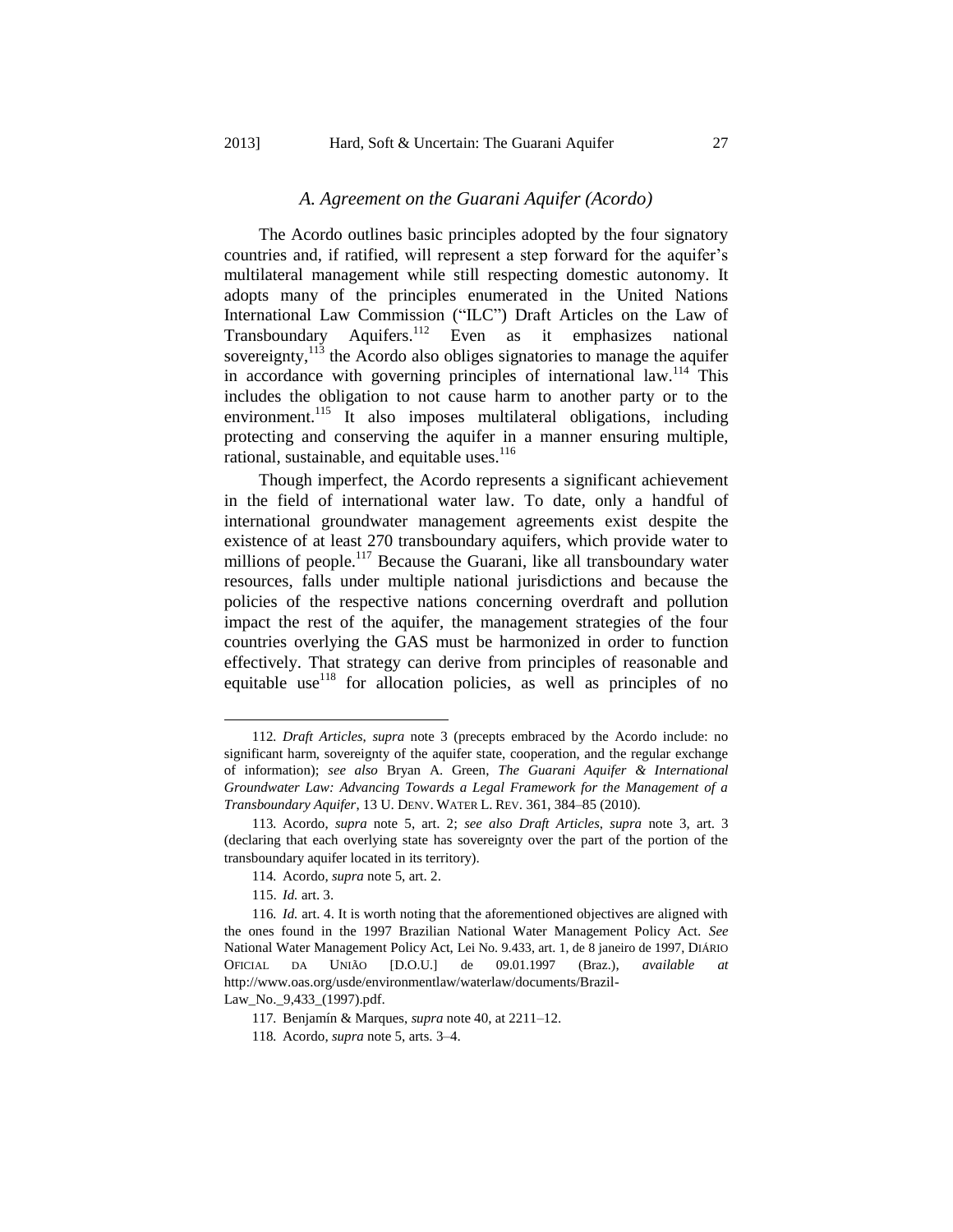significant harm for issues arising from contamination.<sup>119</sup> Even as the Acordo recognizes these key precepts, its enforcement mechanisms remain underdeveloped. This lack of a shared approach to enforcement is understandable in light of the different national interests involved. However, its absence could hinder future efforts to manage the resource multilaterally.

The Acordo adopts a number of important procedural principles. For example, the four nations agree to share information as well as to inform their fellow signatories of any domestic initiatives that may cause transboundary impact.<sup>120</sup> Furthermore, Article 4 acknowledges the importance of protecting and conserving the aquifer as well as the need to identify areas requiring special attention, especially those near the borders.<sup>121</sup> Nonetheless, as is often the case in multiparty agreements, the language of the Acordo is broad and may simply be papering over disputed issues.<sup>122</sup>

Similarly, Article 15, which creates a multilateral commission to oversee and manage cooperation between the parties, does not set out any specific duties or authority for the Commission. Instead, it states that the Commission will propound its operating regulations at a later date. This leaves the nascent Commission without a clear mandate or the means to enforce it. That mandate is urgently needed to provide the means to resolve the complex dilemmas that accompany the management of interstate and international transboundary groundwater resources.

However, the threshold question that must precede any other managerial guidance involves determining the correct methodology for equitably allocating the aquifer's waters. While the sheer size of the Guarani could lead one to presume that allocation is not the most urgent managerial issue, that premise is flawed for several reasons.

First, until the waters are allocated, it will be difficult, if not impossible, to codify the principles of sovereignty that the Acordo

<sup>119</sup>*. Id.* arts. 3, 6–7.

<sup>120</sup>*. Id.* arts. 8–9. This approach is congruent with existing international law, as articulated in The United Nations Conference on Environment and Development Rio Declaration of 1992 ("States shall provide prior and timely notification and relevant information to potentially affected States on activities that may have a significant adverse transboundary environmental effect and shall consult with those states at an early stage and in good faith."). *See also* Noah D. Hall, *Political Externalities, Federalism, and a Proposal for an Interstate Environmental Impact Assessment Policy*, 32 HARV. ENVTL. L. REV. 49, 74 (2008).

<sup>121</sup>*.* Acordo, *supra* not[e 5,](#page-4-2) art. 4.

<sup>122</sup>*.* Benjamín & Marques, *supra* not[e 40,](#page-14-2) at 2197.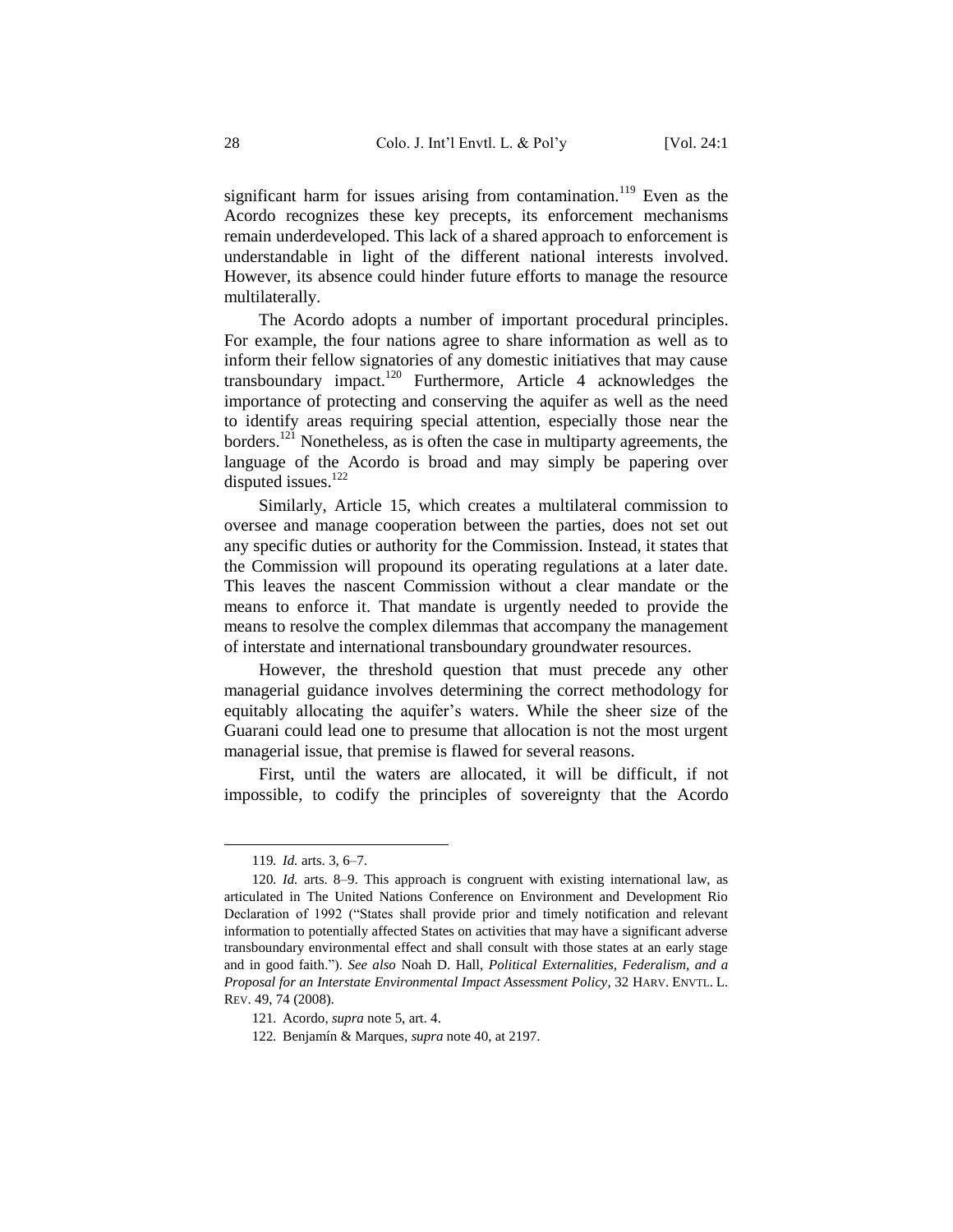purports to embrace.<sup>123</sup> Since sovereignty over transboundary resources is problematic by definition, if the overlying nations do not have the means through which to quantify their control over the resource, irresolvable conflicts become inevitable. Furthermore, the exogenous factors discussed above will likely destabilize cooperation and generate disagreement. The overlying nations could avoid much of that disharmony by equitably allocating the water and creating the means through which to adjudicate disputes arising from current and future use pressures.

Concerns over the nature and scope of the sovereignty guaranteed to the signatory nations in Article 2 are already the subject of vigorous debate.<sup>124</sup> Indeed, some argue that the mere fact that such language exists within a modern transboundary water agreement reflects the enormous difficulty that continues to bedevil international ground and surface water management.<sup>125</sup> This debate over the extent and understanding of sovereignty is likely to remain unresolved for the foreseeable future. In the interim, a practical solution would involve recognizing that states can and must collaborate based on a shared vision of existing principles of domestic and international environmental laws, as well as instrumental principles of equitable apportionment. The following two Subparts elaborate on the grounds (1) for the application of existing principles of domestic and international environmental laws and (2) for a more specific management guideline that incorporates the equitable apportionment doctrine, which, in turn, also serves to guide adjudication processes.

<sup>123</sup>*. See* Acordo*, supra* note [5.](#page-4-2) The Acordo notes the principles of sovereignty expressed in Declaration of the United Nations Conference on the Human Environment and Resolution 1803 (XVII). United Nations Conference on the Human Environment, Stockholm, Swed., June 5–16, 1972, U.N. Doc. A/CONF.48/14/Rev.1 (1973); Permanent Sovereignty over Natural Resources, G.A. Res. 1803(XVII), 17 U.N. GAOR Supp. No. 15, U.N. Doc. A/5217, at 15 (1962).

<sup>124</sup>*. See* McCaffrey, *supra* note [6](#page-5-0)*; see also* Owen McIntyre, *Fragmentation in International Water Resources Law: Reconciling the International Law Commission´s 2008 Draft Articles on Transboundary Aquifers with the 1997 U.N. Watercourses Convention*, at 2, *in* PROCEEDINGS OF THE ISARM2010 INTERNATIONAL CONFERENCE: TRANSBOUNDARY AQUIFERS: CHALLENGES AND NEW DIRECTIONS (Dec. 6–8, 2010).

<sup>125</sup>*.* Gabriel Eckstein, *Hydraulic Harmony or Water Whimsy? Guarani Aquifer Countries Sign Agreement*, INT'L WATER L. PROJECT BLOG (Aug. 5, 2010, 11:08 PM), http://www.internationalwaterlaw.org/blog/2010/08/05/hydraulic-harmony-or-waterwhimsy-guarani-aquifer-countries-sign-agreement/.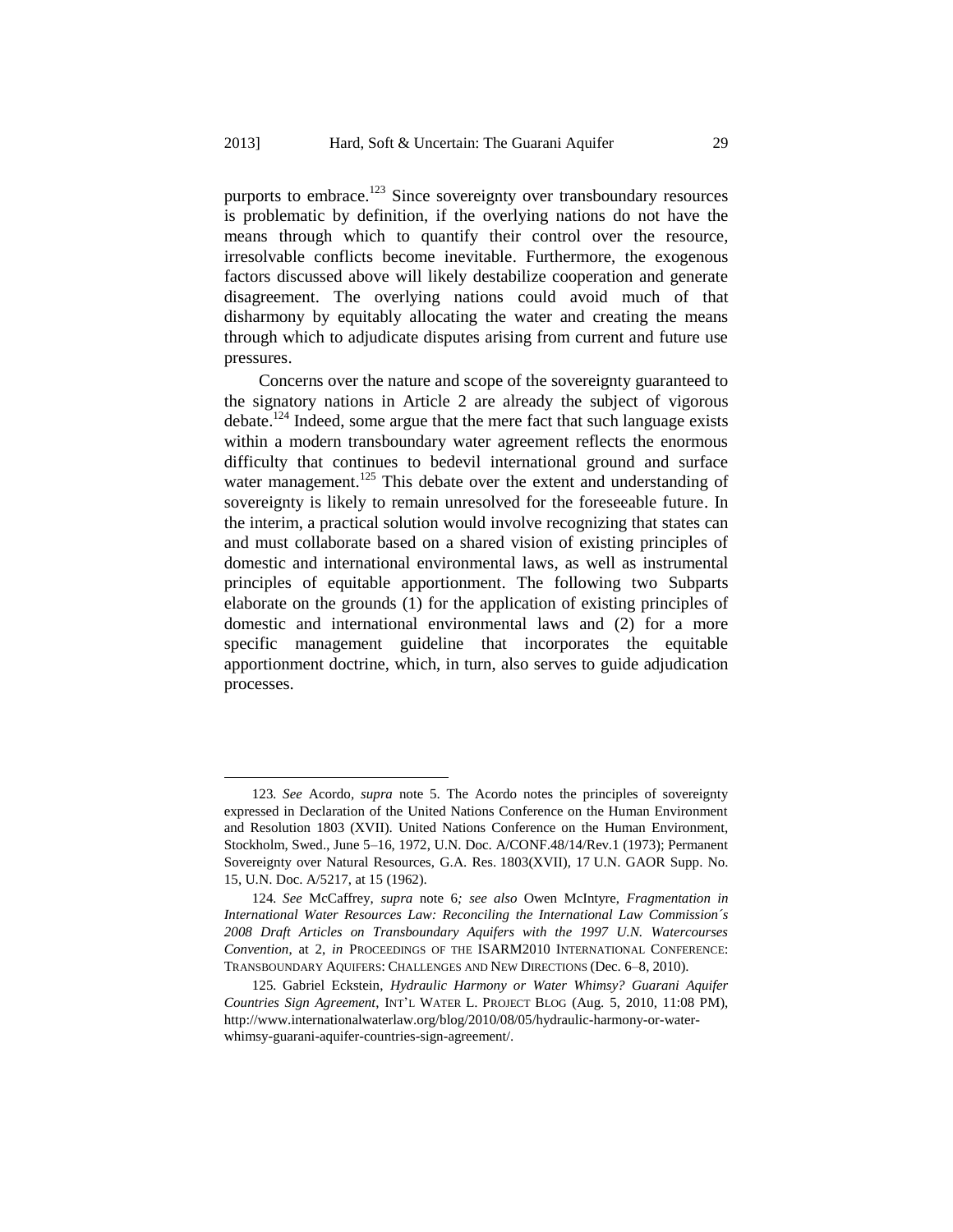### <span id="page-30-0"></span>*B. Managing for Uncertainty Under the Current Legal Regime*

#### *1. Using Existing Laws to Manage for Uncertainty*

<span id="page-30-1"></span>International laws and agreements regarding the GAS offer some guidelines through which the involved countries can assess and manage the myriad eco-systemic and political variables presented by such a vast and multifarious resource. Inventorying uncertainties is a necessary precondition to providing for the needs of the overlying countries.<sup>126</sup> It is also a requirement for a second important initiative: reducing asymmetric information. That reduction in asymmetry requires qualified public participation at all levels of policymaking.

Nevertheless, cooperation without clearly codified guidelines cannot resolve contentious disputes between sovereign nations. As exogenous and endogenous events create and compound uncertainties (both hard and soft), signatory nations will face pressures that are both as old as human civilization and as new as current events. For example, development pressures and conservation goals offer fertile ground for conflicting interests within the overlying countries. These conflicts can lead to a tragedy of the commons (at both the domestic and transnational levels) if not properly managed.<sup>127</sup>

On the other hand, overregulation can diminish efficiency and impair development. Optimizing regulation presents an ongoing challenge, but the obstacles grow larger when the commons is as complex as the GAS. The complexity and environmental importance of the region, as well as the looming threats presented by climate change, make the need for accurate and detailed scientific and technical information urgent and crucial.<sup>128</sup> Yet, relying on such information to manage such a complex natural resource creates risks as well.<sup>129</sup>

<sup>126</sup>*. See* Cass Sunstein, *Cost-Benefit Analysis and the Environment* (Univ. of Chicago, Olin Law & Econ. Program, Working Paper No. 227.5).

<sup>127</sup>*. See generally* Garrett Hardin, *Tragedy of the Commons*, 162 SCI. 1243 (1968) (The phenomenon of tragedy of the commons was first described in 1968 by Garrett Hardin. The dilemma occurs when multiple individuals, sharing the same resource act in their own self-interest in using the resource causing the resource to become depleted from overuse.).

<sup>128</sup>*. See* Hall et al., *supra* not[e 93.](#page-23-1)

<sup>129</sup>*. See generally* ULRICH BECK, RISK SOCIETY: TOWARD A NEW MODERNITY (Mark Ritter trans., 1986).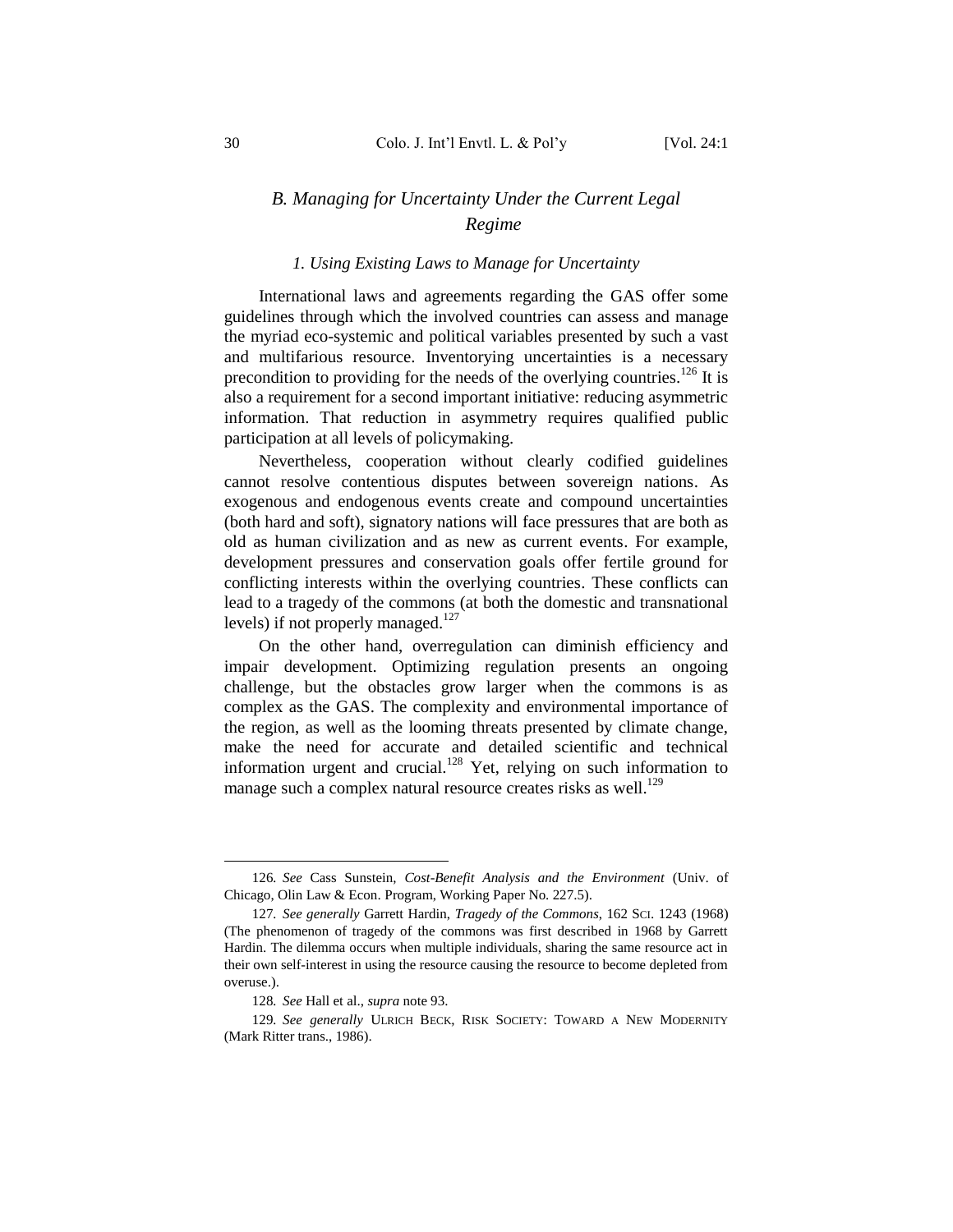Environmental uncertainty can never be eliminated; at best, it can be quantified and reduced.<sup>130</sup> Too often, however, the role of uncertainty in risk assessment and in legal and managerial decisions gets reduced or ignored.<sup>131</sup> Understanding the role of uncertainty and how to best manage it is necessary to achieve a stable regulatory framework—not just for the Guarani region, but for all transboundary water regimes.

#### *2. Reducing Asymmetric Information*

<span id="page-31-0"></span>Shared information is an often overlooked management tool. Decreasing uncertainty requires reducing asymmetric information. This will require policy makers to bridge the gaps among scientists coming from different areas of knowledge as a first attempt to mitigate the impacts of the socioeconomic burdens born by the regulated sectors.<sup>132</sup> Local and traditional knowledge, particularly for a resource as vast as the GAS, must also be considered. Capacity building is crucial. Users must have access to state of the art scientific information written in language accessible to nonspecialists. The less asymmetric the information, the lower the degree of uncertainty, and consequently, the more likely the regulatory decision will be beneficial.<sup>133</sup> In this context, beneficial means both more legitimate and more procedurally efficient, taking into account the competing uses and needs of different regions within Brazil and within the four overlying nations.<sup>134</sup>

With regard to the GAS, recent developments reveal a laudable collaboration aimed at reducing asymmetric information at all levels: international, regional, and local. However, public participation must also play a key role. Vital information resides within traditional and local knowledge.<sup>135</sup> Another crucial component of a successful multilateral management strategy (including both multistate and multinational resource management) lies in coordinating actions and plans.

For known unknowns that create endogenous challenges, costbenefit analysis (accounting for externalities as well as noneconomic factors) can serve a useful function at all levels, from international to

<sup>130</sup>*. See generally* Christopher H. Schroeder, *Rights Against Risks*, 86 COLUM. L. REV 495 (1986).

<sup>131</sup>*.* Wildavsky, *supra* not[e 23.](#page-10-1)

<sup>132</sup>*. See generally* James E. Krier, *Risk and Design*, 19 J. LEGAL STUD. 781 (1990).

<sup>133</sup>*.* Gene Rowe & Lynn J. Frewer, *Evaluating Public-Participation Exercises: A Research Agenda*, 29 SCI., TECH., & HUM. VALUES 512, 520 (2004).

<sup>134</sup>*. See generally* JEAN-JACQUES LAFFONT, INCENTIVES AND POLITICAL ECONOMY (2000).

<sup>135</sup>*.* Benjamín & Marques, *supra* note [40,](#page-14-2) at 2232–42.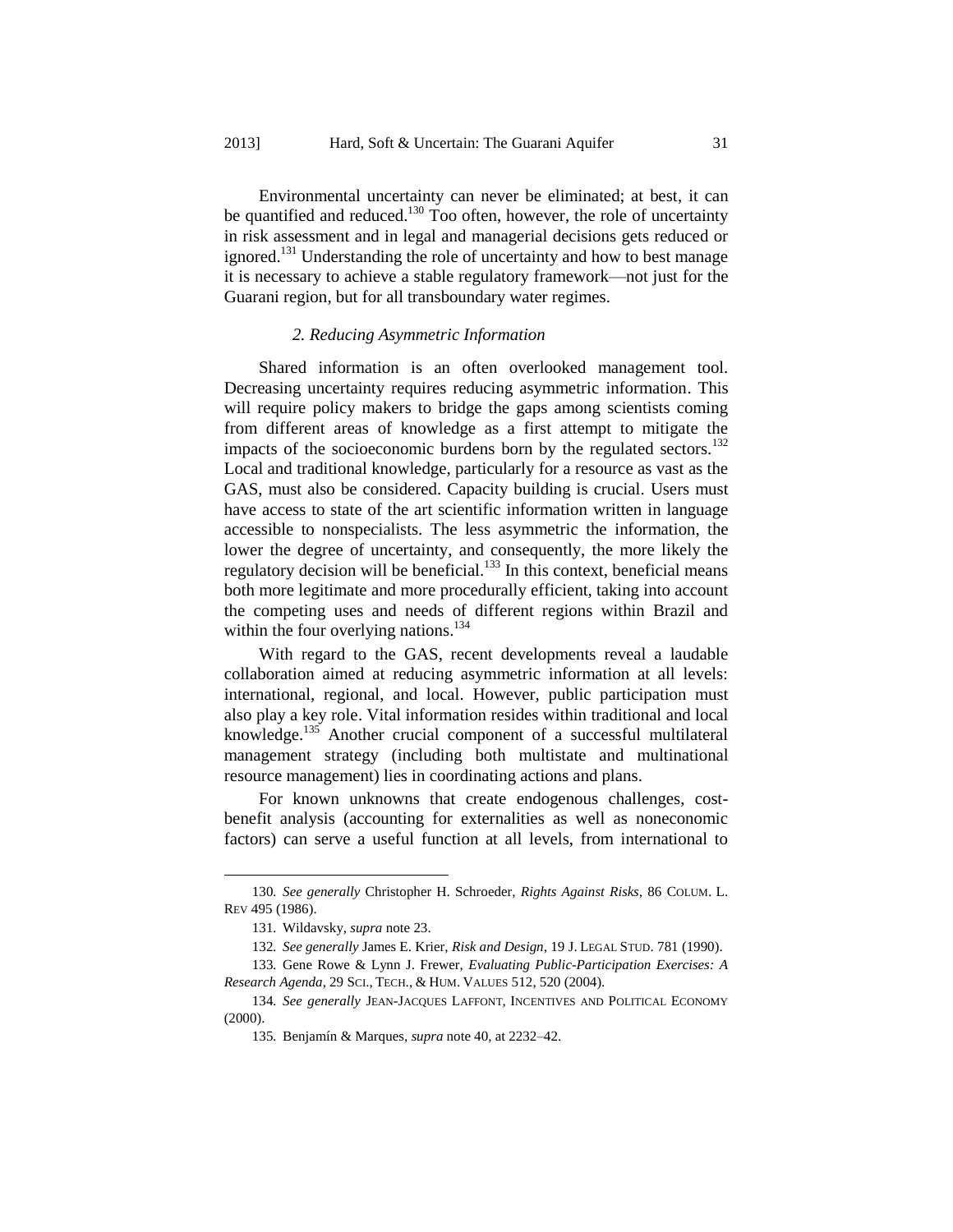local. For exogenous threats, a precautionary approach, tempered by pragmatism and relying heavily on public participation, should govern.<sup>136</sup> Incorporating the precautionary principle requires understanding and managing for the catastrophic potential of low probability events with high impacts. This involves constructing mitigation policies that navigate dangers presented by unknown and unpredictable events, while remaining nonexclusionary and not unduly burdening regulated sectors.<sup>137</sup>

Incorporating these management tools into the Acordo Commission's mandate will require some tough sledding, but is necessary to the enactment of balanced, responsive policies. In sum, the Commission's mandate must include a transparent and timely procedure to convey scientific information to the general public, enable public participation within the decision-making process, and enable rapid response to environmental and societal shifts. It must also include an effective method for allocating managerial responsibility and enabling dispute resolution among the four nations. Those latter requirements can best be accomplished through a procedure based on principles articulated in the U.S. water law doctrine of equitable apportionment.

<sup>136</sup>*.* Article 12 of the *Draft Articles* requires that states overlying transboundary aquifers "take a precautionary approach in view of the uncertainty about the nature and extent of a transboundary aquifer or aquifer system and of its vulnerability to pollution." *Draft Articles*, *supra* not[e 3,](#page-4-1) art. 12; Eckstein & Eckstein, *supra* not[e 3,](#page-4-1) at 222. However, Article 12 is concerned solely with pollution, not with general management practices. Furthermore, as Professor McCaffrey notes, the precautionary principle is generally relevant to situations where there is scientific uncertainty while there is "[l]ittle . . . uncertainty . . . about the harm pollution would cause to an aquifer." He goes on to argue that it would have been more appropriate for Article 12 to have "enjoined states to exercise a high degree of caution, perhaps even to take precautionary measures, so as to prevent pollution of shared aquifers, rather than to have invoked a principle or approach designed to deal with uncertainty." Stephen C. McCaffrey, *The International Law Commission Adopts Draft Articles on Transboundary Aquifers*, 103 AM. J. INT'L L. 272, 278 (2009).

<sup>137</sup>*. See generally* Thomas C. Schelling, *Some Economics of Global Warming*, 82 AM. ECON. REV. 1 (1992).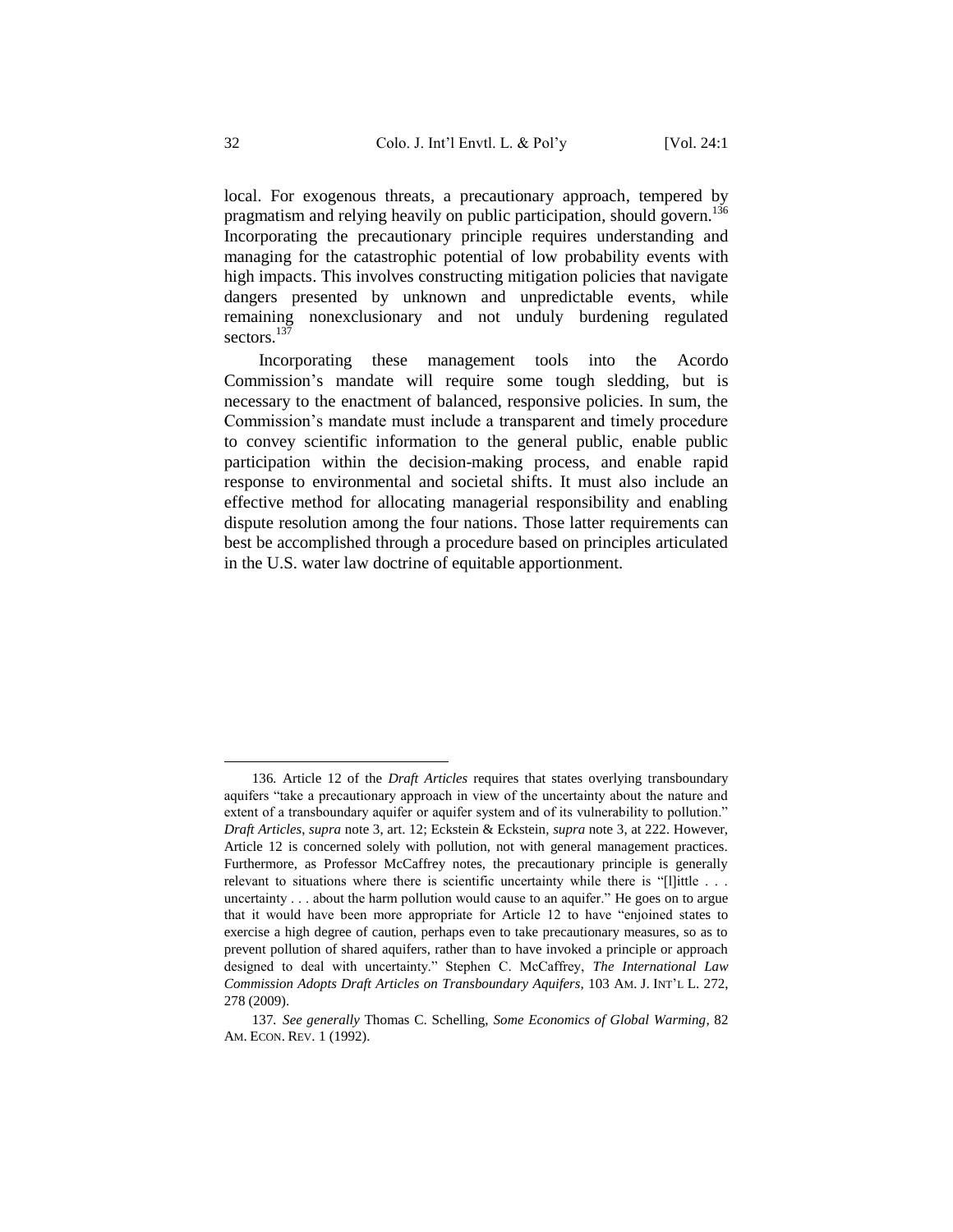# <span id="page-33-0"></span>V. INCORPORATING THE EQUITABLE APPORTIONMENT DOCTRINE INTO THE ACORDO AND CREATING A SOUND MANAGEMENT STRATEGY FOR THE GAS

International groundwater law has already moved towards incorporating principles of equitable apportionment into what the ILC Draft Articles call "equitable and reasonable utilization." <sup>138</sup> However, as the name implies, both it and the U.S. doctrine of equitable apportionment are primarily concerned with allocating water rights among interested parties.<sup>139</sup> The focus of this Part is more on managerial authority and dispute resolution. In order to contextualize the international legal guidelines as well as our recommendations for the GAS, it is instructive to briefly review the U.S. doctrine of equitable apportionment.

### <span id="page-33-2"></span>*A. The Equitable Apportionment Doctrine*

<span id="page-33-1"></span>"Equitable apportionment" is used in U.S. law to allocate surface water between quasi-sovereign states and thereby adjudicate interstate disputes. It is well-suited to adjudicate transboundary groundwater disputes as well. The American system of federalism among quasisovereign states resembles, in many key respects, the relations between sovereign nations. As Justice Holmes wrote in *Georgia v. Tennessee Copper* in 1907, a state "has an interest . . . in all the earth and air within its domain. It has the last word as to whether its mountains shall be stripped of their forests and its inhabitants shall breathe pure air."<sup>140</sup> In 1982, the Court expanded its discussion of the sovereignty of states, noting that they possess at least two relevant sovereign interests: "First... . the power to create and enforce a legal code, both civil and criminal; second, the demand for recognition from other sovereigns—most frequently this involves the maintenance and recognition of borders."<sup>141</sup>

<sup>138</sup>*.* As Professor McCaffrey notes, the doctrine was first introduced into international water law in the International Law Association's 1966 Helsinki Rules and was embraced by the International Court of Justice in its 1997 decision in the *Case Concerning the Gabcikovo-Nagymoros Project (Hungary/Slovakia).* STEPHEN C. MCCAFFREY, THE LAW OF INTERNATIONAL WATERCOURSES 384–85 (2d ed. 2007).

<sup>139</sup>*. Id*.

<sup>140</sup>*.* Georgia v. Tenn. Copper Co.*,* 206 U.S. 230, 237 (1907).

<sup>141</sup>*.* Alfred L. Snapp & Sons, Inc. v. Puerto Rico *ex rel.* Barez, 458 U.S. 592, 601 (1982). The quasi-sovereign nature of states and their consequent right to seek judicial redress for damage to their territory also played a pivotal role in *Massachusetts v. Environmental Protection Agency*, 549 U.S. 497, 519–20 (2007).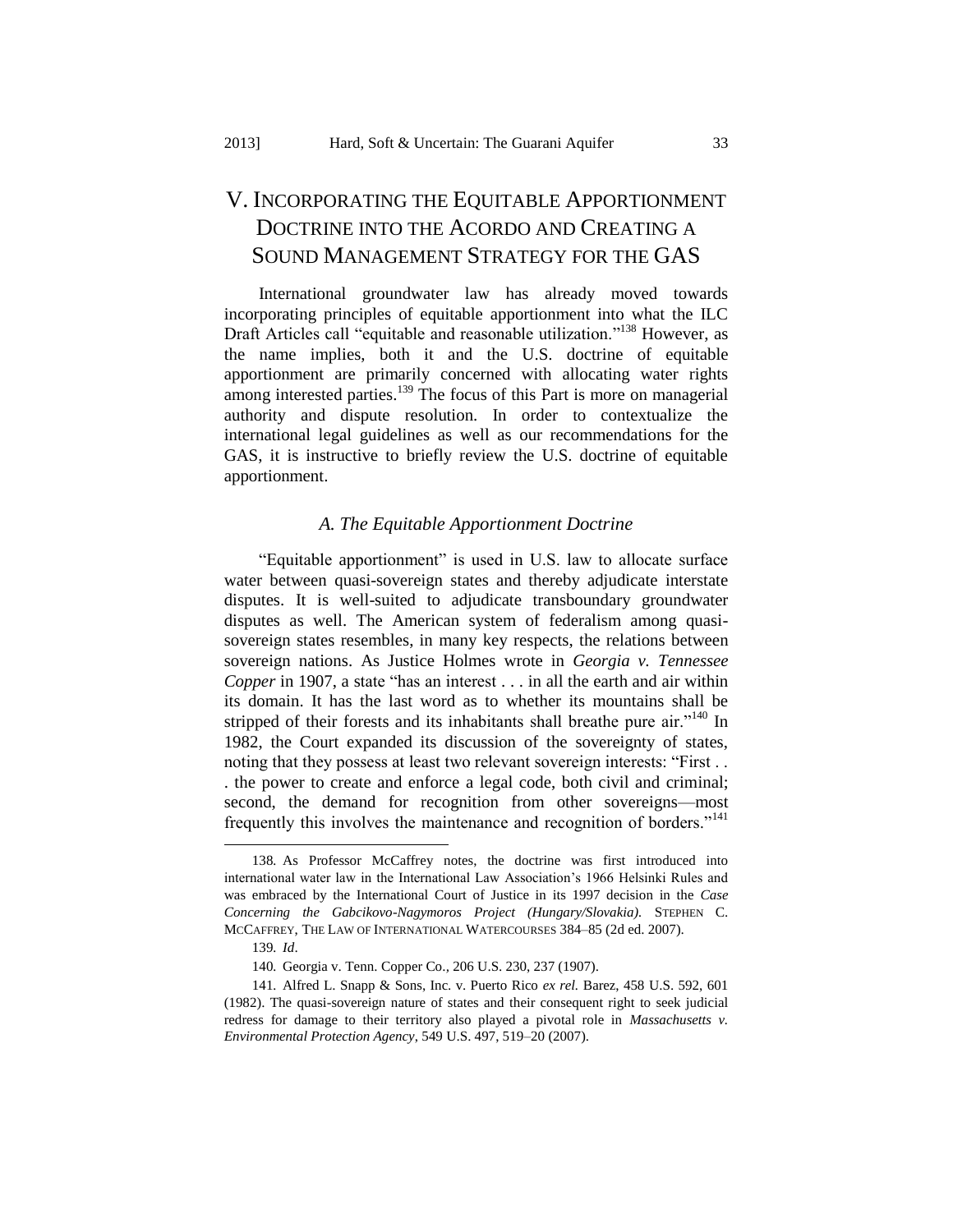This similarity between the right of U.S. states to seek domestic redress for sovereignty violations and the right of sovereign nations to do likewise in international disputes is already recognized by international law outside of the water law context.<sup>142</sup> For example, the *Trail Smelter* adjudication of the dispute between the United States and Canada acknowledged the responsibility of sovereign states for transboundary pollution while also recognizing the value and applicability of U.S. methods for resolving interstate conflicts to international dispute resolution. $143$ 

In U.S. jurisprudence, equitable apportionment guides the U.S. Supreme Court when exercising its original jurisdiction over interstate disputes over surface water allocation. In other words, when there exists a conflict between two states with differing laws, the Supreme Court resolves the dispute by applying equitable principles tailored to adjudicate interstate water disputes. The Court's involvement in interstate water allocation is more than a century old, and its foundational principles have evolved over time. In *Kansas v. Colorado*, a 1907 case, the Court rejected Colorado's claim that the principles of sovereignty gave Colorado the right to appropriate the entire flow of the Arkansas River.<sup>144</sup> The Court held that "[e]quality of right" is the governing principle for resolving interstate water disputes $145$  and that states stand on equal footing "in point of power and right" with respect to interstate water bodies. $146$ 

In 1983, in *Idaho v. Oregon*,<sup>147</sup> the Court articulated a set of applied guidelines for its interstate water jurisprudence:

 States may not preserve the natural resources within their borders solely for their own inhabitants.

l

147*.* Idaho *ex rel.* Evans v. Oregon, 462 U.S. 1017, 1020–27 (1983).

<sup>142</sup>*. See* MCCAFFREY, *supra* note [138,](#page-33-2) at 386–99 (describing equitable apportionment and its analogues in international water law).

<sup>143</sup>*. See* Trail Smelter (U.S. v. Can.) 3 R.I.A.A. 1907, 1965 (1941); *see also* Cassuto, *The Law of Words*, *supra* note [101,](#page-25-1) at 109 ("In effect, the decision introduced the Roman concept of *sic utere ut alienum non laedas* (one should use one's own property in such a manner as not to injure that of another) to modern international environmental law."); Brian R. Popiel, Comment, *From Customary Law to Environmental Impact Assessment: A New Approach to Avoiding Transboundary Environmental Damage Between Canada and the United States*, 22 B.C. ENVTL. AFF. L. REV. 447, 451 (1995); Martin D. Gelfand, Note, *Practical Application of International Environmental Law: Does It Work Atoll?* 29 CASE W. RES. J. INT'L L. 73, 77 (1997).

<sup>144</sup>*.* Kansas v. Colorado, 206 U.S. 46, 97–98 (1907).

<sup>145</sup>*. Id.* at 97.

<sup>146</sup>*.* Wyoming v. Colorado, 259 U.S. 419, 465 (1922).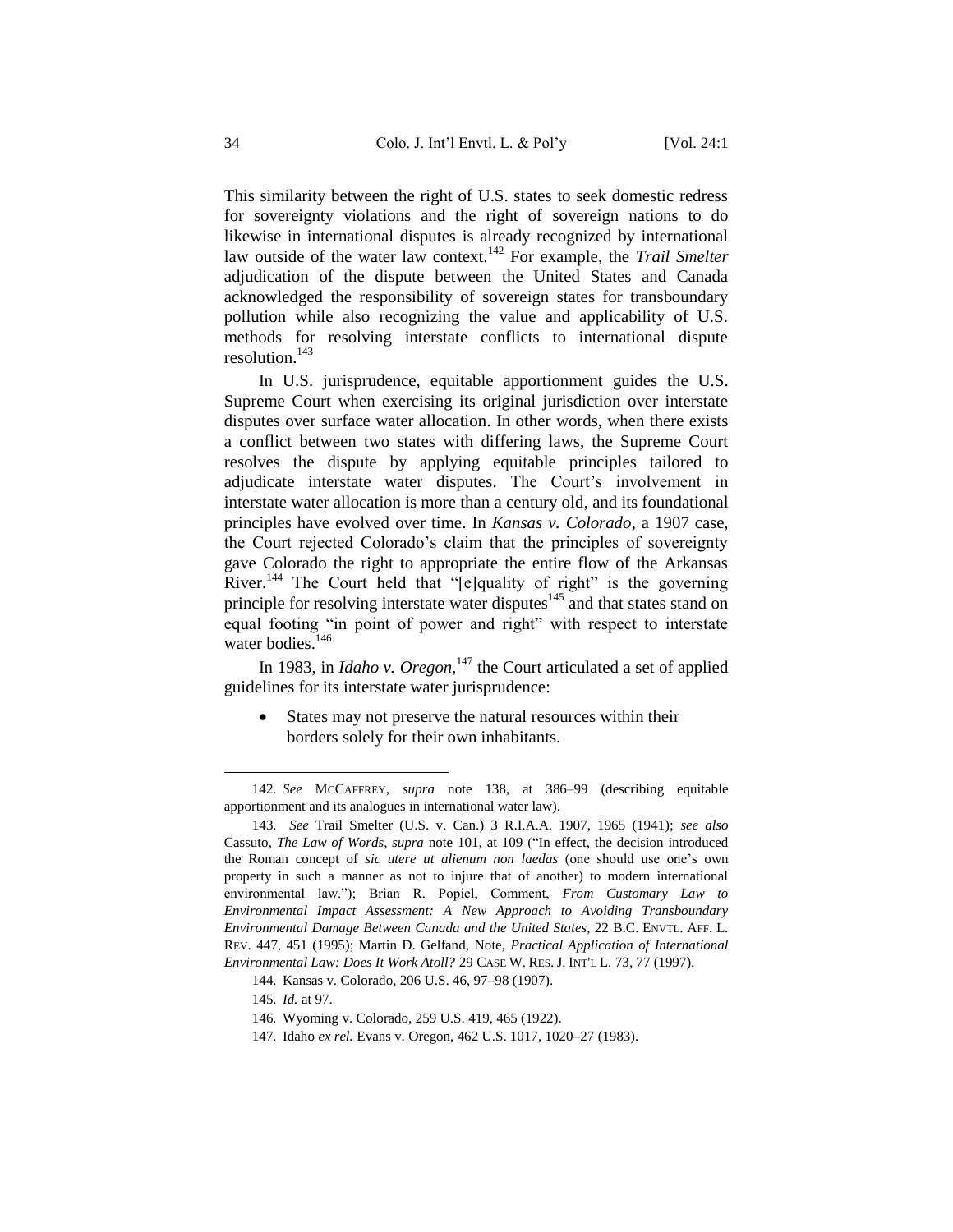- No state has inherent priority over another state with respect to the waters of interstate streams.
- <span id="page-35-0"></span> For its claim to interstate water to have any chance at success, the complaining state must show that it took affirmative steps to conserve water as well as to augment supply.<sup>148</sup>

It bears noting that, in addition to the above principles, the Court set a high bar for those states claiming injury over allocations of an interstate water body.<sup>149</sup> The complaining state must show substantial injury to its interests as a result of the actions of the defendant state.<sup>150</sup> Furthermore, the evidentiary standard for proving that injury is "clear and convincing evidence."<sup>151</sup> Both the substantial injury bar and the clear and convincing evidence threshold make it likely that states will exhaust all other options available before resorting to a court challenge.

When interstate disputes do land before the Supreme Court, in addition to the guidelines described above, the Court applies a mix of fundamental principles of equity and basic rules of water management without "quibbling over formulas."<sup>152</sup> As articulated in *Nebraska v. Wyoming*<sup>153</sup> those principles include (but are not limited to) considering the:

- Physical and climatic conditions
- Rates and patterns of consumption
- Existing rights under state law
- Nature and rate of return flows
- Effect of wasteful uses on downstream areas
- Extent and economics of existing uses
- Damage to upstream areas as compared to benefits to downstream areas if upstream uses are restricted

The foregoing guidelines offer a broad framework for dispute resolution while allowing the Court to integrate whatever other factors it deems useful in any given situation. In other words, as J.B. Ruhl points

<sup>148</sup>*. See* J.B. Ruhl, *Equitable Apportionment of Ecosystem Services: New Water Law for a New Water Age*, 19 J. LAND USE & ENVTL L. 47, 50–51 (2003).

<sup>149</sup>*. Idaho*, 462 U.S. at 1027.

<sup>150</sup>*. Id*.

<sup>151</sup>*. Id*.

<sup>152</sup>*.* New Jersey v. New York, 283 U.S. 336, 343 (1931).

<sup>153</sup>*. See* Nebraska v. Wyoming, 325 U.S. 589, 618 (1945).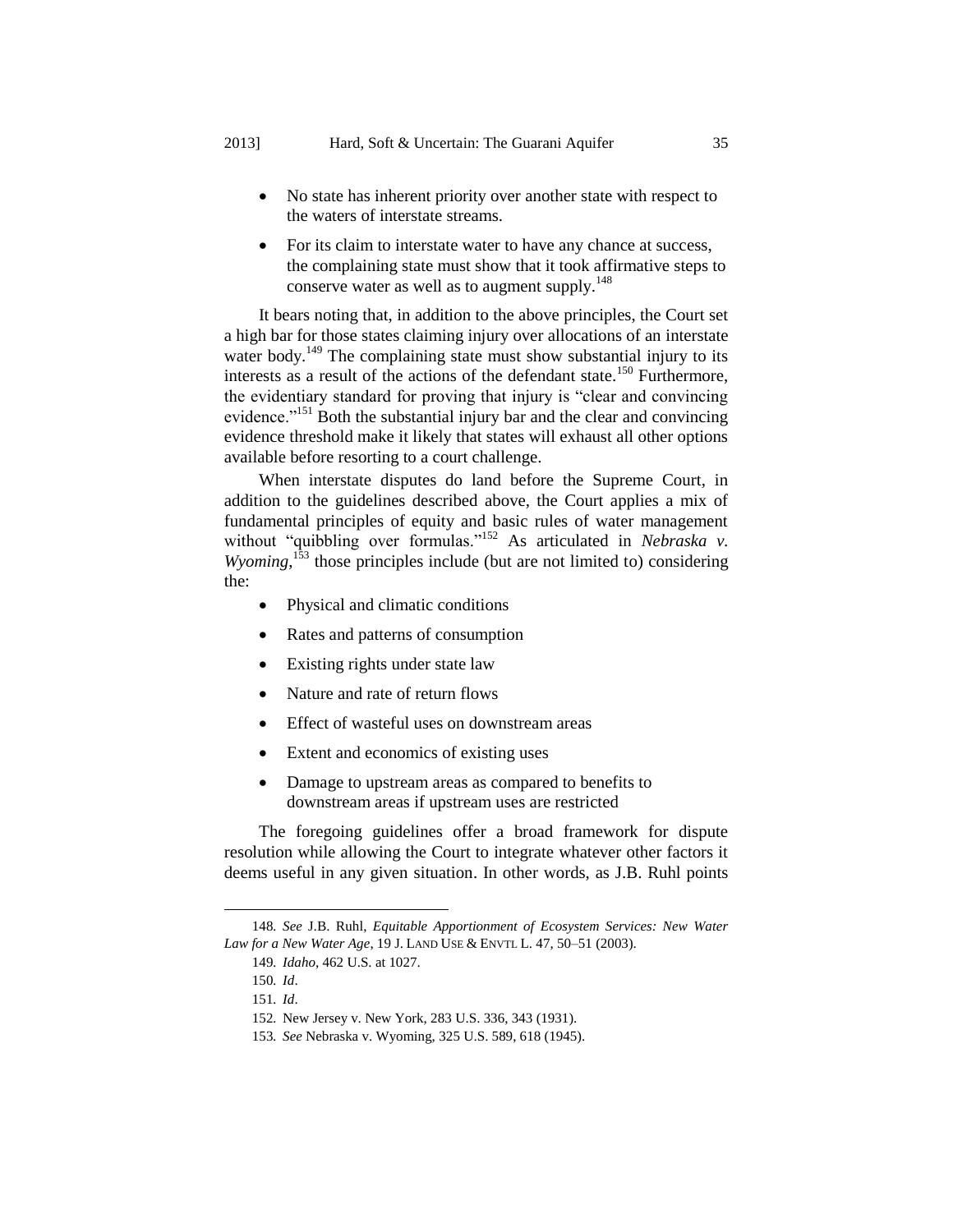out, "equitable apportionment encompasses whatever seems relevant to a fair division of the resource between the states."<sup>154</sup> This flexibility means that it can incorporate new developments in hydrology or ecology and new information about demands and uses and also adapt to situations requiring new or revised principles of law.

The applicability of this regime to international interstate disputes seems clear. As an initial matter, it makes the bar for demonstrating injury sufficiently high so as to discourage litigation and encourage multiple uses. It also places a considerable evidentiary burden on complaining states (the clear and convincing evidence standard) to support the injury claimed. This high evidentiary bar will demand extensive due diligence and thereby encourage alternative dispute resolution. Both of these approaches would work well in an international context.

With respect to the GAS, the size and hydrological variations in the aquifer mean that different states (and the various regions within the different states) will necessarily have different use patterns. Those varying uses will impact the aquifer in differing ways. Consequently, any dispute resolution approach must be flexible and adaptable to these regional variations, similar to the flexibility that is required to respond to exogenous and endogenous managerial challenges.<sup>155</sup> Because it arose to address just such situations, equitable apportionment is highly adaptable to such circumstances. The doctrine offers broad guidelines based on equity and existing legal doctrines in the respective states while allowing consideration of other relevant factors. No one set of legal principles is dispositive, although all are instructive. Equitable apportionment also allows for uncertainty (e.g. variations in climatic conditions, changes in flows and use patterns, etc.) to play a role in dispute resolution practices.

### <span id="page-36-0"></span>*B. A Viable Dispute Resolution Mechanism: The ICJ is the Proper Site for Adjudicating Disputes in the GAS*

In addition to a well-articulated dispute resolution process whose authority all parties recognize, the process must be implemented by a body that commands the respect and allegiance of all the parties, and its decisions must have the force of binding international law. Based on its

<sup>154</sup>*.* Ruhl, *supra* note [148,](#page-35-0) at 52.

<sup>155</sup>*. See supra* notes 22–30 and accompanying text.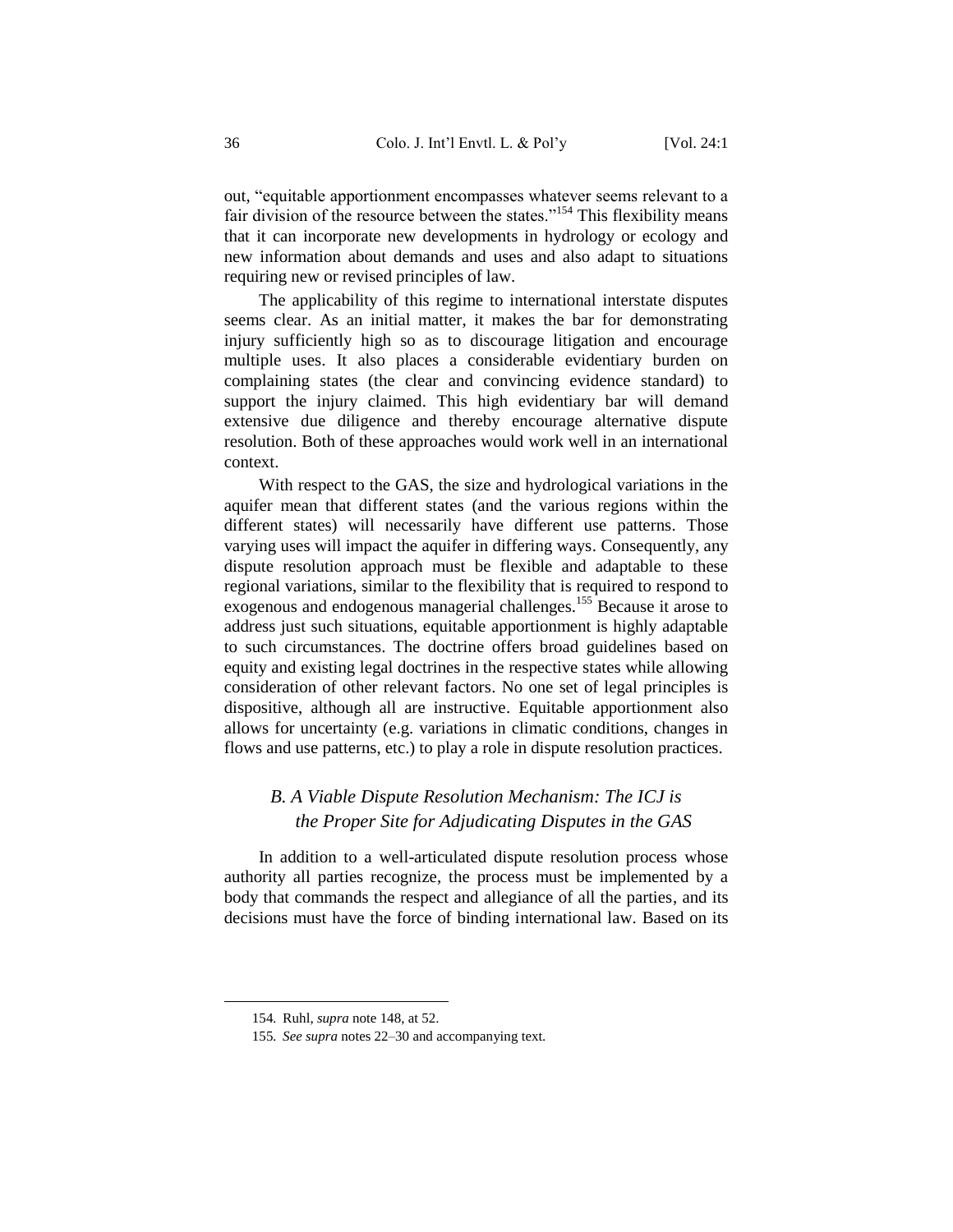track record of effectively adjudicating transboundary disputes,<sup>156</sup> ICJ seems the appropriate forum for settling disputes over the GAS.

In order for ICJ jurisdiction to occur, the ICJ's charter requires that its jurisdiction be spelled out in the agreement between nations. Consequently, for the ICJ to have jurisdiction over the signatories to the Acordo, that jurisdiction must be actually inserted into the agreement. The ICJ has already articulated the need for environmental impact assessments as a requirement for actions with the potential for significant  $transboundary$  impact.<sup>157</sup> The equitable apportionment principles articulated by the Acordo Commission should meld nicely with those existing principles to guide the ICJ's adjudication of disputes over allocation. One of the principal benefits of the equitable apportionment allocation and dispute resolution methodology proposed here is that it can operate in the absence of a resolution to the contentious issue of sovereignty over transboundary resources. In this sense alone, it is a significant improvement over the current language of the agreement.

The existing framework is inadequate because it lacks both a philosophical and methodological heuristic for mediating disagreements between the sovereign nations that overlie the resource. Simple calls for cooperation cannot suffice because of the competing allegiances of the disputants. Furthermore, limiting the Acordo Commission's mandate to simply issuing a recommendation for resolving a multilateral disagreement is also insufficient.<sup>158</sup> The irresolvable nature of such disputes leads to overly rigid readings of the sovereignty principle,<sup>159</sup> as well as overly hopeful expectations of multilateral cooperation.<sup>160</sup> By contrast, when applied judiciously in the proper forum, equitable apportionment principles successfully negotiate a middle ground between these two unworkable options.

<sup>156</sup>*. See generally* Dr. Jorge E. Vinuales, *The Contribution of the International Court of Justice to the Development of International Law: A Contemporary Assessment*, 32 FORDHAM INT'L L.J. 232 (2008).

<sup>157</sup>*.* The court noted that it is "a requirement under general international law to undertake an environmental impact assessment where there is a risk that the proposed industrial activity may have a significant adverse impact in a transboundary context, in particular, on a shared resource. . . ." Pulp Mills on the River Uruguay (Arg. v. Uru.), 2010 I.C.J. 14, 83 (April 20).

<sup>158</sup>*.* Acordo, *supra* not[e 5,](#page-4-2) art. 17.

<sup>159</sup>*. See* McCaffrey, *supra* note [6,](#page-5-0) at 289 (discussing the ill-conceived and poorly received Harmon Doctrine of the United States).

<sup>160</sup>*. See generally id.* (laying out the flaws in the ILC Draft Articles).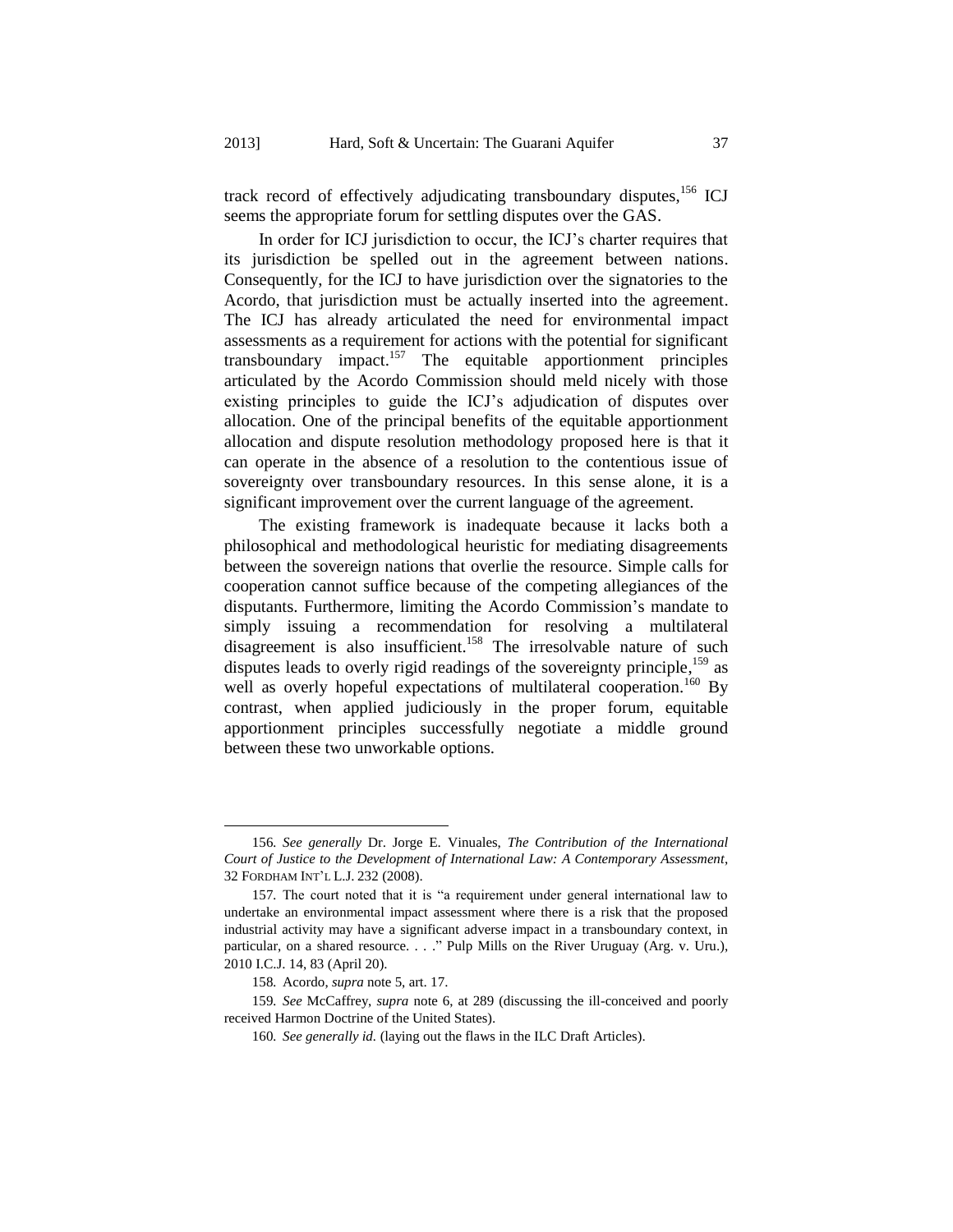#### *C. Proposed Amendments to the Acordo*

<span id="page-38-0"></span>Given the foregoing, we propose several clauses for adoption into the Acordo. The first is an amendment to Article 16, the second is an amendment to Article 17, and the last is an additional paragraph to Article 17. This additional paragraph to Article 17 is inspired by the Judicial Settlement of Dispute Clause in the 1975 Statute of the River Uruguay between Uruguay and Argentina. That clause forms the source of the ICJ jurisdiction in the recent case between the two countries regarding pulp mills on the Uruguay River. The proposed clauses are as follows:

We propose the following language for Article 16:

Direct negotiations among the Parties over the interpretation of the application of the Acordo must take into account existing general principles of international water law, and the rules derived from the equitable apportionment doctrine set forth in Article \_\_\_ herein.

When called upon to draft recommendations over disputes concerning the interpretation of application of the Acordo, the Commission must be bound by existing general principles of international water law, and by the rules derived from the equitable apportionment doctrine set forth in Article \_\_\_ herein.

We propose the following amendment to Article 17:

Any dispute concerning the interpretation or application of the Acordo which cannot be settled by direct negotiations or via recommendations issued by the Commission may be submitted by any the Parties to the International Court of Justice [or the Arbitral Tribunal].

We propose an additional paragraph to Article 17, with the following language:

In hearing cases arising from the dispute resolution clause, the ICJ [or the Arbitral Tribunal] should be bound by generally accepted principles of international law, as well as by the principles of equitable apportionment highlighted (but not limited to those) below:

- Physical and climatic conditions
- Rates and patterns of consumption
- Existing rights under national laws
- Nature and rate of return flows
- Effect of wasteful uses and their transboundary impacts of the GAS
- Extent and the social and economic aspects of existing uses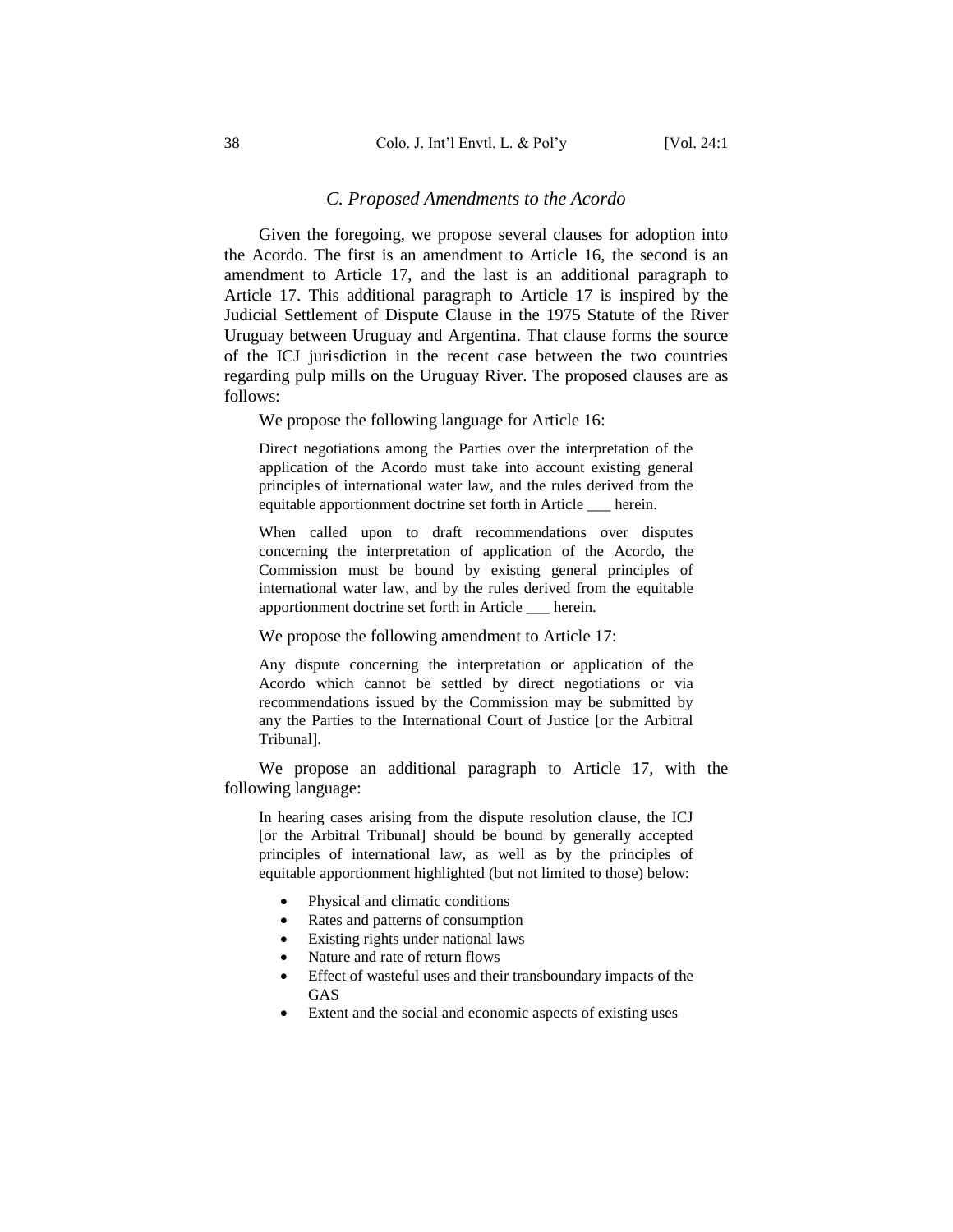### Damage to one (or more) neighboring countries as compared to benefits to one (or more) neighboring countries if the prior uses are restricted

It bears noting that adjudication before the ICJ or an Arbitral Tribunal would only become an option after exhausting the mandatory mediation processes imposing direct negotiation and then recommendations issued by the Acordo Commission. In both cases, the mediation procedure would be guided by existing principles of international and domestic law regarding groundwater, and more substantively, by the rules derived from an adapted equitable apportionment doctrine. If mediation cannot resolve a given dispute, the adjudication clause would then apply. The adjudication clause institutes ICJ's jurisdiction.<sup>161</sup>

A second best approach presupposes that the arbitral clause in Article 19 of the Acordo remains unchanged. The second part then creates the framework through which to implement equitable apportionment of the GAS via the mandate for the ICJ or to the Commission as is currently articulated in Article 15 of the Acordo. This approach would indicate a set of rules accepted by the parties that would guide the ICJ's ruling in accordance with Article 38 of the Statute of the

<sup>161</sup>*.* Annex to U.N. Charter, Statute of the International Court of Justice, art. 36, *available at* http://www.icj-cij.org/documents/index.php?p1=4&p2=2&p3=0 (last visited Sept. 24, 2012) ("1. The jurisdiction of the Court comprises all cases which the parties refer to it and all matters specially provided for in the Charter of the United Nations or in treaties and conventions in force. 2. The states parties to the present Statute may at any time declare that they recognize as compulsory ipso facto and without special agreement, in relation to any other state accepting the same obligation, the jurisdiction of the Court in all legal disputes concerning: a. the interpretation of a treaty; b. any question of international law; c. the existence of any fact which, if established, would constitute a breach of an international obligation; d. the nature or extent of the reparation to be made for the breach of an international obligation. 3. The declarations referred to above may be made unconditionally or on condition of reciprocity on the part of several or certain states, or for a certain time. 4. Such declarations shall be deposited with the Secretary-General of the United Nations, who shall transmit copies thereof to the parties to the Statute and to the Registrar of the Court. 5. Declarations made under Article 36 of the Statute of the Permanent Court of International Justice and which are still in force shall be deemed, as between the parties to the present Statute, to be acceptances of the compulsory jurisdiction of the International Court of Justice for the period which they still have to run and in accordance with their terms. 6. In the event of a dispute as to whether the Court has jurisdiction, the matter shall be settled by the decision of the Court.").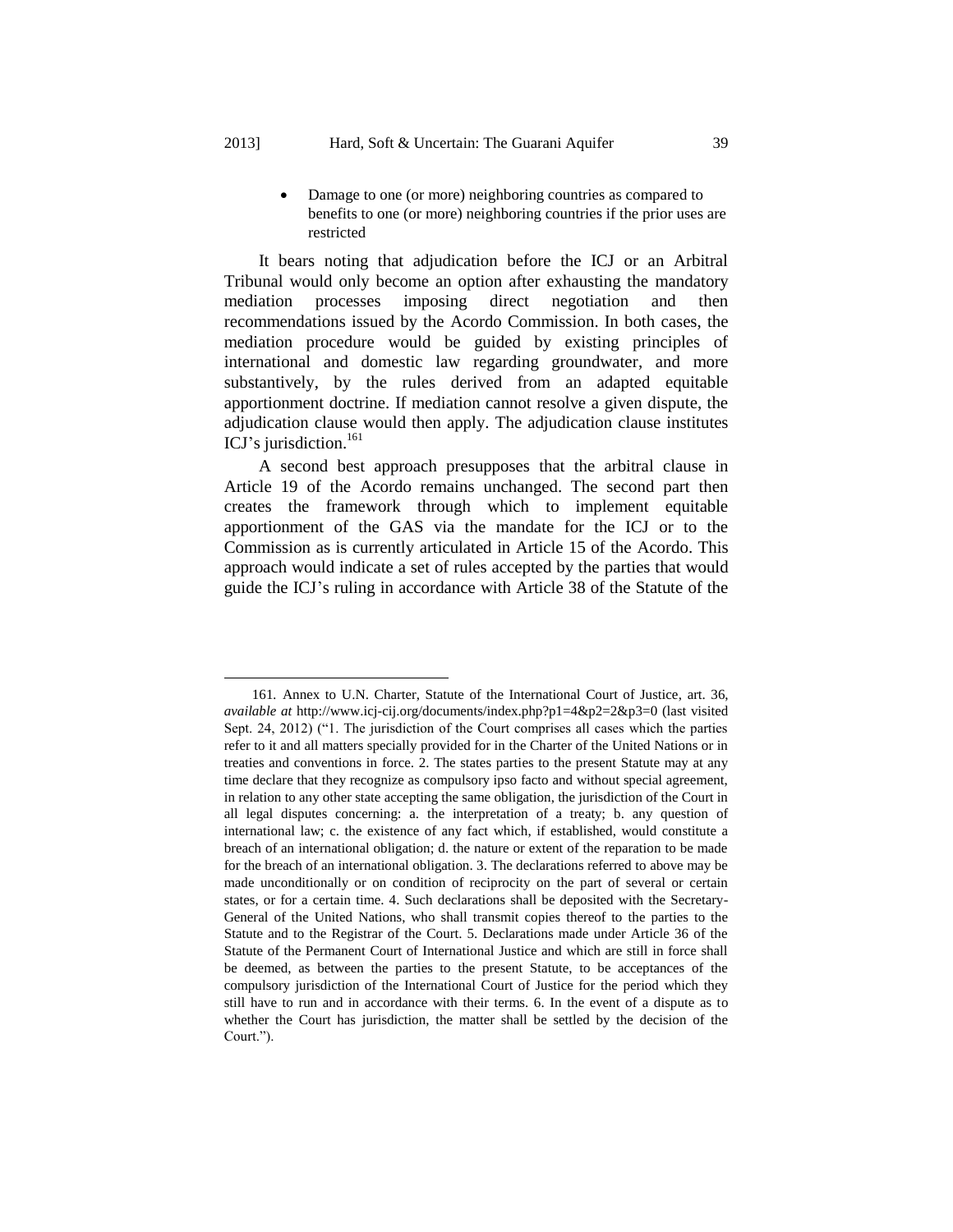<span id="page-40-0"></span>ICJ.<sup>162</sup> The same authority allows for the formation of an Arbitral Tribunal.

### VI. CONCLUSION

In sum, the legal framework for the Guarani represents progress but also highlights the challenges and risks ahead. Brazil's constitutional predicament with respect to transboundary groundwater, as well as other domestic legal hurdles, complicates an already difficult multilateral management process. Overcoming these challenges and effectively managing the Guarani will require both domestic legal reform, as well as increased attention to hard and soft uncertainty questions. Once categorized, policy makers must allow for public participation through the promotion of awareness, capacity building, community involvement, and traditional knowledge. In addition, the regulatory framework must acknowledge the unitary nature of the aquifer while still remaining sensitive to differing national and local priorities. This challenge, faced by every transnational water negotiation, looms particularly large with the GAS because of the size and importance of the resource and because of its impact on other sensitive and protected regions.

The Acordo is a strong beginning to the creation of a multilateral management regime, but it cannot yet function effectively. Significant changes in both the domestic hydro-legal regimes of the overlying countries remain necessary, as is the emendation of the Acordo itself. While this Article confines itself to the domestic groundwater regime of Brazil, similar attention must be paid to the regimes of Argentina, Uruguay, and Paraguay. Nevertheless, given Brazil's size and dominance of the aquifer region, if and when it harmonizes its groundwater laws and brings transboundary groundwater under federal jurisdiction, that concordance will constitute a significant step toward effective multilateral management.

Finally, the Acordo itself must be strengthened to include a mandate for the Commission it creates, and to create an effective dispute

<sup>162</sup>*. Id.* art. 38 ("1. The Court, whose function is to decide in accordance with international law such disputes as are submitted to it, shall apply: a. international conventions, whether general or particular, establishing rules expressly recognized by the contesting states; b. international custom, as evidence of a general practice accepted as law; c. the general principles of law recognized by civilized nations; d. subject to the provisions of Article 59, judicial decisions and the teachings of the most highly qualified publicists of the various nations, as subsidiary means for the determination of rules of law. 2. This provision shall not prejudice the power of the Court to decide a case *ex aequo et bono*, if the parties agree thereto.").